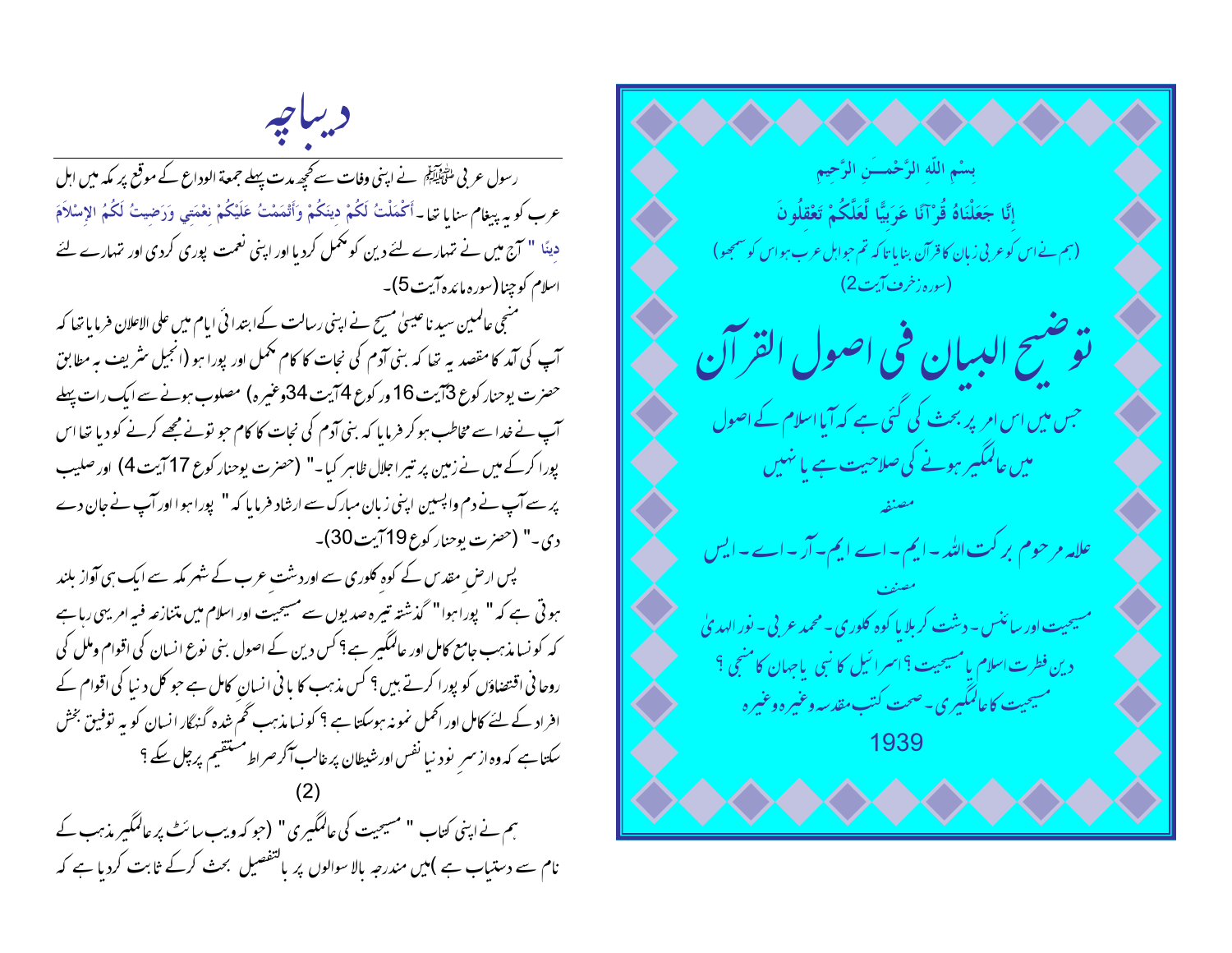کتاب کے خاص موصنوع پر عوْر کرسکیں اور ان کی توجہ احادیث کےصمیح اور غلط ہونے کی مبحث کی آزمائش میں یہ پڑے۔ اس رسالہ میں صرف اسلامی اصول کی عنیر مکمل حالت پر بحث کی جا سُیگی ۔ انشاء اللہ کسی دوسمرے رسالہ میں ہم اسلامی تاریخ پر تبصرہ کرکے ثابت کرینگے کہ اسلامی اصول میں عالمگیر ہونے کی صلاحیت مطلق موحود نہیں ہے کیونکہ حب کبھی ان کا اطلاق عنیر عرب ممالک پر کیا گیا تو ترقى كا باب مىدود ہوگيا-

جوتھی صدی شاہنشاہ تھیوڈوسیس اول **(Theodosius 1)** نے شہر دمشق میں " مقدس یوحنا اصطباعي " كاعالي شان گرجه (Church Of St.John The Baptist) تعمير كيا- جب ابل اسلام نے اس شہر پر قبصنہ کرلیا تو انہوں نے اس خوبصورت گرجا کے آدھے حصہ کو مسجد بنالیا ۔اس گرجا کی بیرونی مشرقی دیوار کے پتھروں پر یونا نی حروف میں بہ کتبہ کنندہ تھا" اے مسح تیری بادشاہی ایدی بادشاہی ہے اور تیری حکومت پشت در پشت قائم رہتی ہے ۔"(زبور سٹریف 145 آیت 14) خدا کی قدرت دیکھو یہ کتبہ عرب فاتحین کےباتھوں سے محفوظ رہا -اسٹھویں صدی کے س<sub>ٹر</sub>وع میں بنی امیہ نے گرص<sub>ے</sub> کی اندرو نی عمارت کو شہید کرکے اس پر ایک عالی شان عمارت کھڑی کردی جس کی آرائش پر بارہ سویونا فی صناع مامور تھے لیکن گرجا کی بیرو فی دیوار ان کی دستبرد سے محفوظ رہ گئی۔ گیارہویں صدی میں اس مسحد کوآگ لگ گئی لیکن په دیوار څچ گئي اور اس پر کا کتېه من وعن محفوظ رہا - په مسجد دوباره تعمیر کی گئي لیکن حپودہویں صدی میں تیمور کی لوُٹ کے دوران میں مسجد کو نقصان پہنچا۔ لیکن دیوار کا کتبہ حو کا نوں قائم ربا۔ اس دیوار کے قریب اہل اسلام نے منارۃ المسح بھی بنایاہے اور حدیث کے مطابق سید نا عیسیٰ مسح کی آمد ٹا فی اسی منارہ پر ہو گی۔ پس بہ کتبہ صدیوں سے کلیسا کے لازوال ایمان کا خاموش گواہ رہا ہے کہ " مسح کی بادشاہی ایدی بادشاہی ہے اوراس کی حکومت پشت در پشت قائم رہتی ہے۔" مسیحیت کے اصول جامع اور کامل ہیں۔ اور ان میں یہ صلاحیت ہے کہ د نیا کی ہر قوم وملت کی رہنمائی کرسکیں۔ ہم نے شخصیت مسح پرمفصل بحث کرکے ثابت کیاہے کہ ابن اللہ د نیا کے تمام افراد کے لئے ایک ایسا کامل نمونہ بیں حو بنی نوع انسان کوشیطان کی علامی سے نجات دے کر بہ توفیق بخشتے ہیں کہ وہ خدا کے فرزندوں طرح زند گی بسر کرسکیں۔ ہم نے اپنی کتاب "دین فطرت اسلام یامسیحیت ؟" میں یہ ثابت کیاہے کہ مسیحی اصول نوع انسا فی کے فطر قی میلانات اور رححانات کو بطرز احسن پورا کرتے بیں۔ ہم نے اس نقطہ نگاہ سے اسلامی اور مسیحی تعلیمات کا موزانہ اس عرِّض سے کیا ہے کیونکہ بعض مسلم علما اسلام کی

حقانیت کے شبوت میں بہ دلیل پیش کرتے ہیں کہ اسلام دین فطرت ہے لہذا وہ برحق ہے ۔ چنانچهِ مرحوم ڈاکٹر نذیر احمد صاحب دہلوی، سرسید احمد بالقاہہ کی پیروی کرکے کھتے بیں " تمام ادیان میں دین فطرت ہی دین برحق ہے - دین اسلام وہی دین فطرت ہے یعنی فطرت اور اسلام نام دوہیں مصداق اور مسمٰیٰ ایک ہے۔ (امہات الامتہ صفحہ 50)۔ پس ہم نے اپنی کتاب " دین فطرت ۔اسلام یا مسیحیت ؟" میں اسلامی اور مسیحی اصول دین کا بسٹری طبعیت کے نقطہ نگاہ سے مقابلہ اور موزانہ کیاہے۔منصف مزاج ناظرین خود فیصلہ کرلیں کہ ہر دومذاہب میں کو نسامذہب درحقیقت دین فطرت کھلانے کامشحق ہے۔

اس مختصر رسالہ میں ہم فقط اسلامی اصول پر ہی بحث کرنے پر اکتفا کرینگے۔اور انشاء اللہ یہ ثابت کرینگے کہ اسلامی اصول دین بذات خود عنیر مکمل اور ناقص ہیں اور عالمگیر ہونے کی صلاحیت ہنیں رکھتے۔ ہم نے اپنے استدلال کی بنا قرآن اور صرف قرآن پر ہی رکھینگے تاکہ برادران اسلام پر اتمام احجت ہوجائے اور کسی فرقہ کومحال الکار نہ رہے۔ کیونکہ فی زمانہ میں ایک عام رواج ہو گیا ہے کہ اپنے نظر یوں کو تقویت دینے اور استد لال کے آہنی پنجہ سے چھٹکارا حاصل کرنے کے لئے ثقہ راویوں کو کاذب اور ضمیح حدیثوں کو جھوٹی روایات کہہ دیا جاتا ہے ۔ پس ہم نے اپنے جائز حقوق سے دست برداری کرکے بردرانِ اسلام کو یہ رعایت دے دی ہے تاکہ وہ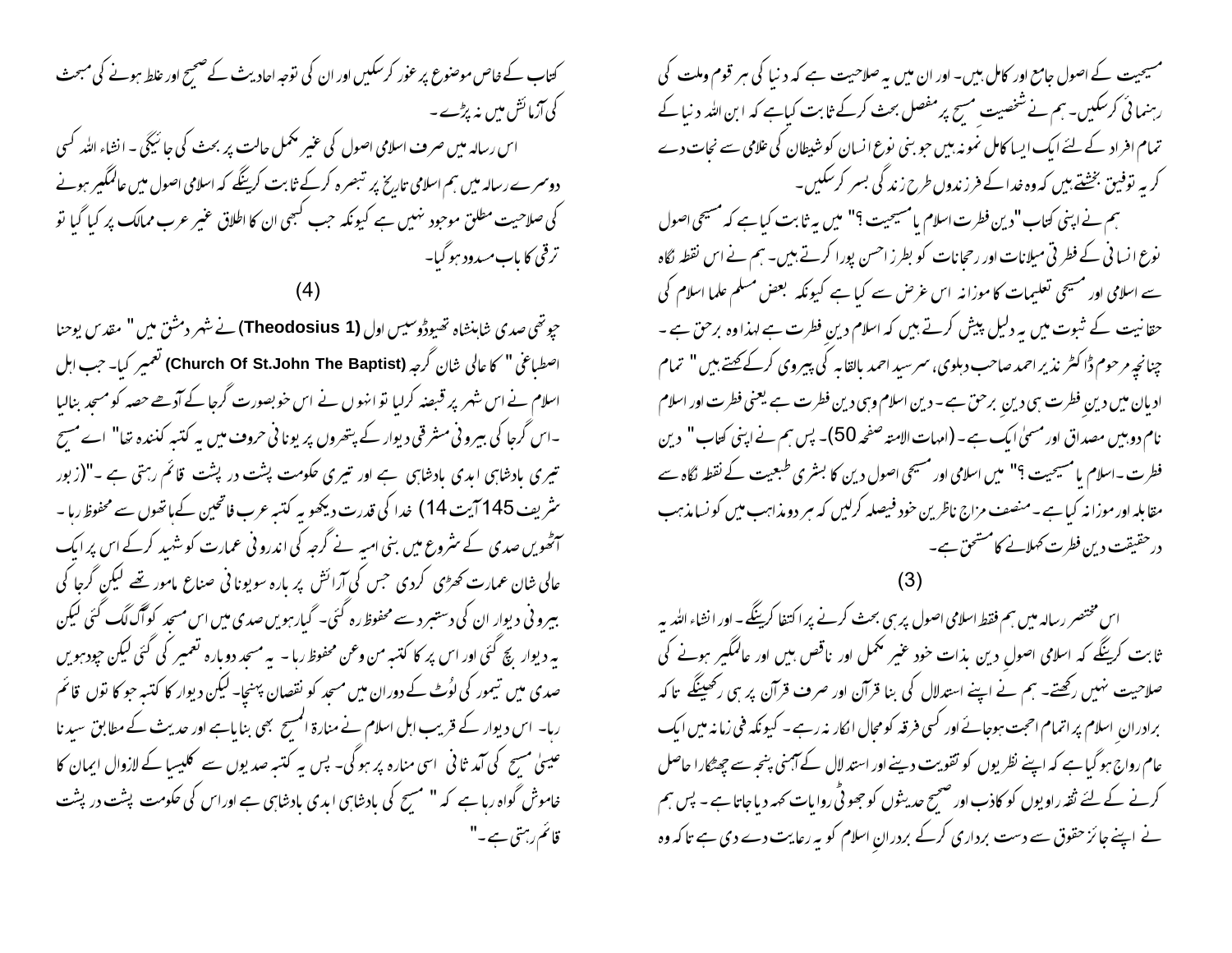حب مسلما نوں نے مسیحی دارالسلطنت قسطنطنیہ کو حس کاموحبودہ نام استنسول ہے فتح کیا تووہاں کے عالی شان گرجاسینٹ صوفیا (St. Sophia Church) کو مسجد بنادیا گیا۔ اور زمین سے ایک سو اسی فٹ اونچی جگہ پر حہاں صلیب نصب تھی بلال کا نشان قائم کردیا گیا۔ مسلمان فاتحین نے گرجا کی عمارت میں مسیحیت کے تمام نشانات مٹادئے۔ اس کے اندر قرآنی آیات لکھی گئیں۔ اسلامی منسر کھڑا کرد یا گیا- اور ایک طاق قبلہ رو بنائی گئی تاکہ نماز کےوقت اس حانب نمازی منہ پھیر سکیں۔ گرحا کے مشرقی کو نہ میں رنگ برنگ قیمتی شیشوں اور حِمکدار پتھروں کے نقش و نگار سے منیجی عالمین سید نامسح کی شبیہ مبارک بنی تھی جس میں آپ نے اپنے باتھوں کو پھیلاکر تمام د نیا کو بر کت دے رہے تھے۔ تر کوں نے اس تصویر پر نقشین بیل بوٹے بنا کر اس کو چھپا دیا۔ امتداد زمانہ سے وہ بیل بوٹے مٹ گئے اور اب منھی عالمین کی مبارک شبیہ دھندلی طور پر نظر آنے لگی ہے اور آپ اس مسجد سے اپنے پاتھ پھیلا کر تمام د نیا کو بر کت دے ر ہے، پیس پانچ سال کاعرصہ ہوا جب اسی مسجد کے شایبی دروازہ کوصاف کیا گیا توسید نامسح کی ایک اور نصویر پیچی کاری اور حِرْاؤ کام کی لَکلی ۔اس نصویر میں ہمارے خداو ند ایک مرصع تخت پر بیٹھے ہیں۔ آپ کے ہاتھ میں ایک کتاب کھلی ہے جس پر لکھا ہے ۔" السلام علیکم میں د نیا کا نور (Manchester Guardian Weekly March 16 1934 , p213). "بول-" بہ تصویر اور کتبے ہم کو باد دلاتے ہیں کہ گو تاریخ د نیامیں بسا اوقات ایسامعلوم ہوتا ہے کہ مخالف طاقنوں نے مسیحیت کے آفتاب صداقت کوچھبادیا ہے تاہم بالاآخراس کی روشنی ہر قسم کی تاریکی پر غالب آقی ہے۔" سمحکمتہ اللہ میں زند گی ہے اور وہ زند گی آدمیوں کا نور ہے نور تاریکی ' میں جِمکتا ہے اور تاریکی اس پر غالب نہیں اسمکتی "(انجیل سٹریف یہ مطابق حصرت یوحنا رکوع 1 آیت 4و<sup>5</sup>)سلطان السلاطین مسح ازل سے اید تک تخت نشین ہے - اس کی بادشاہی ایدی بادشاہی ہے ۔اس کی حکومت پشت در پشت قائم رہتی ہے ۔وہ تمام ممالک واقوام کواپنی آعوْش محبت میں لے کر بر کت دیتا ہے اور کل بنی نوع انسان کو بر کت دے فرماتاہے کہ"السلام علیکم

د نبا کا نور میں ہوں حبو میری پیروی کرے گا اندھیرے میں نہ چلیگا بلکہ زندگی کا نور پائیگا-" (انجيل سثريف به مطابق حصرت يوحنار كوع 18يت 12)-ہولی ٹرنٹی حمرچ۔لاہور اكتوبر 1939ء بركت التٰد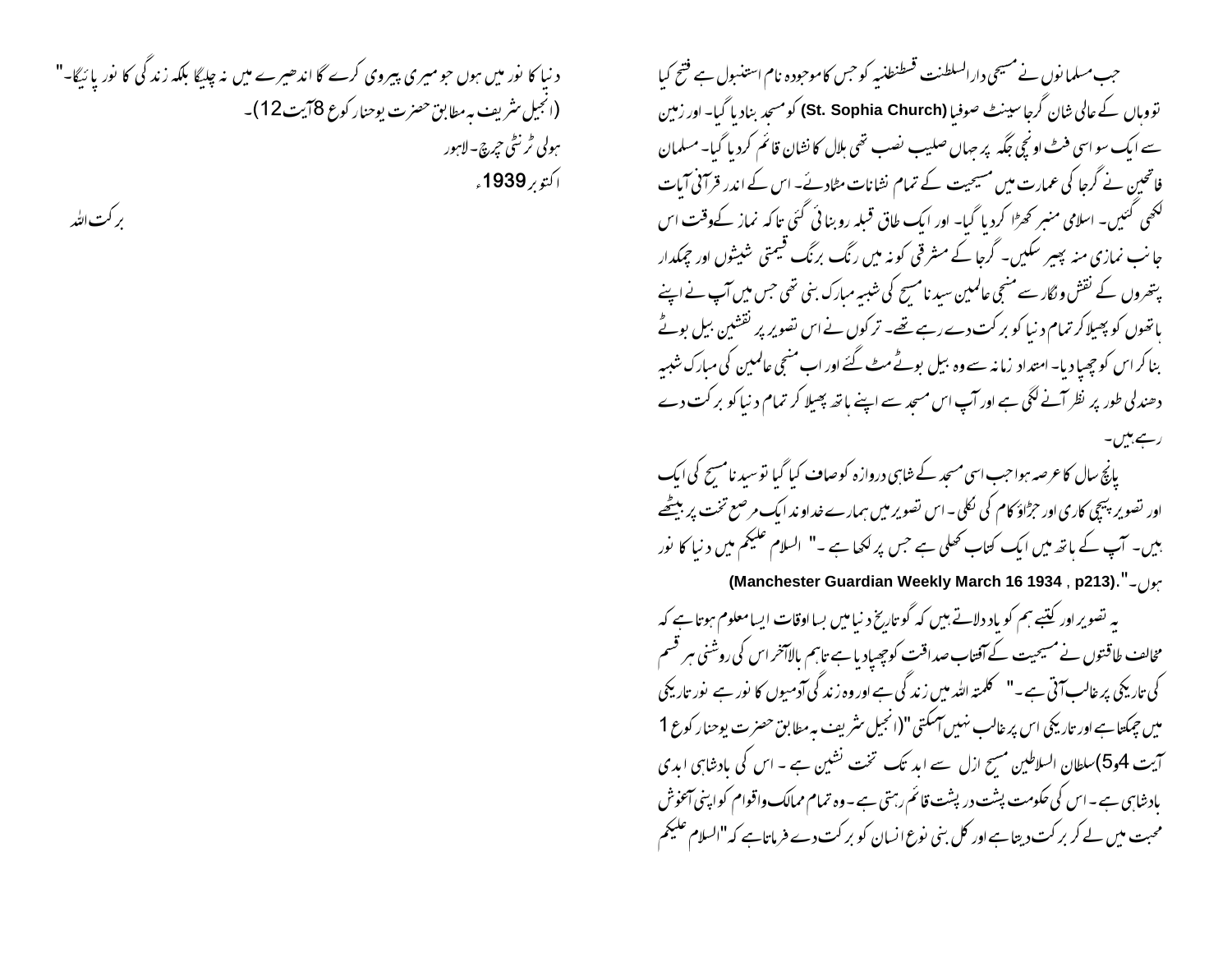ہدایت اور رحمت آگئی پھر اس شخص سے کون زیادہ ظالم ہے حواللہ کی آیتوں سے روگردا فی کرے۔ہم روگردانی کرنےوالے کوسمزادینگے ( (الانعام 158)"اے پیغمبر کجھ ننگ نہیں کہ یہ قرآن پرورد گار عالم کا اتارا ہوا ہے جس کو حبیریل امین نے ہمارے حکم سے سلیس عربی زبان میں تہارے دل پر القا کیاہے تا کہ اور پیغمبروں کی طرح تم بھی لوگوں کوعذاب خداسے ڈراؤ-" (شعرا 193) حصرت محمد متَّاثِيَّةٌ، اہل عرب کو کھتے تھے کہ حس طرح اہل یہود کے انبیاء مرسل من اللہ تھے اور ان کی کتب برحق بیں اسی طرح میں بھی اللہ کی جانب سے عرب کی طرف رسول ہو کر بھیجا گیا ہوں اور میرا قرآن بھی سجاہے کیونکہ اس میں وہی احکام بیں حویہود و نصار پیٰ کی کتب میں بیں " پہ قرآن ایسا نہیں جس کواللہ کے سوا کوئی اورٹھڑے -وہ کتب سابقہ کی تصدیق کرتا ہے اور پائبل کی تفصیل ہے جس کی نسبت کوئی شک نہیں کہ وہ پرورد گار عالم کی طرف سے ہے۔" (یونس 38 نیز دیکھوطہ ع8۔شعراع11۔بقرع26۔حدید ع11 یوسف ع 12 بقرع 12- انعام ع 11وع19- مائده ع 7وع9وع10 - نساء ع ح7- بقرع 5وع 11 ۔مومن ع 6وعنیرہ ) آنحصرت نے کفارہ کو <sub>ک</sub>ما کہ تہارے دلوں میں یہودو نصار <sub>ک</sub>ی کو کتب کاوقار ہے پس قرآن کو بھی مان لو کیونکہ " یہ قرآن اگلے پیغمبروں کی کتابوں میں موحود ہے کیا اہل مکہ کےلئے (اس کی صداقت کی دلیل ) یہ کافی نہیں کہ اس قرآن (کے مضامین ) سے علماء بني اسمرائيل واقف بيس-" (شعرا193 تا 197)-

پس مندرجہ بالاآبات سے ظاہر ہے کہ آنحصرت کا پیغام اہل عرب تک محدود تیا۔آپ کی دلی خواہش تھی کہ جس طرح اہل یہود و نصاریٰ سثرک اور بت پرستی کو ترک کرکے ابراہیم خلیل الٹد کے مذہب کی پیروہیں اسی طرح آپ کے ہمعصر کفار عرب بھی بت پرستی اور ستُرک سے منہ موڑ کرخدا کی توحید پر ایمان لائیں۔ چنانچہ آپ نے اپنی وفات سے کچھ عرصہ پہلے اہل عرب کو بہ آیت سنا ئی۔ اے اہل عرب۔ خدا فرماتاہے " آج میں نے تہارے لئے دین کو پممل کردیا اور اپنی نعمت تم پر پوری کردی اور (اے عرب کے لوگو) میں نے تہارے لئے اسلام کو چنا۔"  $-(55, x)$ 



حصرت محمد ملتجلِيلَهُم صرف قوم عرب کے رسول تھے ہم نے اپنے رسالہ "اسمرائیل کا نبی یا جہان کا منجی ؟" میں یہ ثابت کردیاہے کہ سیدنا مسج نے اپنی رسالت کو یہودی قوم تک ہی محدود نہیں فرمایا تھا بلکہ آپ کو یہ احساس تھا کہ آپ کے پیغام کے اصول تمام د نیا کی اقوام کے لئے ہیں۔ اس کے برعکس اسلام ایک خاص قوم اور ملک یعنی عرب سے مخصوص ہے ۔ اس کا دستور العمل صرف ان عربوں کے لئے تھاحو تیرہ سو سال ہوئے ملک عرب میں بستے تھے۔حصرت محمد طلطیلیکشی صرف عرب ہی کے رسول تھے اور آپ کی بعثت کامقصدیهی تھا کہ اپنے ہمعصر اہل عرب کوہی راہ ہدایت پرلائیں- چنانچہ قرآن میں اللہ فرماتا ہے " (اے محمد ) نو اپنے قریبی رشتہ داروں کو ڈرا اور ان کو خدا کی طرف پھیر لا"(شعرا 214)"ہم نے (اے محمد ) تجھ پر عربی زبان میں قرآن نازل کیا تا کہ تو بڑی بستی (کمہ) اور اس کے آس پاس والوں کو ڈرائے۔" (شوریٰ ع1)" یہ کتاب حبو ہم نے نازل کی ہے بر کت والی ہے اور پہلی کتابوں کی مصدق اس لئے ہے کہ اس شہر مکہ اور اس کے نواحی کو دُّرائے۔"(انعام ع11)آنتھنرت ملتی ایم اہل عرب کی خاطر اس واسطے مبعوث ہوئے تھے کہ ان معارف حقائق اور اصول کو حو عبرا فی اور یونا فی کتب مقدسہ میں تھے " قصیح عربی زبان" میں عر بوں کو بتادیں اور اس طرح ان کو عالمگیر مذہب یعنی مسیحیت کی تعلیم اور اصول سے واقف كراديں كيونكہ اس كى كتب مقدسہ "بدايت " " نور اور" على الذي احسن وتفصيلاً كل شئى -" تحييں ليكن عرب ان كتب كى زبا نوں سے ناآشنا تھے اور كھتے تھے كہ " اللہ كى كتاب يہود اور نصاریٰ دوہی فرقوں پر اتری ہے اور ہم تو اس کو پڑھ نہیں سکتے ۔" (انعام 156) سنحصرت نے ان کا یہ عذر رفع کردیا اور عبرا نی اور یونا نی کتب مقدسہ کامفهوم عربی زبان میں ادا کرکے عرب پر اتمام حجت کردی چنانچہ قرآن میں اللہ فرماتا ہے " ہم نے اس عربی قرآن کو بنایا تا کہ اے عرب تم اسے سمجھو (زخرف ع 1) اب تو تہارے رب کی طرف سے تم کو حجت اور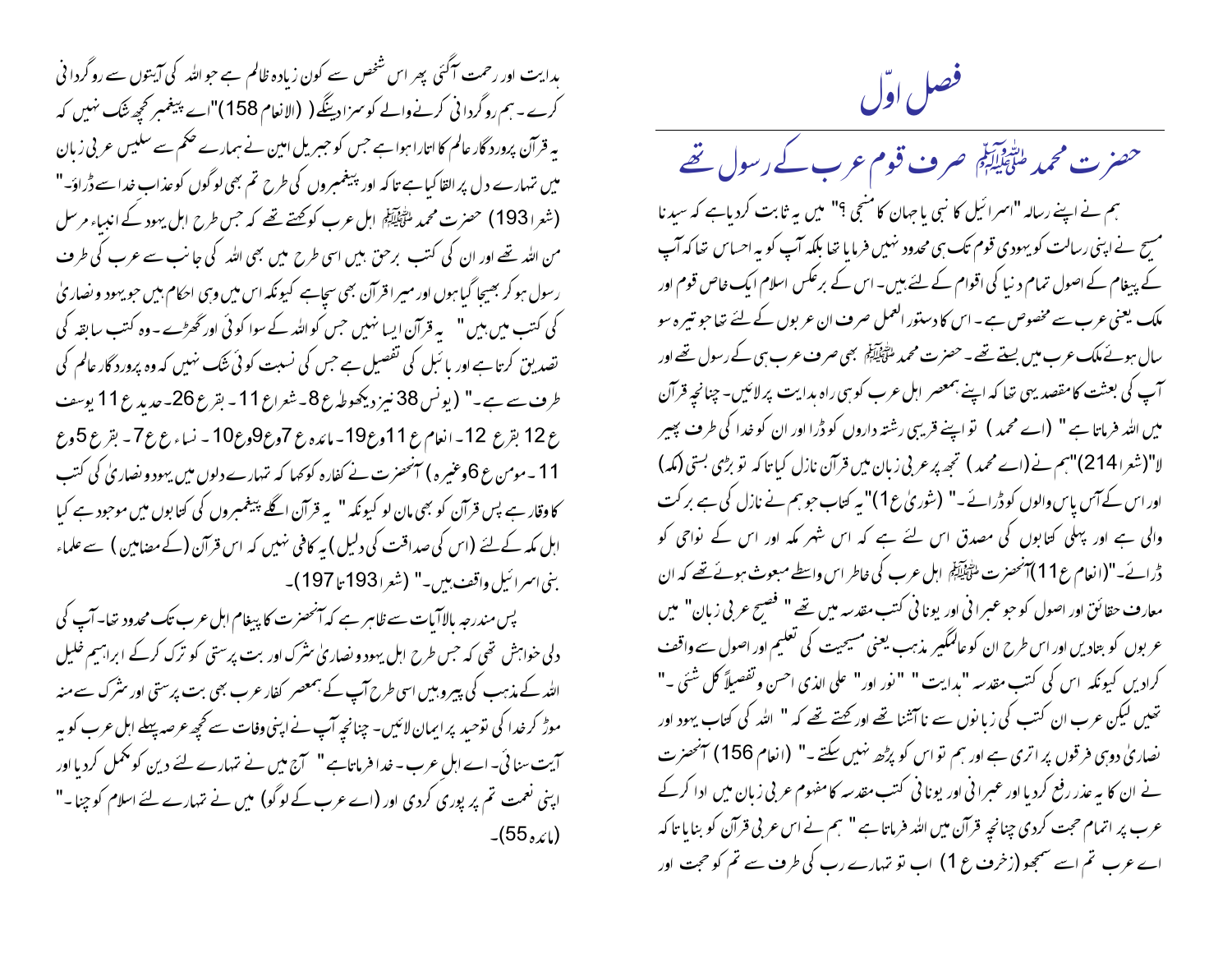لیوی کاخیال ہے <u>1</u>\* کہ وہ خطوط حن کی نسبت پہ دعویٰ کیاجاتا ہے کہ آنمحضرت نے ان کوایام مدینہ میں مختلف ممالک کے روساء کے پاس بھیجا تھاما بعد کی نسلوں نے وصنع کئے بیں۔ اس کے خیال میں اگر ہم تمام شاد توں کی مد نظر رکھیں تو یہ معلوم ہوجائیگا کہ رسول عربی کے دل میں بعثت کی ابتدامیں مکی ایام میں ایک عالمگیر مذہب کی بنیاد ڈالنے کاخیال کبھی نہ آیا تھا آپ کا واحد مقصد بہ تھا کہ آپ اپنے ہم وطنوں کو بہ یقین دلائیں کہ آپ خدا کی طرف سے فرستادہ رسول برحن تھے۔

1\*-1Sociology of Islam by Reuben Levy. Vol 1

مد فی ایام میں بھی رسول کی ہمیشہ یہی خواہش رہی کہ کسی نہ کسی طرح مکہ کو حوعرب کا روحا ٹی مر کز تھا۔ فتیح کیاجائے اور اگر جہ آپ کی حین حبات میں اور آپ کی وفات کے بعد دیگر شہر اسلام کے قبضے میں آئے تاہم مکہ ابتدا سے آج تک اسلام کا روحا نی مر کز چلاآیا ہے ۔ شہر مکہ عنیر عرب کی نظر میں کوئی خاص وقعت نہ رکھتا تھا لیکن اس کا اسلام کاروحا فی مر کز ہونا اس بات کی دلیل ہے کہ اسلام مکہ اور عرب کے قبائل کے لئے تھا۔ رسول عربی نے مد فی ایام میں مکہ کے خانہ کعبہ کو یروشکم کی بجائے قبلہ مقرر کیا اس سے بھی ظاہر ہے کہ آپ کے خیال میں آپ کا مش عرب اور صرف عرب تک ہی محدود تھا۔ پس جس طرح دیگر پیغمبر اپنی اپنی قوم کے لئے مبعوث ہوئے تھے اسی طرح آنٹھنرت

بھی قوم عرب کی طرف بھیجے گئے تھے تاکہ عربی زبان میں کلام کرنے کے مشر کین اور بت پرست کفار پر اتمام حجت کریں حوکھتے تھے کہ ہم عنیر عربی زبانوں سے ناواقف ہیں ہم کو وحدت الهیٰ کا پیغام کسی نے نہیں سنایااگر خدائے واحد کو بہ منظور ہوتا کہ ہم بھی مثل دیگر اقوام یهود و نصاریٰ کسی واحد خدا کومانتے نووہ ہماری قوم کی طرف بھی کسی کو رسول بنا کر بھیجتا حو ہماری اپنی زبان میں ہم کو پیغام دیتا پس آنھھنرت کے ضجیح مخاطب عرب اور اہل عرب ہی تھے آپ قوم عرب کی خاطر مبعوث ہوئے تھے اور آپ کا پیغام اور رسالت ام القری مکہ اور اس کی نواحی تک ہی محدود تھا۔غرضیکہ آپ ہر پہلواور ہر نقطہ نظر سے رسول عربی تھے۔ یہی وجہ ہے کہ آنحصرت کی نسبت <sub>ک</sub>ماجاتا ہے۔ع مرحبا سید مکی مد فی وا<sub>لعر</sub> بی ممکن ہے کہ کوئی شخص یہ بھے کہ آنحصرت نے فرمایا تھا کہ آپ کا دین سب پر غالب رہیگا- پس آنحصرت کے خیال میں اسلام صرف عرب کے لئے ہی نہ تھا-لیکن اس قول سے آنھھنرت کا مطلب پہ نہیں تھا کہ اسلام اقوام عالم کا مذہب ہوگا بلکہ آپ کامطلب ہہ تھا کہ عرب میں اسلام سیاسی طور پر غالب رہیگا اور گو ملک عرب میں کفار اور یہود اور نصاریٰ کے مذاہب ہوئگے لیکن مسلمان سب پر حکومت کرینگے ۔ یہی وجہ ہے کہ کفار کی نسبت اللہ تعالیٰ نے بہ ہدایت دی کہ " (اے محمد ) توکہہ دے کہ اے کافرومیں ان جیمزوں کی ہر گز پرستش نہ کرو نگاحن کی تم پر پرستش کرتے ہواور حس کی میں پرستش کرتا ہوں تم اس کی پرستش کرنے کے نہیں۔ پس تہارے واسطے تہارا دین اور میرے واسطے میرا دین ہے" (کافرون 6) اور یہود کی نسبت قرآن میں خداکھتا ہے " بہ لوگ کیوں تہارے پاس حبکڑے فیصلے کولاتے ہیں جب کہ خود ان کے پاس نوریت ہے اور اس میں حکم خداموحود ہے ۔ بیٹنگ ہم ہی نے توریت نازل کی حس میں ہر طرح کی ہدایت اور نور ایمان ہے۔خدا کے فرمانسردار انبیاء بنی اسرائیل اسی کے مطابق حکم دیتے چلے آئے ہیں۔" (مائدہ 47و48 ترجمہ نذیر احمد ) پھر اسی کے آگے نصاریٰ کو کھتا ہے کہ وہ بھی انجیل پر چلیں۔" ان ہی بنی اسمرا ئیل کے انبیاء کے قدم بقدم ہم نے عیسیٰ بن مریم کو نوریت کامصدق بنا کر بھیجا اور ہم نے اس کو انجیل دی حویدایت اور نور ہے اور پرہمیز گاری کے لئے بدایت اور نصحیت ہے۔ اور چاہئیے کہ اہل انجیل اس کے موافق حبو اللہ نے انجیل میں نازل کیا ہے ۔حکم دیا کریں اور حبو کو ٹی خدا کے ان نازل کئے ہوئے صحموں کےمطابق صحم نہ دے تووہ فاسق ہے ۔" (مائدہ 50و51) پس رسول عربی کا حقیقی منشاء یہی تھا کہ ملک عرب میں کفار اور یہود و نصاریٰ کے ساتھ ساتھ مسلمان بھی بسیں لیکن مسلمان حاکم ہو کر رہیں اور دیگر محکوم کی حالت میں ذلیل ہو کر رہیں اور حزبہ دیں (سورہ توبہ آئت29)

مشور فاصل مستسرَّق ایف بہل (.F.Buhl) نے اس سوال پر 1926ء کے اسلامہ کا جلد 2 (Islamic 1926 Vol 2)میں مختلف پہلوؤں سے بحث کی ہے اور وہ اس نتیجہ پر بہنجا ہے کہ ابتدامیں اسلام کامبر گزمنشاء نہ تھا کہ عنیر عرب کواپناحلقہ بگوش کرے۔ایک اور فاصل مستنشرق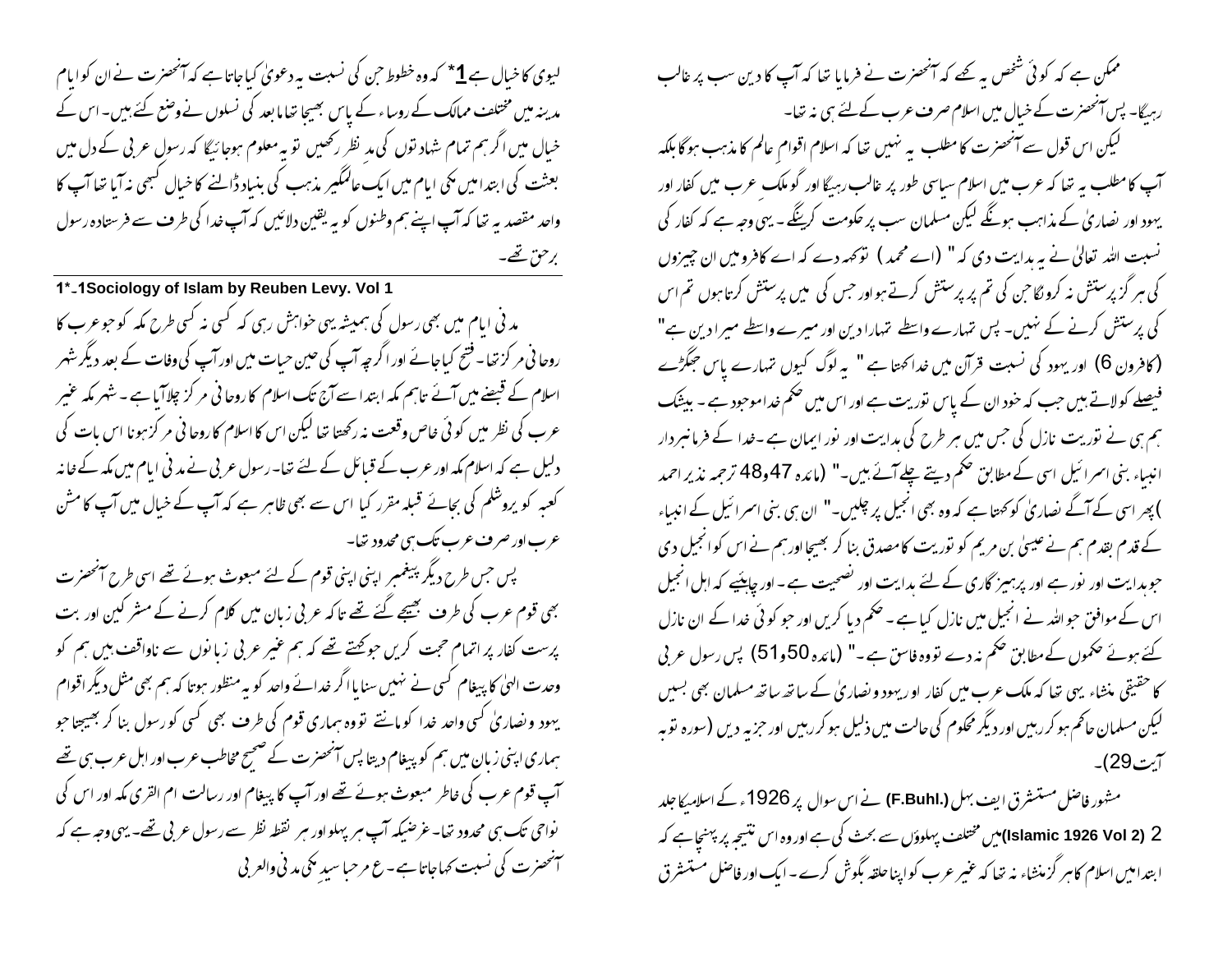ہم نے اپنی کتاب "مسیحیت کی عالمگیر ی " کے باب دوم میں یہ ثابت کیا ہے کہ مسیحیت کی تعلیم کی اساس خدا کی محبت اور ابوت اور انسا فی احوت اور میاوات بین- اس حقیقت سے کسی صاحب عقل کو ا<sub>لکار</sub> کی مجال نہیں - چنانچہ مرحوم سید امیر علی صاحب (<sup>ح</sup>ن سے بڑھ کر اس زمانہ میں کوئی دوسمراحامی اسلام نہیں گذرا ) اس حقیقت کا اعتراف پایں الفاظ کرتے ہیں" خدا کی ابوت کاحو نصور جناب مسیح کا تھا اس میں کل بنی آدم شامل ہیں۔ ہر انسان خدا کا فرزند ہے اور آپ ازلی باپ کی طرف سے تمام انسا نوں کے بادی ہو کر آئے تھے۔ **1**\*۔ 1\* Spirit of Islam .p.232 یہ ظاہر ہے کہ مسیحیت کے یہ اصول اعلیٰ تریں بیں اور زمان ورکان کی قیود سے آزاد بیں لہذا ہر زمانہ میں ہرملک اور قوم کےافراد ان پر عمل کرسکتے ہیں لیکن بہ عالمگیر اصول اسلام میں کالنادر فی المعدوم کا ضخم رکھتے ہیں۔اسلام میں خدا کے ننا نوے نام بیں لیکن ان ننا نوے ناموں میں " اب" یعنی پاپ کا نام موجود نہیں اور نہ اس لفظ کا لطیف اور پا کمیزہ مفهوم کسی اور نام سے قرآن میں موحود ہے ۔خدا کے نصور "اب" یا "رب" ایک دوسمرے سے جدابیں۔ پہلا نصور کلمۃ اللہ کا ہے ۔ دوسمر ا تصور اسلامی نصور ہے ۔ حبواسلام کی طبعیت ،اصول اور شیوہ کامظہر ہے ۔ یہی تصور اسلام کے عالمگیر مذہب ہونے کے مانع ہے۔ رب کا تصور اسلام کی روح روان ہے ۔ اور آنحصرت التَّالِيَّةُ } لے دیدہ دانستہ اس کو " باپ" کے تصور کی بجائے قائم کیا تاکہ خدا کے "ماپ" ہونے کا تصور لوگوں کے دلوں سے نکل جائے ۔ چنانچہ ابوداؤد کتاب الطب میں لکھاہے 1\* حصرت نے فرمایا کہ" اگر کوئی بیمار ہو تووہ بہ دعا پڑھے- اسے ہمارے رب حبو آسمان پر ہے تیرانام پاکے مانا جائے۔ تیری قوت آسمان اور زمین پر ہے ۔ جس طرح آسمان پر تبیرارحم ہے اسی طرح زمین پر بھی ہو ہمارے قصوروں اور گناہوں کومعاف کر کہ تو نیک لوگوں کا مولیٰ ہے اور اپنے رحم سے ہم پر رحم نازل کر۔" حبولوگ جناب مسح کی دعا ( انجیل سٹریف ہہ مطابق حصرت متی رکوع 6آیت 9 تا13) سے واقف بیں وہ دیکھ سکتے ہیں کہ وہ مذکورہ بالا دعا میں خدا کی نسبت لفظ" پاپ" کی بجائے لفظ" رب" دیدہ دانستہ استعمال کیا گیاہے۔

1\*Browne's Eclipse of Christianity in Asia . ch:7

آنحصرت کی وفات کے بعد حصرت عمر کے زمانہ میں اسلام عنیر عرب ممالک میں پھیلنے لگا لیکن اسلاف کا بہ خیال کہ مسلمان فاتحین محض اسلام اور قرآن کو پھیلانے کی خاطر عنیر ممالک پر فوج کشی کرتے تھے علط ہے ۔رسول ِ عربی کی وفات کے بعد منافقین اور مر تدین کا گروہ کشیر۔صحابہ رسول اور اہل بہت کی اندرو ٹی کشمکش ۔ قریش اور عنیر قریش کی رقابت جنگ جمل اور واقعہ کر بلا وعنیرہ اس بات کو ثابت کرتے ہیں کہ درحقیقت اسلام کا درد صرف معدودے چند لوگوں کے دلوں میں تھا حو نبی عرب کی شخصیت سے متاثر ہوچکے تھے ۔ یاقی عرب اسلام کی بابت بہت کھچھ جانتے تھے اور نہ پروا کرتے تھے ۔ حبو شے عرب کو ان کے صحرائی حزیرہ نما سے باہر لکال لائی وہ اسلام کا پاس نہ تھا بلکہ ان کی اقتصادی حالت اور ان کی بھوک اور پیاس تھی۔ علاہ ازیں مسلمان فاتحین کی سب سے زبردست فتوحات ملک شام میں واقع ہوئیں حو خلفائے بنی امیہ کا حسین قلعہ تھا- ان فتوحات کا اصلی سبب مسیحی فرقوں کی باہمی پرخاش تھا-حبں کی وجہ سے سلطنت روم (قسطنطنبہ) کی مسیحی افواج نے اپنے ہمراہی افواج سےغداری اختیار کرکے ان کا ساتھ چھوڑدیا - اگر یہ عدارانہ رویہ اختیار نہ کیاجاتا تو اسلامی تاریخ کے اوراق کسی اور طرح لکھے جاتے اور اسلام حزیرہ نمانے عرب تک ہی محدود رہتا جیسا اس کے بانی کامقصد اور منشاء



عالمگیر مذہب کی لازمی سٹر ط یہ ہے کہ اس کے اصول دینیا کے کل ممالک اور اقوام پر حاوی ہوسکیں۔ اور اس کا پیغام یہ اہلیت رکھتا ہو کہ زمان ومکان کی قبیود سے آزاد ہو اور کسی خاص قوم یا زبان یاملک سے متعلیق نہ ہو تا کہ ہر قوم اور ملک اور زمانہ کےافراد اپنے خاص حالات پر اس کا اطلاق کرکے اس کی تعمیل کرسکیں۔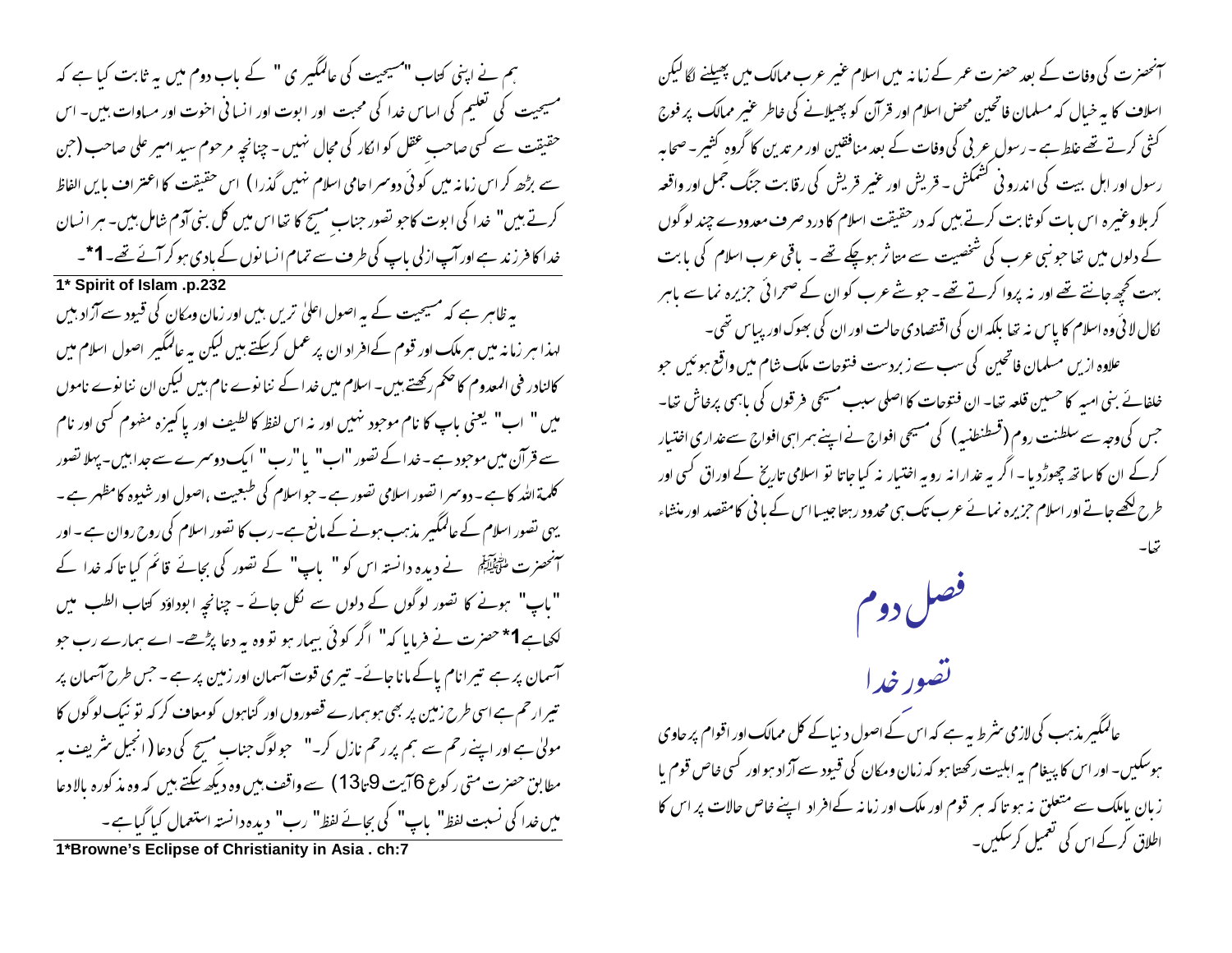ہم نے اسلامی تصور خدا پر اپنی کتاب " دین فطرت -اسلام یامسیحیت ؟" کی فصل دوم میں مفصل بحث کی ہے - ناظرین سے درخواست ہے کہ وہ اس مصنمون پر عوْر کرکے منصفانہ نظر سے خود فیصلہ کریں کہ مسیحیت کےمقابلہ میں اسلامی تصور خداعنیر مکمل اور ناقص ہے یا نہیں۔ انجیل جلیل میں خدا کی محبت کا بہترین تصور بطرز احسن موحبود ہے ۔ آنھہا نی حوالہ کھال الدین قادیا فی تک کواس بات کااقبال ہے - چنانچہ وہ ککھتے ہیں کہ " میں اس امر کو تسلیم کرتا ہوں کہ جناب مسح مذہب محبت کو ہی د نیامیں لائے۔"(پنا بسیج صفحہ 114)۔ اسلامی صفات والاخدا دور حاصرہ کی پرستش کے لائق نہیں ہوسکتا کیونکہ وہ محص ایک مطلق العنان بادشاہ ہے جس کی قدرت اس کی طاقت کےمظاہرہ پر ہی مشتمل ہے لیکن ہم اس قسم کے تصورات سے بہت دور لکل گئے بیں۔ دور حاصرہ کے لوگ صرف ایسے خدا کو سی مان سکتے بیں حس کی ذات محبت ہے ۔ پس اسلامی تصور موجودہ نسل کے لئے ناقص ہے لیکن مسیحی تصور خداایک کامل تصور ہے ۔ حبو تمام اقوام ممالک وازمنہ کے لوگوں کے لئے بشارت کا باعث رہاہے ۔

اسلام کا اللہ تعالیٰ حی القیوم۔ قادر مطلق قہار اور حبار ہے۔ اس کا اور خلق کا پاہمی تعلق خود محمّار سلطان اور رعیت ،آقا اور علام کا تعلق ہے۔خدا اور اس کی مخلوق میں باپ اور بیٹے کا تعلق نہیں۔ ا گراہٹیہ مہر بان عفار اور الرحمنٰ الرحیم ہے تو اپنی پدرا نہ شفقت اور ازلی محبت کی وجہ سے نہیں بلکہ خسرو انہ عنایت کی وجہ سے ہے ۔ اگر آقا چاہے تو اپنے علام کو معاف کرے اگر چاہے تو سمزادے۔سب کحچھ اللہ کی مطلق العنان مرضی پر موقوف ہے جس کو چاہے معاف کرے جس کو چاہے عذاب دے۔ (بقرآیت 284، آل عمران 25و35، مائدہ آیت 44)۔

بس قرآن کا اللہ ایک قادرمطلق سلطان ہے حوایک ذمہ وار ہستی نہیں بلکہ " اللہ حوجاہے حکم دے۔" (مائدہ آیت 1) لہذا قربا نیوں کےوسیلہ سےاس کوحوش کرنے کی کوشش کی جاتی ہے ۔لیکن مسیحیت کاخدا محبت کاخدا ہے۔"وہ گنہگاروں کی موت نہیں چاہتا" بلکہ بہ چاہتاہے کہ گنہگار اس کی جانب رحوع کرے ۔ حس طرح د نیاوی باپ کی محبت اور د نیاوی ماں کی ممتا اس بات کی متقاصٰی ہے کہ ان کا نا فرمان بیٹاان کی جانب رحوع کرے اور اس بات کے لئے وہ ہر ممکن کوشش کرتے ہیں اسی طرح خدا کی محبت اس بات کی متقاصی ہے کہ وہ ہر ممکن طور سے گنهگاروں کواپنی جانب لائے۔(انجیل سثریف یہ مطابق حصرت یوحنار کوع 3 آیت 16 حصرت متى ركوع 18 آيت 14 حصرت مرقس ركوع 2آيت 17وغيره)-

حیونکه اسلام کا الله محبت نهبیں لہذا اس میں محبت کا کفارہ نہیں بال قریا فی ،صدقہ ،ز کواۃ وعنیرہ ہے ۔ حس کو پورا کرنےسے ایک قہار اور حبار ہستی کو حوش کرنے کی کوشش کی جاتی

لیکن انجیل جلیل کی یہ تعلیم ہے کہ غدا کی ذات محبت ہے (انجیل سٹریف خط اول حصرت بوحنا )۔

قرآن میں خدا محبت ہونے کی بجائے" بے نباز" ہے (اخلاص آیت2)وہ" بے پرواہ" ہے ۔ (انعام 133۔ ممتحنہ 6وعنیرہ) محبت اور بے پروائی ایک دوسرے کے کلیتۂَ متناقض بیں۔ جہاں محبت ہے وہاں بے پروائی نہیں ہوسکتی اور حہاں بے پروائی ہے وہاں محبت کا نشان تک نہیں ہوتا۔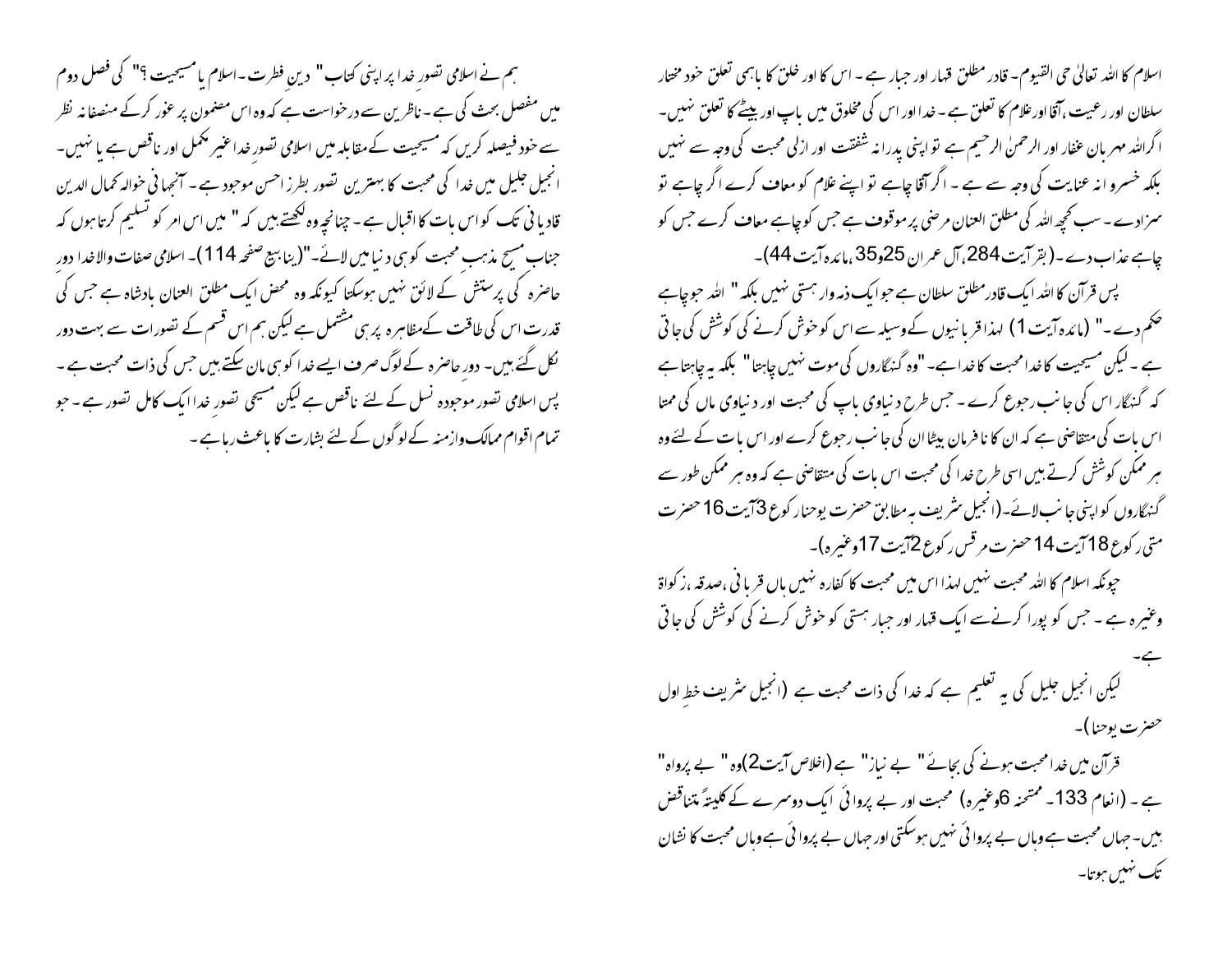نہیں جانتے پر اللہ جا نتاہے ۔" (سورہ انفال ع 8)۔"مومنو۔اگر تہارے پاپ اور سِائی ایمان كي نسبت كفر كودوست ركھيں تو تم ان كواپنا رفيق نہ بناؤ-" (سورہ توبہ ) " تو كافروں كي بات نہ مان اور ان کا بڑے زور کے ساتھ مقابلہ کر -" (فرقان 54)"مومنو میرے اور اپنےدشمنوں کو دوست نہ بناؤ۔اگر تم میری راہ میں جہاد کرنے کو اور میری مرضی کی تلاش میں لکلے ہو نوان کودوست نہ بناؤ- قبامت کے دن نہ تہارے رشتے کام آئینگے اور نہ تہاری اولاد-اللہ تم کو ان کی دوستی سے منع کرتا ہے جو دین پر تم سے لڑے ۔مومنو۔ جب تہارے پاس ایماندار عور تیں ہجرت کرکے آئیں توان کافروں کی طرف واپس نہ لوٹاؤ۔ نہ وہ کافروں کو حلال بیں اور نہ کافر ان کوحلال بیں۔ اگر تہاری عور نوں میں سے کوئی عورت تہارے ہاتھ سے لکل کر کافروں میں جا ملے تم کافروں کو تھیا مارو۔" (سورہ ممتحنہ - سورہ انفال ع 2 سورہ نسا ء ع 17وعنیرہ وعنیرہ) ہم آبات قرآنی کے اقتیاسات کرکے اس رسالہ کوطول نہیں دینا چاہتے۔ ناظرین کواپنے رسالہ" دین فطرت - اسلام یامسیحیت ؟" کی فصل بسجم کی طرف متوجہ کرتے بیں جہاں ان آیات پر بحث کی گئی ہے۔

خواصر محمال الدین مرحوم کہتے ہیں " فصلائے مسیحیت نے مذہب محبت کی فہرست میں اسلام کو داخل کرنے سے تامل کیا ہے ۔ ان لو گوں کے دلوں میں شاید ان جنگوں کا خیال ہو گا حن کی اجازت اسلام دیتا ہے لیکن موحبودہ جنگ نے اس بذیان کامنہ بند کردیا ہے حبواسلام کے خلاف عیسا ئی مشغری پرایاعنڈااس امر میں کیا کرتا تھا- خدا تعالیٰ نے جنگ عظیم پیدا کرکے ان یادر یوں کے ہاتھ سے سب ان کے مفروضہ معتقدات خاک میں ملادئے ۔ حبون 1917ء میں لندن کا بشپ یادر یوں کی ایک حماعت کو گلے میں صلیب لٹکائے ہوئے لندن کے بازاروں میں سے پھر تا ہوا پائیڈ پارک میں لے گیا- وہاں اس نے تقریر کی کہ اس جنگ میں سٹریک ہونااور اپنے ملک کو بچانا ہی مذہب ہے ۔ پھر اس نے نہایت ہی کھرور طریق پر مسیح کے خطبہ ہی کی ان آیات کی تحچھ توضیح بھی کی حو شمولیت جنگ سے روکتی تھی۔" (ینا بیچ صفحہ 183)۔ہمارا حواب یہ ہے کہ اگر لندن کے بشپ یا کسی پادری نے لوگوں کو لڑائی کرنے پر اس<sub>حا</sub>را تو اپنے آقا کی تعلیم کی صریح



مسلمان ایک دوسرے کے ہیائی بیں (حجرات 10) پس قرآن اخوت انسانی کو محدود کرکے لاتعداد انسانوں کواحوت کے حلقہ سے خارج کردیتا ہے۔اور ان کی نسبت صحم کرتاہے کہ ( اے مسلمانو) ان کو بہاں تک قتل کرو کہ فتنہ (یعنی علیہ کفر ) نہ رہے اور تمام دین غدا کا ہوجائے۔ جنگ کفار کے لئے حبں قدر تم سے ہوسکے قوت اور گھوڑے ہاندھنے کی تیاری کرو تاکہ ایسا کرنے سے تم اپنے اور خدا کے دشمنوں کو ڈراؤ۔ اے نبی ۔مسلمانوں کولڑائی پر اسارو۔" (سورہ انفال ترحمہ فیض بخش ایجنسی)"اے نبی - کافروں اور منافقوں سے حہاد کر اور ان پر سختی کر۔(سورہ تحریم ) وعنیرہ "البتہ اللہ ان لوگوں کو دوست رکھتا ہے حبواس کی راہ میں صف بصف ہو کر اس طرح لڑتے ہیں کہ گوباوہ سیسہ پچھلائی دیوار ہیں۔" (سورہ صف ع 1)۔"تم پر قعال فر ص کردیا گیا اور وہ تم پر شاق گذرتا ہے ۔ ممکن ہے کہ ایک بات تم کو بری لگے لیکن وہ درحقیقت تہارے لئے اچھی ہو۔ اللہ جا نتا ہے اور تم نہیں جانتے "(سورہ بقر 26) "تم کافروں کے مقابلہ میں جہاں تک تم سے ہو سکے اپنا زور تیار رکھو اور گھوڑے پاندھے رکھو۔ اس سامان سے اللہ کے دشمن اور تہارے دشمن اور ان کے سوا دوسروں پر تہاری دھاک رہیگی جن کو تم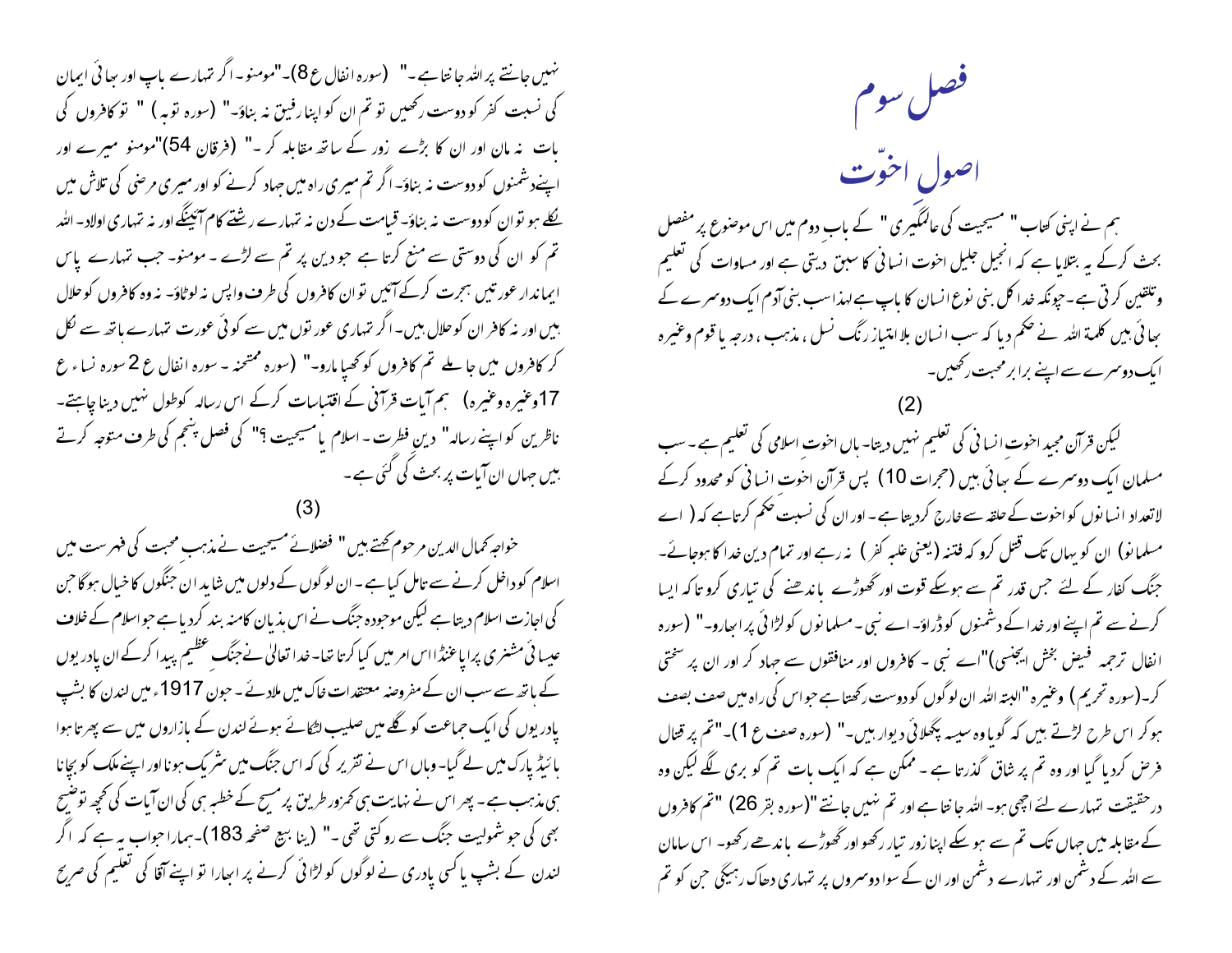لیکن قرآن کے الفاظ اور بالخصوص آیئہ قتال کے الفاظ صاف اور واضح ہیں۔ "حب حرمت کے مہینے گذر جائیں تومشر کوں کوجہاں یاؤقتل کرو- ان کو پکڑواور گھیرواور ہر گھات کی جگہ میں ان کے لئے بیٹھو۔ پھر اگروہ توبہ کریں (یعنی مسلمان ہوجائیں)اور نماز پڑھیں اور زکواۃ دیں تو تم ان کی راہ چھوڑ دو (ہماں چاہیں پھریں)"(سورہ توبہ آیت 50 ترجمہ فیض بخش ایجنسی)" اہل کتاب میں سے حولوگ اللہ اور آخری دن پر ایمان نہیں لاتے اور اللہ اور اس کے رسول کی حرام کی ہوئی شئے کو حرام نہیں جانتے اور دین حق (اسلام) قبول نہیں کرتے تم مسلمان ایسوں سے مقابلہ کروپہاں تک کہ وہ اپنے ہاتھوں سے حزبہ دیں اور ذلیل ہو کررہیں۔" ( توبیرآیت 29)۔ اس عذر کے متعلق مرحوم حافظ نذیر احمد دہلوی کے الفاظ عور طلب ہیں اور اس کو عذر لنگ ثابت کرتے ہیں۔ مرحوم اسلامی جنگوں کے دفاعی دستور العمل پر بحث کے دوران میں ۔ فرماتے ہیں کہ "پیغمبر صاحب کی زند کی میں مخالفین اسلام کے ساتھ لڑا <sub>کنی</sub>وں کاسلسلہ برا برجاری رہا۔ لڑائیاں بظاہر ۔دو قسم کی تھیں۔ حرب مدافعت کہ دشمن مسلمانوں پر چڑھ کر آئے اور مسلمانوں نے ان کو مار ہٹایا اور حرب تغلب کہ مسلمان انتقام کے لئے یا تحفظ آیندہ کی عرص سے اظہار شو کت وجلادت کے لئے دشمنوں پر جیڑھ کر گئے - مارا،لوٹا،محصوٹا، باندھا، جکڑا، سالماً غانماً واپس آئے۔ گو بظاہر لڑا ئی کی دو قسمیں تھیں حرب مدافعت اور حرب تغلب مگر از بس کہ حرب تغلب بھی تحفظ آیندہ کے لئے کی جاتی تھی ہم حرب تغلب کو بھی حرب مدافعت کی قسم ميں داخل سمجھتے ہيں۔" (امہات الامتہ صفحہ 93)۔

پس قرآنی آبات اور آنحصرت السیسی آنکی جنگیں اور عزوات مرحوم حواصہ صاحب اور ان کے ہم خیال اصحاب کےعذر کو نامعقول ثابت کرتے ہیں۔کہ "اشاعت مذہب کی عاطر جنگ کرنا نہ توجائز ہے ۔" اور نہ کسی کو زبردستی مذہب کے اندر رکھنا جائز ہے ۔ قرآن احادیث اور اسلامی تاریخ ثا بت کر تی ہے کہ اشاعت اسلام کی خاطر جنگ کرنا اور مسلما نوں کو بذریعہ تلوار حلقہ اسلام میں رکھنا جائز ہے کیونکہ مرتد کی سزا قتل ہے - مولاناظفرعلی خان ایڈیٹر زمیندار لاہور نے مارچ 1925ء کی اشاعتوں میں اس مسئلہ پر طویل بحث کرکے یہ ثابت کردیاہے کہ اگر کوئی

خلاف ورزی کی ۔معتر ص کو خود اقسال ہے کہ " اس نے نہایت ہی کمرور طریق پر مسح کے خطبہ " سے استد لال کیا۔ مسیحیت جنگ کو ناجائز قرار دیتی ہے چنانچہ تمام دنیا کی بین الاقوامی مشنری کانفرنس نے حواپریل 1928ء میں یروشکیم میں منعقد ہوئی تھی جنگ کے متعلق پہ قرار داد شائع کی کہ " حیونکہ مسیحیت صلح کے شہزادے کی روح کا اظہار ہے اور عالمگیر مذہب ہونے کی وجہ سے قومی اور نسلی امتیازات کا اس میں دخل نہیں ہے اور حیونکہ سب نسلیم کرتے ہیں کہ جنگ اس روح کے غالب ہونے میں سد راہ ہے یہ بین الاقوامی مشنری کا نفر نس سب کو دعوت دیتی ہے کہ لگاتار کوشش اور دعا کے ذریعہ تمام روئے زمین کی اقوام کو اس امر پر راعب کریں کہ جنگ کو ترک کرنا ہر ایک قوم کے لائحہ عمل کا حزو ہوجائے اور بین الاقوامی تنازعات پر امن طریقوں سے فیصلہ پائیں اور اس ذہنیت اور روح کا خاتمہ ہوجائے حبو جنگ کی اصل اور حقیقی ہر شخص اس امر کو تسلیم کریگا کہ انجیل جلیل او رکلمة اللہ کے خطبات کی بنا پر کوئی شخص لوگوں کولڑا ئی کے لئے اسار نہیں سکتالیکن قرآن سٹریف میں صاف طور پر رسول عربی کو صحم ملتا ہے کہ " مسلما نوں کولڑا ئی پر اسار اور کافروں اور منافقوں پر سختی کر۔"اور ان کو" یہاں کیک قتل کر کہ فتنہ یعنی علیہ کفر جاتارہے اور تمام دین اللہ کا ہوجائے۔"

ابل اسلام به عذر پیش کرتے ہیں کہ ان اسلامی جنگوں کا "تعلق حفاظت اور خود اختیاری سے ہے ۔مذہب کی خاطر جنگ کرنا نہ تو اشاعت مذہب کے لئے جائز ہے نہ کسی کو زبردستی مذہب میں داخل کرنے کے لئے ۔" (پنا بسیج صفحہ 184)۔ مولانا مر تضنیٰ احمد خان بھی کھتے ہیں " قرآن حکیم میں حس طرح نماز روزہ حج اور زکواۃ ایسے فرائض اساسی کی ادائیگی کے لئے مسلمانوں کوجا بحاصاف اور صریح احکام دیئیے گئے بیں اسی طرح حصرت باری تعالیٰ عزاسمہ ، نےمسلمانوں کو دین مبین کی حفاظت اور اپنے ناموس جانوں اور اموال کی مدافعت کے لئے جا بحا قتال فی سبیل الله کی تاکید کی ہے۔(روزنامہ احسان 31 دسمبر 1934ء)۔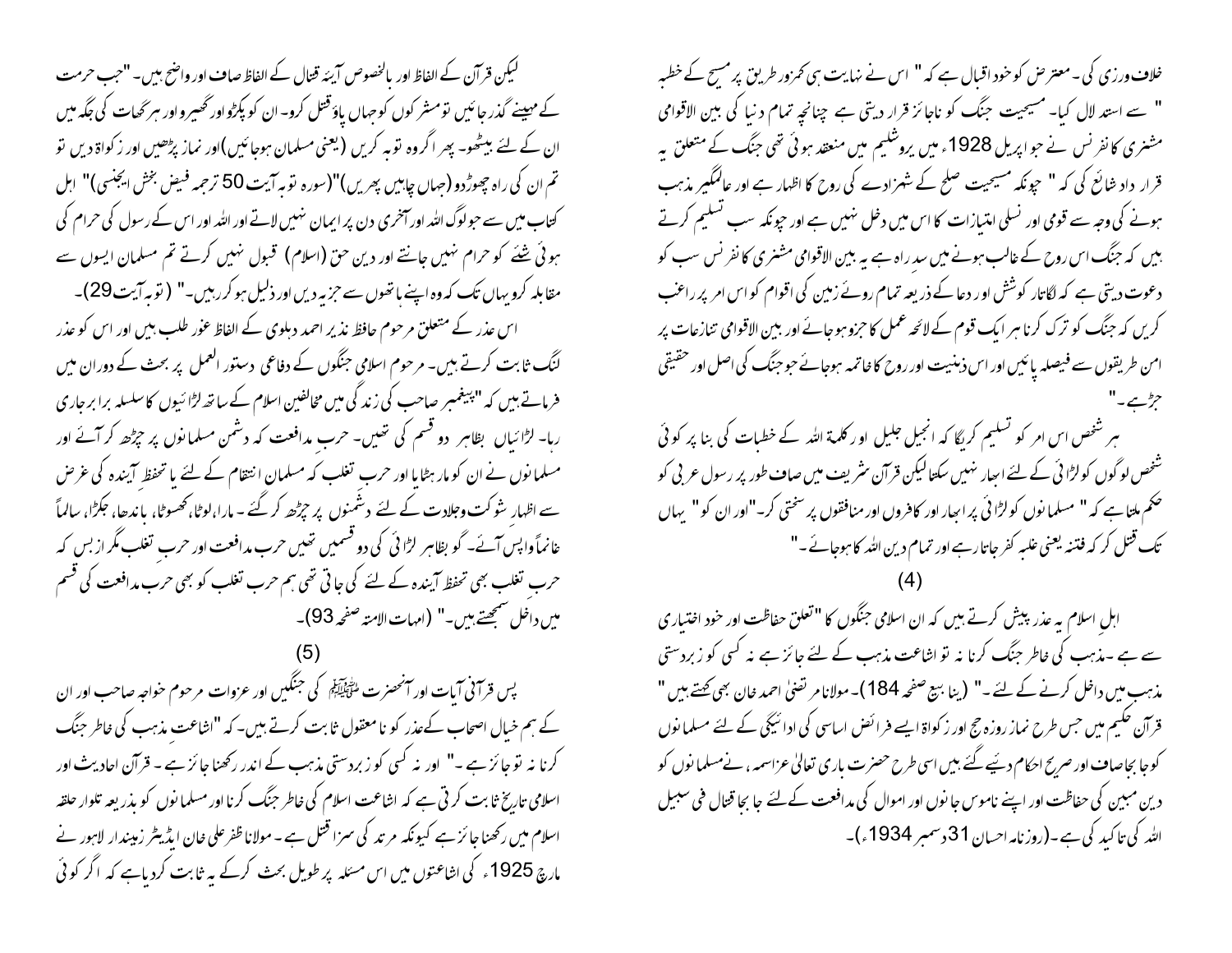ز کواۃ دینا اور روزہ رکھنا ہے ۔ خالد و بن ولید روانہ ہوئے ۔ مخالفین میں سے گروہ بنی اسد وعطفا وعنیرہ بہت سے قتل ہوئے اور بہت سے قبد اور یاقی اسلام پر قائم ہوگئے ۔ (تاریخ الخلفا صفحہ 47 تا49) حب تک سیف غالب رسی نفاق اور ار تداد مغلوب ربا-قرآن گواہ ہے کہ رسول عربی التَّخَيْتَہِمْ اپنی حین حیات میں منافقین کے باتھوں نالاں رہے تھے آپ نے ان کو بزور سیف مسلمان کیا تھا۔ آپ نے منافقین کے ساتھ حبورو بہ اختیار کیا اس

سے آپ عرب کے مختلف قسائل کو چندے بک جا جمع کرنے میں کامیاب ہوگئے تھے لیکن حونهی آپ کی آنکھ بند ہوئی ۔ مختلف قبائل میں مثل سابق اختلاف اور جنگ بریا ہو گئی ۔آنھھزت کی وفات کے بعد کی سوسال کی تاریخ کے اوراق ان قبائل کی باہمی عداو توں اندرو فی تفرقوں اور خانہ جنگیوں کے حون سے لال نظر آتے ہیں۔آپ کی وفات کے پچاس سال کے اندر آپ کے کلمہ گو مسلما نوں نے آپ کے خلفاء حصرت عثیمان اور حصرت علی کو شہید کردیا اور آپ کے نواسوں اور ان کی اولاد کے حون سے اپنےباتھ رکھُے۔ تاریخ پڑھنے والاحبیران رہ جاتا ہے کہ اور آنکھیں مل کر پوچھتا ہے کہ کیا یہ وہی اسلام ہے جس نے سا تویں صدی میں اہل عرب کو یک جا کردیا تھا۔ پھر کیا وجہ ہے کہ پچاس سال کے اندر اندر اس کی ترقی مسدود ہو گئی ؟اس کا حبواب ہہ ہے کہ ان قبائل کااسلام صرف سطحی اسلام تھا کیونکہ وہ بزور شمشیر مسلمان کئے گئے تھے۔

مرزائے قادیان نے اسلام میں اصلاح کرنی چاہی تاکہ نئی روشنی کے لوگ اسلامی اصول کو مان سکیں۔اس مقصد کو زیر نظر رکھ کر اس نے جہاد کے عدم حواز کا فتویٰ دید یا اور <sub>ک</sub>ما ازرونے قرآن جہاد پالسیف جائز نہیں۔چنانچہ اس کاایک شعر ہے۔ دشمن ہےوہ خدا کاحو کرتاہے اب جہاد منکر نبی کاہے حبوبہ رکھتاہے اعتیاد اس پر عنیر مرزا ٹی تھتے ہیں کہ "مرزاصاحب کو بہ حق کس طرح حاصل ہو گیا کہ خدا نے جس بات کوحلال کیاہے اسے حرام کردیں۔ اگر ان کو ایسا ہی کرنا تھا نوان کو چاہئے تھاکہ قرآن میں کتر بیونت کرنے کی بجائے کوئی جعلی قرآن بناییتے۔ قرآن میں بے سرویا تاویلات کو کوئی

شخص اسلام کے دائرہ کو چھوڑنا چاہے تو ازرونے اسلام وہ محروم الارث اورمستوحب قتل ہے ۔ کفار کو بزور سیف اسلام میں داخل کرنا اور حبو مسلمان ہو چکے ہیں ان کو بزور سیف اسلام کے دائرہ کے اندر رکھناعنیر منصفانہ احکام اور جا نیدار انہ رویہ ہے ۔ کسی شخص یامذہب کوروا نہیں کہ وہ کسی انسان کی ضمیر پر حبیر روارکھے ایسے مذہب کوعالمگیر ی کا دعویٰ زیب نہیں دیتا۔ لیکن اسلام اس قسم کا حبیر روارکھتاہے۔مر تد اس د نیا میں قتل کا اور آئندہ حہان میں دوزخ کامستوجب ہے (بقر آیت 214) قرآنی حکم ہے کہ "اگر ایماندار عورتیں ہجرت کرکے آتیں ۔ تو انہیں کافروں کی طرف نہ لوٹاؤ۔ لیکن اگر تہاری عور نوں میں سے کوئی عورت نہارے باتھ سے نکل کر ہوسکتاحو بنی نوع انسان کےدلوں اور ضمیروں پر حبیر روارکھتاہے۔

رسول عربی ملٹی ایکم اور آپ کے صحابہ خلفائے راشدین نے ان احکام پر عمل کیا۔ چنانچہ حب رسول عربی م<del>لمَّاْیَ</del>کَیْلَمْ نےمعاذ بن حبل کویمن کا گور نر بنا کر بھیجا توآپ نے اس کو ضمم دیا کہ " حبوشخص اسلام سے مر تد ہوجائے اس کو اسلام کی طرف بلانا۔ اگروہ توبہ کرے تو قبول کراپنا ور نہ گردن ماردینا - اگر کوئی عورت مر تد ہ ہوجائے تواس کو بھی اسلام کی طرف بلانا - اگر توبہ کرے تو بهتر ور نه اس کی بھی گردن ماردینا-" (بخاری)

حب حصرت ابوبکر خلیفہ ہوئے توآپ نے فرمایا کہ " حس قوم نے جہاد فی سبیل اللہ کو چھوڑا اس کو خدا نے ذلت میں ڈالا۔ میں نے خلافت کو محض اس واسطے قسول کیا کیونکہ مجھے حوف پیدا ہوگیاتھا کہ کھمیں فتنہ اور فتنہ کے بعد ارتداد (روگردا فی ) نہ ہوجائے -" (تاریخ الخلفامصنفہ جلال الدین سیوطی صفحہ 44)۔ رسول عربی التَّقَيْلَةِ کی وفات کے بعد " اکثر اہل عرب مرتد ہوگئے۔انہوں نے نماز پڑھنے اور زکواۃ دینے سے انکار کردیا۔لوگوں میں نفاق پیداہوگیا۔عرب مر تد ہوگئے اور انصار جدا ہوگئے ۔ حصرت ابوبکر نے خالد بن ولید کو بھیجتے وقت ہدایت فرما ٹی کہ مر تدین سے پانچ امور کی نسبت جنگ کرنااگر کو ئی ان میں سے ایک سے بھی انکار کرے تو اس سے ایسا ہی جنگ کرنا کہ وہ یانچوں سے انکاری ہے یعنی لاالہ اللہ اور محمد عبدہ ورسولہ ، نماز پڑھنا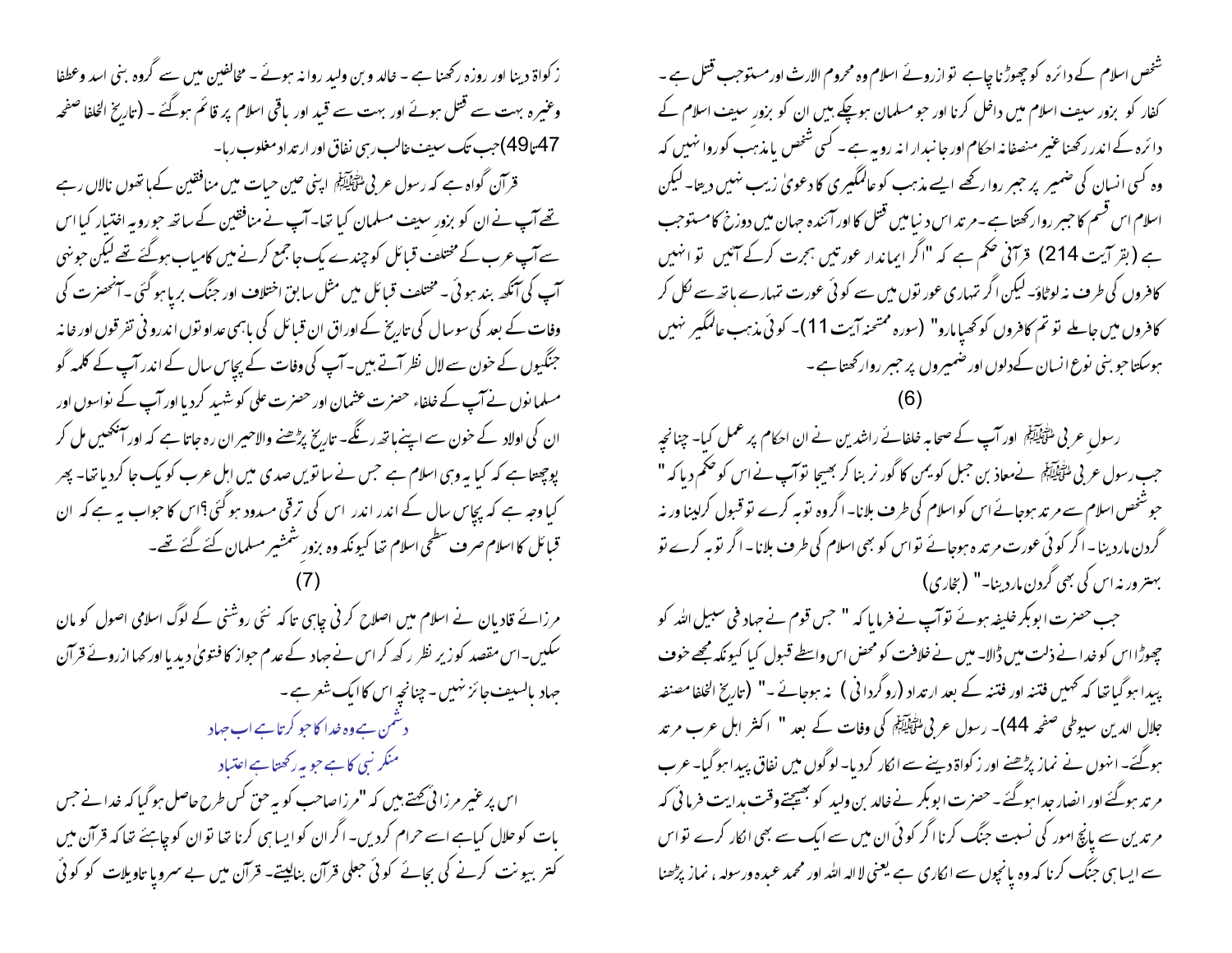گنجائش نهيں۔" (زميندار 6 حولائی 1935ء)"قرآن پاک کی تعليم پر بے ماکانہ خط نسخ تھينيجنا کسی مسلمان اور حصرت ختمی مرتبت ملتی ہیں کے بچے متسع کا کام نہیں ہوسکتا - قرآن کے ایک حصہ کا اکار جیسا کہ جہاد وقتال کے بارہ میں کیا گیا ہے کلام ریا ٹی کا اکار یعنی اسلام کا اکار ہے " (احسان 31دسمبر 1934ء)۔

مرزائے قادیان کے مریدیہی رونا روتے ہیں کہ "تبلیغ دین کے لئے تلوار کی صرورت مسلمانوں کے دماعوں پر مسلط رہی ۔" ( پیغام صلح 23 حون 1928ء) اس کے حواب میں مولوی ثناء اللہ امر تسری لکھتے ہیں ۔" حیونکہ مسلمان قرآن وحدیث دو نو کومانتے ہیں۔ اس لئے ان کاعقیدہ ہے الحجاد فی ماص الی یومہ القیامة یعنی حہاد قیامت تک جاری رہیگا- اہل حدیث اس حدیث کو بھی ظاہر کرتے اور مانتے ہیں جس میں ارشاد ہے کہ اسلام کی بلندی جہاد میں ہے۔ اہل حدیث قرآن مجید کی اس آیت پر بھی ایمان رکھتے ہیں جس میں ارشاد ہے کہ حولوگ د نیا پرآخرت کو ترجیح دیتے بیں وہ اللہ کی راہ میں حہاد کیا کریں۔مگراہل حدیث اس حہاد کے لئے صروری جانتے بیں کہ امام وقت (امیر ) کے حکم کے ماتحت ہو جیساارشاد ہے کہ امیر وقت کے حکم کے ماتحت جہاد کیاجائے ۔ حیونکہ مسئلہ جہاد کے متعلق آبات اور احادیث بکشرت وارد بیں اس لئے حوآج کل کار پفامر اس مقدس فعل کو منسوخ قرار دیتا ہے اہل حدیث اس کو خود عرص اور حوشامدی جانتے بين" (ابل حديث امر تسر 3اڭست1928ء)۔

ا گرہم اسلامی تاریخ پر ایک سطحی نظر ڈالیں تو اسلام کے ان ریفر مروں کے دعووں کا پول تحصل جاتا ہے ۔ سورہ نوبہ آیت 29 (جس کا اقتساس اوپر کیا گیا ہے ) کی بنا پر عیسا ئیوں سے نہ صر ف حزبہ وصول کیاجاتا تھا بلکہ ان پر ایسی سٹر ائط عائد کی جا تی تھیں حن سے تھلم تھلی بے عز تی ہومثلاً 1\*حزبہ کی سٹرائط میں ذیل کے امورشامل تھے: (1) وہ پاک کتاب (قرآن) پر حملہ نہ کریں اور نہ اس کومحر**ت** گردانیں (2)وہ رسول عربی کو کذاب نہ <sup>کھ</sup>یں اور نہ اسکی طرف حقارت سے اشارہ کریں(3)دین اسلام پر کوئی حرف نہ لگائیں اور نہ اس کے خلاف تقریریں کریں(4) کسی مسلمان عورت کے ساتھ لکاح یا زنا نہ کریں(5) کسی مسلمان کو دین اسلام سے نہ پھیریں اور

نہ ملسما نوں کواور نہ ان کے مقبوضات کو نقصان پہنچائیں۔ (6)وہ مسلما نوں کےدشمنوں کی مدد نہ کریں اور نہ جاسوسوں کو پناہ دیں۔ ان فرائض کے علاوہ حیجہ اور سٹرائط تھیں کہ :(1)وہ خاص قسم کے کپڑے پہنیں حن سے ان کی امتیاز ہوجائے اور زنا ر بھی پہنیں۔ (2)ان کی عمار تیں مسلمانوں کی عمار توں سے نیچی ہوں (3)وہ ناقوس نہ بحائیں، نہ اپنی کتب مقدسہ پڑھیں اور نہ سیدنا مسح کے دعووں کو پیش کریں (4)اپنے مردوں کو بغیر یوجہ کئے خاموشی سے دفن کریں۔(5) وہ تھوڑوں پر سوار نہ ہوں بلکہ خچروں اور گدھوں کو سواری کے لئے استعمال کریں(6)وہ علانیہ سثراب خواری اور خنازیر سے پرہیز کریں اور لوگوں کو علانیہ صلیب نہ د کھائیں۔موخرالذ کر حیھ سٹرائطہ کا عہد ناموں میں ہونا لازمی یہ تھالیکن اگروہ عہد ناموں میں درج ہوتیں ۔ تووہ پہلی حیے مثر ائط کی طرح لازمی قرار دی جاتیں۔حبوعہد نامے عیسائیوں کے ساتھ کئے گئےوہ ظاہر کرتے ہیں کہ فاتح مسلمان جزیہ اور تلوار پیش کرتے تھے۔<br>The Eclipse of Christianity in Asia ,by Browne,p.46-47

چنانچہ ابوبکر خالد بن ولید کو کھتاہے کہ "ابوبکر صدیق نےمجھے حکم دیا کہ حب میں یماہ سے واپس آؤں تو عراق کے عرب اور عنیر عرب کے پاس جاؤں-ان کو خدا اور رسول کی طرف دعوت دوں بہثت کی خوشخبری سناؤں اور جہنم سے ڈراؤں- اگروہ مان لیں تو ان کو وہی حقوق حاصل ہوگئے جو مسلمان کو حاصل ہیں۔ جب میں حسرا میں آیا تو وہاں کے سر کردہ اشخاص میرے پاس حاصر ہوئے۔میں نے ان کو خدا اور رسول کی دعوت دی۔حب انہوں نے ماننے سے انکار کیامیں نے ان کے سامنے تلوار اور حزبہ پیش کیا۔انہوں نے حبواب دیا کہ ہم میں طاقت نہیں کہ آپ کے ساتھ جنگ کریں۔ آپ ہمار سے ساتھ جزبہ کی ان سٹرائط پر صلح کرلیں حود یگر اہل کتاب نے مان لی ہیں 1\*۔ حصرت ابوبکر کا قول ہے کہ " حس قوم نے جہاد چھوڑ دیا وہ عذاب میں پینس کئی ۔" (طبرانی)۔ مسو پوتامیہ کے شہروں کےعیسائیوں کے ساتھ علاوہ دیگر یثرائط کے بہ مثر طیں تھیں کہ وہ نئے گرجے اور عمادت خانے تعمیر نہیں کرینگے۔ گر جاٹھروں کے گھنٹے نہیں بجائینگے۔عبد قیامت کے بعد سوموار کے نہوار کوعلانیہ نہیں منائینگے اور نہ صلیب کوعلانیہ دکھائینگ**ے 2**\* بنو تغلب کے عیسا یئوں کے ساتھ یہ سٹرط کی گئی کہ واپنے بچوں کو بپتسمہ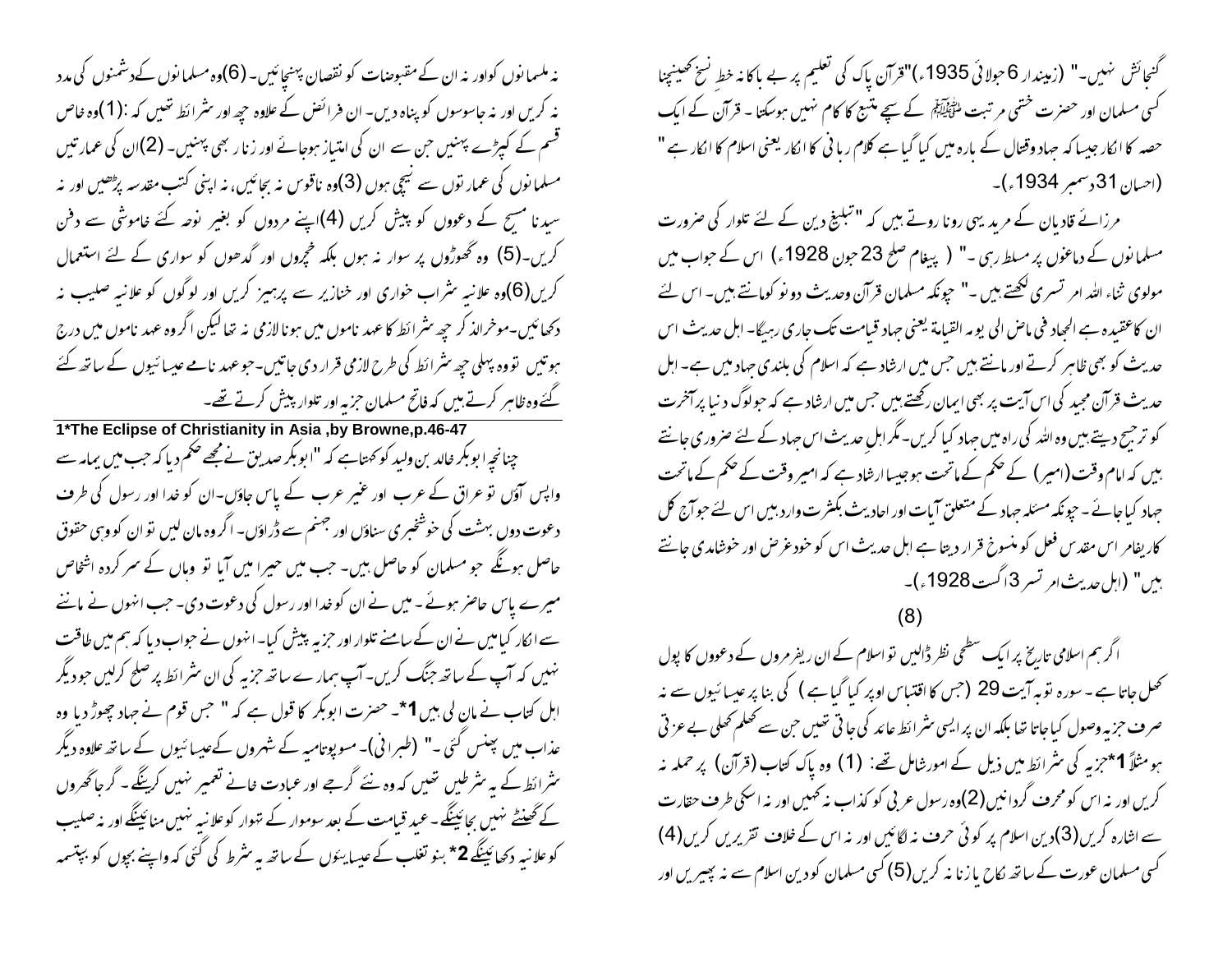عیسائیوں کو ضم دیا کہ مسلمان ہوجائیں۔ خربندہ خان نے ان عیسائیوں کے حومسلمان نہیں ہوئے تھے اعضائے تناسل کو کاٹ دیا ان کی آنکھیں لکلوادیں۔ تیمور لنگ کے زمانہ میں ابذا رسا فی کا بہ حال تھا کہ عیسا ئی حال خال نظر آتے تھے۔ بغداد ،موصل وعنیرہ شہر حن میں ہزار وں عیسا ئی آماد تھے ان سے یکسر خالی ہوگئے ۔مصر میں بھی عیسا ئیوں کے ساتھ ایسا ہی سلوک کیا گیا۔ مملوک سلطان الناصر محمد نے گرجاؤں کو شہید کردیا اور شاہی فرمان جاری کردیا کہ حوعیسا ئی جہاں طع قتل کردیاجائے اور اس کامال واسیاب جیمین لباجائے **- 1**\*۔ ہم چند ممالک کی مثالوں سے واضح کرتے ہیں 2\*۔ کہ تلوار کا اسلام کی اشاعت کے ساتھ ٹھرا تعلق ہے ۔ عہداللہ بن قبیں نے 674ء میں کریٹ **(Crete)** پر حملہ کیا اور اس کے بعد 825ء تک اسلامی افواج گاہے گاہے لوٹ مار کر ٹی تھیں لیکن اس سال انہوں نے حزیرہ کو فتح کر لیا اور پاشندوں کومسلمان بنالیا۔ 921ء میں عیسائیوں نے اس حزیرہ کو فتیح کیا اور اس کے بعد کی سات صدیوں تک وباں کے باشندے عیسائی رہے ۔ 1645ء میں تر کوں نے اس کو دوبارہ فتیح کرلبا اور باشندوں کو مسلمان بنالیا۔ 1920ء میں یہ حزیرہ یونان کے قبصہ میں آگیا اور اب اس حزیرہ کی ایک بڑی اکثریت عیسائیوں کی ہے۔

1\* Ibid Chap:2<br>2\* Sociology of Islam,vol by Reuben Levy,Lecturer in Persian in Cambrige اسی طرح جزیرہ کیپرس **(Cyprus)** پر مسلمانوں نے 647ء سے 966ء تک حملے کر کے فتح کرلیا اور پاشندوں کومسلمان بنالیا۔ 1878ء میں سلطان عبدالحمید ٹا فی نے بہ حزیرہ انگلسان کے سپرد کردیا اور اب اس حزیرہ میں مسلمانوں کی تعداد قلیل ہے ۔اسی طرح سسلی میں مصر کے مسلمان نے 652ء سے پے در پے حملے کئے اور 962ء میں اس پرقابض ہوئے اور تمام پاشندوں کومسلمان بنالیا۔جب 1060ءمیں مسلمانوں کوشکست ہوئی تواس کے پاشندوں نے پھر اپنا آیا ئی مذہب اختیار کرلیا۔ یہی حال ہسیا نہیے کا ہوا۔ حب وہ خلفاء کے زیر نگین تھا تو لوگ مسلمان ہوگئے تھے لیکن جب 1610ء میں مسلمان فاتحین وہاں سے لکال دیئیے گئے تووہاں کے باشندوں نے اپنا قدیم مذہب پھر اختیار کرلیا اور اب وہاں مسلما نوں کا نام و نشان بھی نظر نہیں

دلوا کر مسیحیت کے دائرہ میں داخل ہنیں کریں گ**ے 3\***حصرت عمر بن خطاب نے اپنی خلاف کے زمانہ میں اہل کتاب کو عرب سے لکال دیا کیونکہ انہوں نے سنا تھا کہ رسول اللہ لے کہا ہے کہ عرب میں دو مذاہب یکجا نہیں رہ سکتے ۔ اگر جہ نجران کے مسیحیوں کے ساتھ حصرت صاحب نے عہد کیا تھاتاہم حصرت عمر نےان کوعرب سے بدر کردیا۔**4**\*۔

1\* Abid p.31 2\* Ibid p.32 3\* Ibid p.33 4\* Ibid p.34-35 خلفاء نے نہ صرف نئے گرجاگھروں کو تعمیر نہ ہونے دیا۔ بلکہ انہوں نے ان گر جاؤں کو حبوموحبود تھے مسجدوں میں تبدیل کردیا اور بے شمار گرجاگھروں کو شہید کردیا- چنانچہ خلیفہ حاکم نے چالیس ہزار گر جاؤں اور خا نقاہوں کو مسمار کردیا**۔ 1**\*۔ خلیفہ عمر ثا فی نے نویہاں تک حکم دے دیا کہ عیسائی ریشی لباس زیب تن نہ کریں- اپنی پیشانی پر سے مال کٹوائیں ۔ سرگ کے ایک کنارے ہو کر چلا کریں۔خلیفہ متو کل نے تمام عیسا ئیوں کو گلو بند یا ندھنے کا ضکم دیا( تاریخ الخلفا صفحہ 233) ہہ بھی صحم دیا کہ ان کی سواری کی کاٹھی لکڑی کی ہو۔ ان کے عبادت خانے مسمار کرد ئے جائیں - ان کے گھروں میں سے دیں فیصدی مسمار کردئے جائیں اور ان کی جگہ ایک مسجد تعمیر کردی جائے - ان کے ٹھر وں کی حپوٹھٹوں پر شیاطین کی صورتیں لکڑی کی بنا کر لٹکائی جائیں۔ ان کو کوئی سمر کاری عہدہ نہ دیا جائے جس سے وہ مسلمانوں پر حکم چلا سکیں۔ ان کے لڑکے اسلامی درس گاہوں میں داخل نہ کئے جائیں اور نہ کوئی مسلمان کسی عیسائی لڑکے کو پڑھانے۔گھمجور والے اتوار کے روز صلیب کا استعمال ممنوع قرار دیا گیا۔ اس نے صحم دیا کہ عیسا ئیوں کی قبریں کھود کر زمین کے ساتھ ہموار کی جائیں تا کہ وہ مسلمانوں کی قبروں کے مشاہہ نہ ہوں۔ صحم ہوا کہ اسلامی عدالتوں میں کسی عیسا ئی کی گواہی قسول نہ کی جائے - شاید ناظرین یہ خیال کریں کہ ہم نے خلفاء میں سے ایسے لوگوں کے کارنامے بتلائے ہیں حو بد نام کذندہ نکو مانے چند تھے بلکہ ہم نے صرف ان خلفاء کی نسبت لکھا ہے حو اسلامی نقطہ ء لگاہ سے قابل قدر

 $1*$  Ibid p.60 بلاکوں خاں کے مسلمان جانشینوں نے گرجاؤں کوشہید کردیا- یادر یوں کو طرح طرح کے عذاب دے کر قتل کردیا- خا نقاہوں کو برباد کردیا- ہزاروں عور نوں اور بجوں کو علام بنالیا-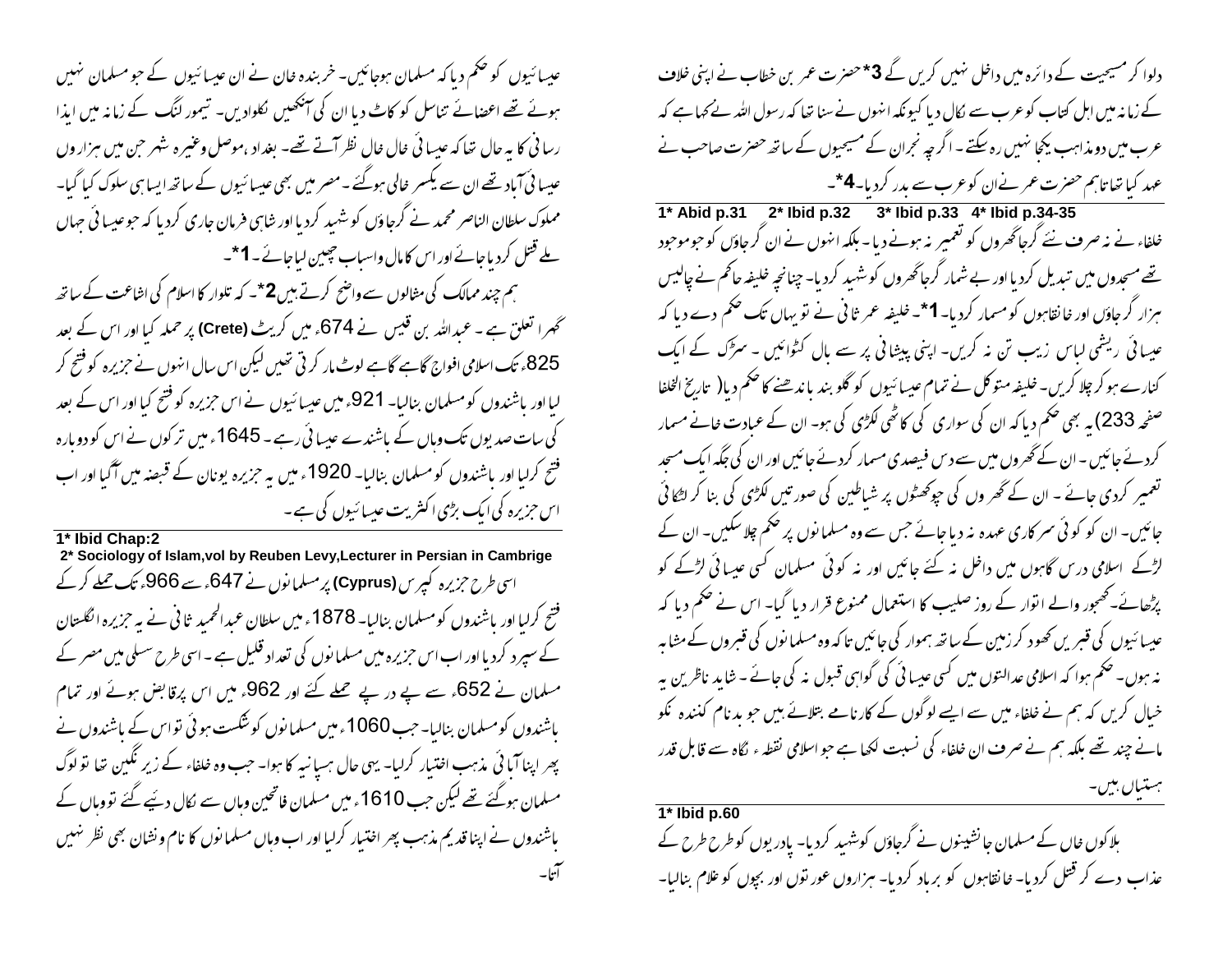فصل چهارم

اصول مباوات ہم نے اپنے رسالہ "مسیحیت کی عالمگیر ی" کے باب دوم کی فصل اوّل میں یہ ثابت کردیاہے کہ انجیل جلیل کا ایک ایک ورق میاوات کے سنہرے اصول سے مزین ہے ۔ انجیل کے عالمگیر اصول محبت احنوت ومیاوات سے کوئی شخص یا طبقہ مستشنیٰ نہیں کیا گیا۔ انجیلی اصول مساوات نے ہر طرح کی تفریق اور درجہ بندی کومطادیا- علام اور آزاد - عریب اور دولشمند، اعلیٰ اور اد ٹی ،عالم اور جاہل ، مرد اور عورت کا امتیاز عرصیکہ سر قسم کے امتیازات اس د نیا سے رخصت ہوگئے (انجیل سثریف به مطابق حصرت متی رکوع 25,22,25 ـ 7,7,18 به مطابق حصرت مرقس رکوع 12 به مطابق حصرت لوقار كوع 6 ،10 به مطابق حصرت يوحنار كوع 13 و15 ، خط ابل روميوں ر کوع 2و5و6و12و12و13-خط اول اہل کر نتھیوں رکوع 13خط دوم اہل کر نتھیوں رکوع 5و6 خط اہل افسپوں رکوع 4و<sup>5</sup> - خط اہل گلتیوں رکوع 4و<sup>5</sup> - خط اہل کلسپوں رکوع 3 ، خط اول یوحنا ر کوع2و3و4وعنپره وغیره)۔

## غلامی اور اصول میاوات

لیکن اسلام میں مساوات کےاصول ہنیں ملتے۔ علامی اور درجہ بندی اصول مساوات کے منافی ہیں۔ اسلام میں آنحصرت ملٹی ایک اسے علامی کی قبیح رسم کو قدیم عرب سے لیا۔ گو قرآن نے حکم دیا کہ علاموں سے سختی نہ کی جائے ۔ (نساء آیت 40) اور آپ نے ان کوآزاد کرنا کار نواب قرار دے دیالیکن قرآن وحدیث میں ہم کو کوئی ایسی بات نہیں ملتی حس سے ظاہر ہو کہ ان کا منشا یہ ہے کہ علامی کی رسم صفحہ ہستی سے نا بود ہوجائے - یہی وجہ ہے کہ حس طرح زمانہ جاہلیت میں دستور تھا اسلام میں بھی علام خریدے اور تحفہ کے طور پر دئے جاسکتے ہیں اور ور نہ میں مل سکتے ہیں۔ بال آزاد

حواصحاب اس علطی میں مبتلا ہیں کہ اسلام نے دنیا میں اخوت ومساوات کا رشتہ قائم اور مصْبوط کردیا ہے ہم ان کی توجہ سید مقبول احمد صاحب بی ۔ اے کی کتاب "فلسفہ مذہب " کی طرف مبذول کرتے ہیں۔ سید صاحب ککھتے ہیں کہ" ایک عام علط فہمی کا ازالہ کہ اسلامی احوت د نیا کے لئے باعث امن ہے صروری ہے ۔ اس میں شک نہیں کہ اسلام نے خود اپنی جداگانہ قومیت د نیا میں بنالی ہے جس کے صرف یہ معنی ہیں کہ قوموں کےشمار میں ایک عجیب معجون مر کب قوم کا اصافہ ہو گیا ہے -جس کا تعلق دوسری عنیر مسلم قوموں سے بالکل اسی طرح ہے جس طرح دوسری مخالف اور مختلف قوموں میں - اس لئے جب تک وہ خیبر القرون جس کی امید صرف ظہور امام مہدی کےوقت کی جاسکتی ہے یعنی حب تک دنیا میں صرف ایک مذہب اسلام پھیل جائیگا اور تمام مذاہب مفقود یا اسلام میں جذب ہوجائینگے ہم سے دور ہے اس وقت تک اسلام کے وجود سے د نیا کے امن میں کسی اضافہ کی امید رکھنا عبث ہے۔۔۔۔۔۔ اسلام نے بجائے اس کے کہ قومیت کی لعنت کو گھ کرے ایک اور قوم کااصافہ کرکے ان کو بڑھادیا ہے - نہ صرف یہ بلکہ وہ افتراق حبو ایک قوم میں پہلے سے نہ تھا اور نہ ہوناچاہئے اس قوم میں اسلام پھیلنے پر پیدا ہو گیا یعنی وہ ایک قوم دو قوموں میں جلد گفسیم ہوجاتی ہے حوایک دوسرے کے ساتھ وہی معاسٹرت رکھتے ہیں حومتضاد قوموں میں ہو تی ہے ۔۔۔۔۔ خود سمارے ملک کو دیکھومسلمانان ہند کو اپنی قوم ہند کی ترقی سے کوئی سروکار نہیں۔ وہ بحیثیت مجموعی ایک جدا گانہ قوم ہے جن کی زبان جدا ، معامثرت جدا ، روایات جدا ، وہ اپنے ملکی لٹریچر سے نابلد - ہندوستان کی ہی ترقی سے متنفر - اپنے ملکی آباد اجداد کی اولاد ہونے سے عار ۔ اپنے سمر زمین کے آثار عظیم سے بے خبر ومعرا - ان کو اگر لے دے کر تحچیہ دیا ہے توبارون رشید اور تیمور کی داستان یاد ہے ۔اگر ان کو کسی کےا نتساب سے فخر ہے تووہ عرب وغمحم ہے۔" (رسالہ نگارمئی 1928ء)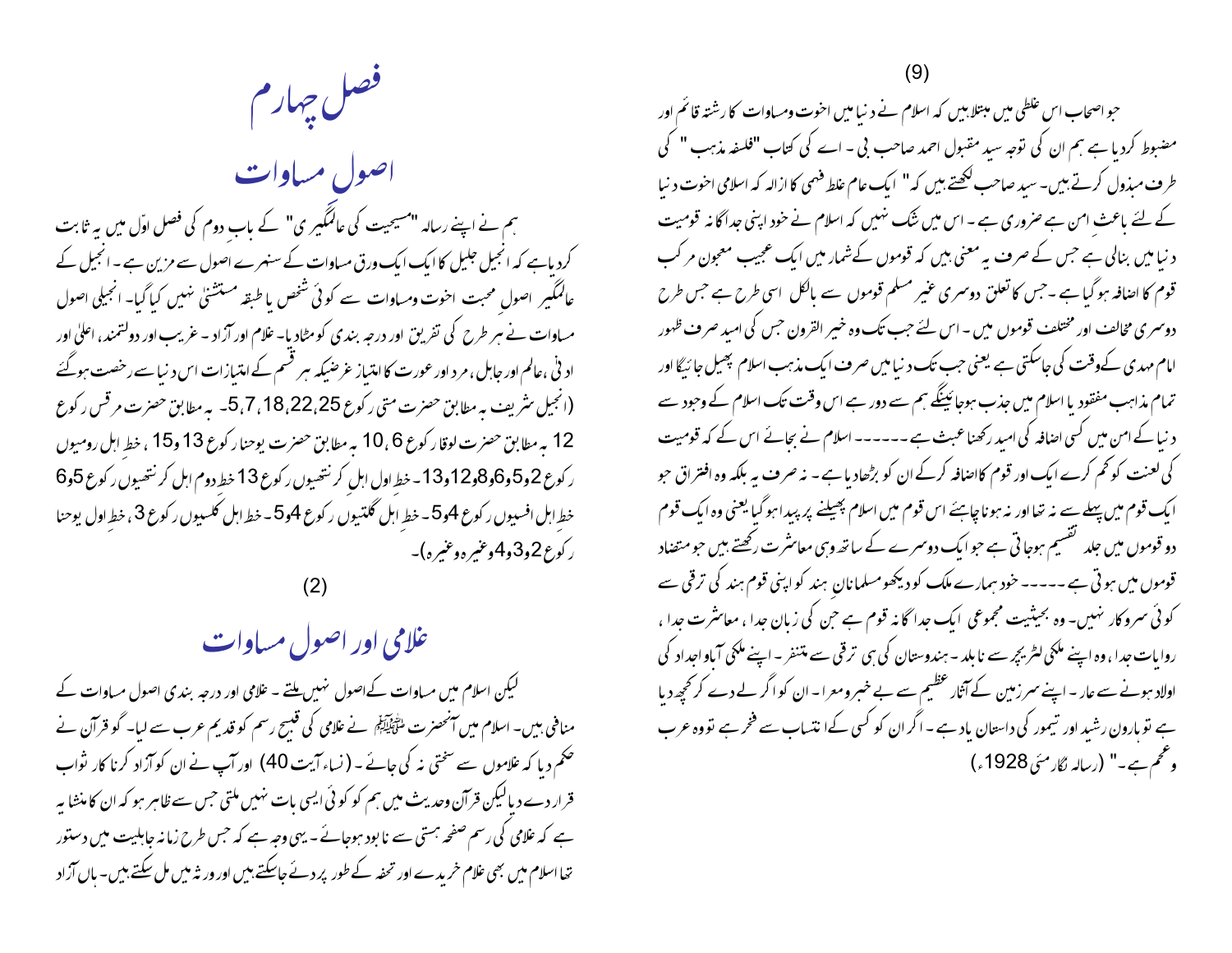عربی نسب نامے وصنع کرکے عرب کھلانے لگے ۔ اس درجہ بندی کے سوال نے شادی بیاہ کے معاملات میں اہم صورت اختیار کرلی ۔حضرت محمد کی وفات کے ڈیڑھ سوسال تک کسی موالی کو بہ حرات نہ تھی کہ کسی خالص عربی نژاد لڑکی سے بیاہ کی درخواست کرے۔حنفی مذہب عرب اور عنیر عرب میں مساوات کے اصول کا قائل نہیں 1\*۔خافعی مذہب کا بھی یہی وطیرہ ہے ۔مہاجرین اور انصار کے خاندانوں کی نسلیں اور بنو پاشم کے خاندان (حواشحصرت کے قریبی رشتہ دار تھے ) کی نسلیں اپنے آپ کو دیگر قبائل سے بلند و بالاخیال کر تی تھیں ۔خلفائے عماسیہ کے زمانہ میں ان کے اس دعوی کو بلاحپون وحرا تسلیم کیا گیاجالانکہ وہ خلفاء کے وظیفہ حوار ہوتے تھے۔لیکن حق نو بہ ہے کہ گرنسب راحزملت کرده په په رخنه در کار اخوت کرده

Levy, Sociology of Islam. Vol.1 \*1

طبقهء نسوال اور اصول مساوات عورات کے متعلق قرآنی احکام مر د اور عورت کی مساوات کے اصول کے خلاف بیں۔ اور اسلامی ممالک میں عور نوں کی پست حالت کے ذمہ وار بیں۔ اسلام نے عور نوں کے لئے ایک خاص حد مقرر کردی ہے جس سے وہ تحاوز نہیں کرسکتیں جس کا نتیجہ عورات کی جہالت توہم پرستی اور قوم کی تنزلی ہے کیونکہ قوم کی ترقی بیش تراس کی عورات پرمنھھر ہوتی ہے ۔ قرآن میں عور نوں کو تا کید کی گئی ہے کہ وہ پردہ کیا کریں (احزاب33و54و59وعنیرہ اس صحم کے خلاف دور حاصر ہ کے اسلامی ممالک کے مسلمان بغاوت کرتے ہیں۔مثلاً اخبار الجریدہ میں ایک مسلمان نوفین دائب کھتاہے " کیا تم پردہ کے اس لئے حامی ہو کہ قرآن میں اس کا ضحم ہے ۔ اگریہ بات ہے تو تم کیوں ایک ضخم کومانتے ہواور دوسمروں کوطاق نسان پرر کھ دیتے ہو۔ تم کیوں سٹرا بی اور بے نمازی کو دُرے نہیں لگاتے ۔ تم جور کے باتھ کیوں نہیں کاٹتے اور زنا کاروں کو سنگسار کیوں نہیں کرتے۔" مسلمان علام نہیں بنایاجاسکتا۔لیکن کا فر حوجنگ میں باتھ آجائیں وہ علام کئے جاسکتے ہیں۔سثر یعت اسلامی کے مطابق علام جائداد کے طور پر شمار کئے جاتے ہیں اور ان کی خریدوفروخت ہوسکتی ہے ۔ ان کا درجہ ٹھر کے دیگر حیوا نوں کے برابر قرار دیا گیا ہے - مالک اپنے غلاموں اور پاندیوں کو فروخت کرسکتا ہے ۔ ان کوربن کرسکتا ہے ۔ ان سے کام کراکے احرت وصول کرسکتا ہے اور دیگر ذریعہ سے ان کی آمد نی حاصل کرسکتا ہے ۔ علام کسی سنے کا مالک نہیں۔ وہ جائداد کا وارث نہیں۔ علام اور پاندی کا درجہ حسمانی اور اخلاقی طور سے دیگر انسانوں سے کم ہے ۔ عدالت میں اس کی شہادت قابل قبول نہیں ۔اگر کوئی آزاد مسلمان کسی علام کو قتل کردے تووہ بازار کے نرخ کے مطابق مقتول علام کی قیمت ادا کردے ۔ حنفی اور شافعی مذاہب کے مطابق علام دوسے زیادہ لکاح نہیں کرسکتا خواہ وہ آزاد بھی کیا گیا ہو۔ اگر علام شادی کرنا چاہے تووہ مالک کورصامند ہونے پر مجبور نہیں کرسکتا **1**\*۔ علامی کی قبیح رسم تمام اسلامی ممالک میں مروج رہی ہے یاموجود ہے ۔ آج کے روز سعودی عرب کے قطعہ میں حبو خالص اسلامی ملک ہے - علامی کی رسم قا نو فی طور پر نافذ ہے 4\*۔

Sociology of Islam. Vol.1\*1<br>Manchester Guardian Weekly, May 31st .1935\*2

درجه بندی اور اصول میاوات اگرچہ قرآن کی نظر میں سب مسلمان برابر بیں اور لکھاہے کہ " تم میں سب سے زیادہ بزرگ اللہ کے نزدیک وہ ہے حبو تم میں سب سے زیادہ مقتی ہے ۔" (حجرات آیت 140)۔ تاہم ا بتدا ہی سے اسلامی سوسائٹی میں اس اصول کو نظر انداز کردیا گیا اور درجہ بندی موجود ہو گئی۔ رسول عر بی انٹرنی کی کی د نیاوی ترقی اور کامیا بی کا یہ نتیجہ ہوا کہ نسل کے فخر کا خاتمہ ہونے کی بحائے قریش کے قبائل کی قدو منزلت بڑھ گئی اور اس قبیلہ کا شخص دیگر تمام قبائل کے سثرفاء سے زیادہ ىثريف النسب خبال كباجاتا تعا- حب اسلام عنير عرب ممالك ميں پھيلا نوعرب اپنے آپ كوعنير عرب سے برتر خیال کرنے لگے ۔ رسول عربی ملٹی پیکڑ کی وفات کے تین صدیاں بعد موالی کی حماعت پاقاعدہ قائم ہوگئی اور لوگ اپنے ناموں کو ترک کرکے عربی نام رکھنے لگ گئے اور اپنے لئے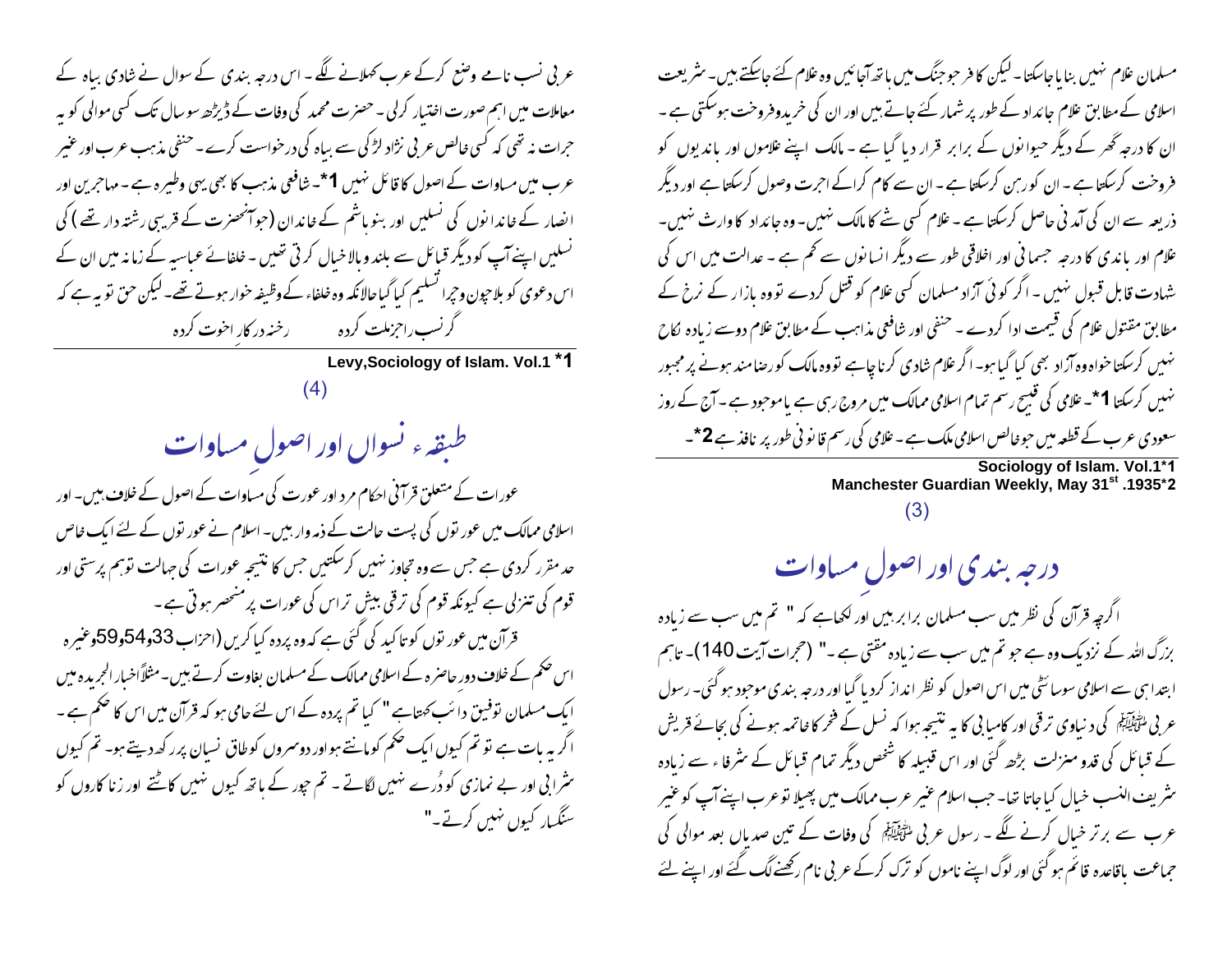ایام جاہلیت میں عور نوں کی حالت نا گفتہ ہہ تھی۔ اسلام نے اس حالت کو کسی قدر بہتر بنادیا۔ لیکن ہم کوایام جاہلیت اور اسلام کامواز نہ اور مقابلہ کرنامقصود نہیں بلکہ ہم کو یہ دیکھنا ہے کہ آیا اسلام میں طبقہ نسواں کی حیثیت ایسی ہے کہ وہ بمقابلہ مسیحیت ایک عالمگیر مذہب ہونے کی صلاحیت رکھ سکے ؟

ایام جاہلیت میں یہ دستور تھا کہ بیاہ کے لئے عور تیں خریدی جا ٹی تھیں **1\***۔زر مہر دلہن گودیا جاتا تھا اور عورت شوہر کا مال متصور ہو تی تھی۔ اسلام میں یہ قانون بحال رکھا گیا - چنانچہ قرآن میں وارد ہے کہ "عور نوں کوان کے مہر خوشی سے دو۔" (نساءآیت3)۔

اس زر مہر کو ادا کرنے کی وجہ سے عور تیں آدمیوں کی نسبت کم درجہ خیال کی جاتی ہیں ۔ چنانچہ قرآن میں ہے کہ " مرد عور توں پر حاکم بیں اس لئے کہ اللہ نے ایک کوایک پر فضیلت بخثی ہے اور اس لئے بھی کہ مردوں نے عور نوں پر اپنامال ( زرمہر اور نان و نفقہ دیکھو ترجمہ نذیر احمد ) خرچ کیاہے۔ پس نیک بخت عور تیں اپنے شوہروں کی اطاعت کرتی ہیں۔" (نساء آیت 38)۔ اس آیت پر ڈاکٹر عبدالحمید صاحب اپنی تفسیر القرآن میں لکھتے ہیں" ایک حدیث مثریف میں وارد ہے کہ حصرت نے فرمایا کہ اگر میں کسی کو دوسرے شخص کو سحدہ کرنے کا ضکم دیتا توعورت کے لئے پہ ضکم کرتا کہ وہ اپنے خاوند کو سحدہ کیا کرے ۔اسلام میں سحدہ کرنا انتہا درجہ کی ذلت اور دوسمرے کی اعلیٰ درجہ کی عظمت ظاہر کرنا ہے اور اپنی ساری طاقتوں اور قو توں سے اس کے آگے حجک جانا ہوتا ہے تو گو با اس کا دوسمرے الفاظ میں بہ مطلب ہے کہ عورت پر اس درجہ کی تا بعد ار ی اور خدمت گذاری اپنے خاوند کے لئے واجب ہے جو دوسرے کسی شخص کے لئے واجب ىنىس-"(صفحە 367)-

Sociology of Islam.vol.1 \*1

پس قرآن کے مطابق عور تیں پست درجہ کی بیں چنانچہ صاف لکھا ہے کہ " مردوں کا عور نوں کے اوپر درجہ ہے ۔" (بقر آیت 228)۔ بت پرستی کے خلاف قرآن ہہ دلیل لاتا ہے ۔" ہبلا تم دیکھو نولات وعزیٰ اور منات اور تبیسری دیوی منات - یہ نو بے انصافی کی تقسیم ہے کہ

مصری عالم منصور فہمی پردے کے خلاف ایک مدلل مقالہ لکھ کر کھتا ہے کہ " پردہ کی رسم رسول الله کے زمانہ سے پہلے رائج نہ تھی۔" صوبہ مدراس کے مجسٹریٹ ممی الدین صاحب کھتے بیں " ہم کو اس بات کافخر ہے کہ قرآن میں عور نوں کا درجہ دیگر مذاہب کےمقابلہ میں اعلیٰ اور بالا ہے ۔ اگر بہ درست ہے تو ہم کیوں ان کوجا نوروں کی طرح پنجروں میں بند رکھتے ہیں۔ ہم اپنی تعداد کے نصف حصہ کو قبد کرکے رکھتے بیں اور پھر اپنی قسمت پرروتے ہیں۔" تحچھ عرصہ کا ذکر ہے کہ مسز حسین صاحبہ نے بنگال ویمن ایجو کیشنل کا نفر نس میں ان اسلامی یا بند یوں کا ذکر کرکے مسلما نوں کی عنفلت شعاری لاپرواہی اور ما یوس کن سلوک پر اظہار افسوس کیا۔ اس خا نون نے پردہ کو زہر یلی کیس کے نام سے موسوم کیا اور اکھا " ہماری بہنیں پردہ کے اندر پردہ کیس سے مررہی ہیں۔ اسلام نے دختر کشی کا خاتمہ کیا تھا لیکن بیہ خیال نہیں کیاجاتا کہ عور توں کے دل اور دماغ کومار اجارہا ہے۔" ہندوستان میں پردے کے خلاف مبر طرف سے صدائے احتجاج اس قدر بلند ہورہی ہے کہ مرحوم شبلی لکھتے ہیں" پورپ کے عامیانہ تقلید نے ملک میں حونئے مباحث پیدا کردئے ہیں ان میں ایک پردہ کامسئلہ بھی ہے۔ دعویٰ کیاجاتا ہے کہ خود مذہب اسلام میں پردہ کا صحم نہیں اور اس سے بڑھ کر یہ کہ قرون اولیٰ میں پردہ کارواج نہ تھا۔۔۔۔۔اس موقعہ پر عبرت کے قابل یہ امر ہے کہ اسلام کی تاریخ اور اسلام کی تعبیر کرنے والے دو گروہ ہوسکتے تھے - علمائے قدیم اور جدید تعلیم بافتہ - علماء کا بہ حال ہے کہ ان کو زمانہ کی موجود ہ زبان میں بولنا نہیں آتا- جدید تعلیم یافتہ لوگوں کے مبلغ علم کا نئے تعلیم یافتہ گروہ کے سب سے مشور اور مستند مصنف مولوی امیر علی کی اس عمارت سے اندازہ ہوسکتا ہے حوابھی اوپر گذر چکی ۔ لیکن بد قسمتی سے یہی دوسمر اگروہ قومی لٹریچر پر قبصہ کرتا جاتا ہے اور حپونکہ عنیر قوموں کے کا نوں میں صرف اسی گروہ کی آواز پہنچتی ہے اس لئے مسائل اور تاریخ اسلام کے متعلق آیندہ زمانہ میں اسی گروہ کی آواز اسلام کی آواز سنجھی جائیگی -" (مقالات شبلي صفحه 105)۔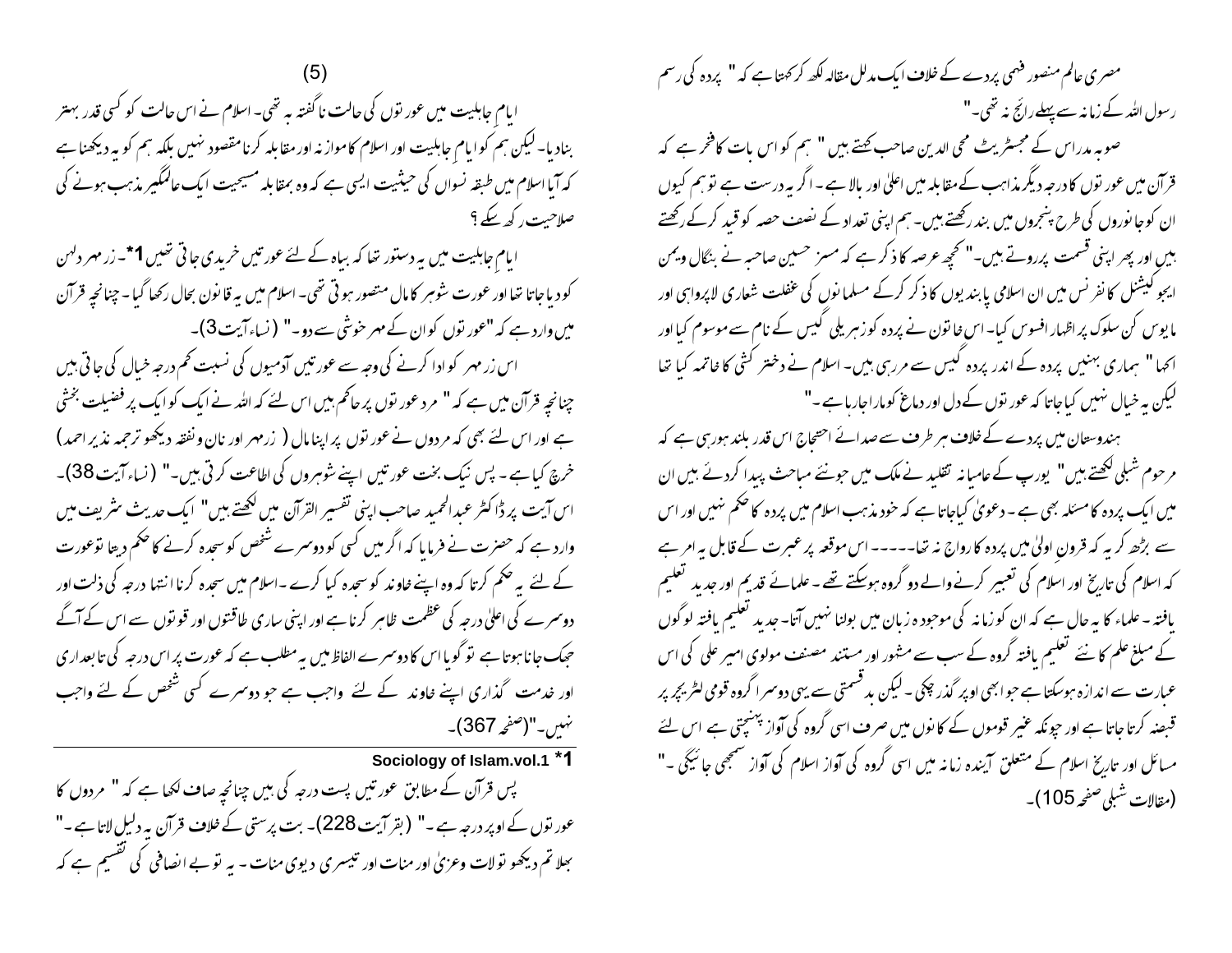ایام جابلیت میں بیاہ کاایک دستور 2\* بہ تعا کہ مہر دے کر بیاہ لینے کی بجائے متعہ کرلیتے تھے ۔اس کامقصد خاندان کا قبام اور بچوں کی پیدائش اور پرورش نہ تھی۔ بلکہ یہ تعا کہ حب آدمی اپنے گھر سے ماہر جنگ کے لئے پا کسی اور مطلب کے لئے جائے تو کسی عورت کے وسیلے مقرری ا یام کے لئے اپنی نفسا فی خواہشات کی گُل کو فرو کرلے اور ایسا لکاح اور مردا اور عورت دو نو کی رصا مندی پر موقوف ہوتا تھا اور اس میں کسی درمیا فی یا ولی یا عورت کے کسی رشتہ دار کی صرورت نہ ہوتی تھی۔مقررہ ایام کے بعد احرت یانے پر عورت کامرد سے کسی قسم کا تعلق نہ رہتا۔اس قسم کا بیاہ قرآن میں بھی جائز قرار دیا گیا ہے - چنانچہ لکھا ہے " وہ سب عور تیں تم کوحلال بیں حن کو تم مال دے کر طلب کرو۔ ان عور نوں میں سے حس سے تم نے خط اٹھا ماہے ان کی مقررہ احرت دے دو" (نساءآيت28)۔

Sociology of Islam, vol. 1\*1

حنر بت حیدر یہ میں قاطع دلائل سے یہ ثابت کیا گیا ہے کہ یہ آیت متعہ پر نص ہے ۔ اس قسم کے نکاح اور زناکاری میں اتنا کم فرق ہے کہ حدیث میں آیا ہے کہ رسول اللہ نے اس نکاح کو حرام قرار دے دیا تھا۔ لیکن جس طرح تفسیر تعلبی میں منقول ہے کہ " عمران بن حصین کھتا ہے کہ آیت متعہ کتاب اللہ میں نازل ہو ئی اور اس آیت کے نازل ہونے کے بعد کو ئی دوسری آیت نازل نہیں ہوئی جس نے اس آیت کومنسوخ کیا ہو" پس قرآن میں متعہ کی ممانعت کا ذکر نہیں۔لیکن متعہ کی اجازت کا ذکر ہے ۔ اگر قرآن میں متعہ کی نسبت صریح آیت وارد پنہ ہوتی توعبداللہ بن مسعود سا قرآن دان متعہ پر کیونکر اصرار کرسکتا تھا؟اگرا نحصرت نے اپنی حین حیات میں متعہ کوحرام کیا ہوتا توخلیفہ اول کے عہد میں وہ کس طرح حلال ہو گیا؟خلیفہ عمر نے اپنی خلافت کے نصف میں متعہ کو بند کیا۔خلیفہ ماموں نےمتعہ کو دوبارہ جاری کیالیکن حیونکہ رائے عامراس قسم کے کاح کےخلاف تھی اس نے اپنے حکم کوواپس لے لیا۔ اہل سنت متعہ کوحرام قرار دیتے ہیں لیکن اس کوحرام ٹھہرانا قرآن اور تاریخ کا انکار کرنا ہے۔ تہارے لئے لڑکے ہوں اور اللہ کے لئے لڑ کیاں ہوں۔" (سورہ نجم آیت 21)اس دلیل کی بنیادیہ ہے کہ اللہ نے لڑکوں کو لڑکیوں پر فضیلت بخشی ہے ۔ لڑکیاں تھم درجہ کی بیں تم اللہ کے لئے لڑکیاں اور اپنے لئے لڑکے تجویز کرتے ہو۔ یہ بڑی بے انصافی ہے۔ پھر لکھاہے " حوادگ آخرت پر ایمان نہیں رکھتےوہ فرشتوں کے نام عور توں کے سے نام رکھتے ہیں۔" (نجم آیت 29)۔ ور ٹہ کےمعاملہ میں " مرد کاحصہ دوعور نوں کے برابرہے۔" (نساءآیت12)۔ شہادت کے معاملہ میں دوعور توں کی شہادت ایک مرد کی شہادت کے برابر ہے ۔ (بقر آیت 282).

قرآن میں تھمیں ان سٹرائطہ کا ذکر نہیں جن کے ماتحت مرد عورت کو طلاق دے جس کا مطلب ہہ ہے کہ مرد کو اختیار کلی حاصل ہے کہ عورت کو معقول اور نامعقول وحبوہ کی بنا پر طلاق دیدے۔ (سورہ بقر )لیکن کسی عورت کو بہ حق حاصل نہیں کہ اپنے شوہر کومعقول بنا پر بھی طلاق

قرآن شوہر کو اجازت دیتا ہے کہ اپنی بیوی کومارے پیٹے۔ چنانچہ لکھا ہے " حوعور تیں ایسی ہوں کہ تم کو ان کی بدد ماغی کا احتمال ہو تو ان کو زبانی تصحیت کرو اور ان کو ان کی خواب گاہوں میں اکیلے چھوڑ دو اور ان کو پیٹو۔" (نساء آیت 38)۔ لیکن اگر عور تیں اپنے مردوں کی بدحوئی سے لرزاں اور ترساں ہوں تووہ غریب کحچھ نہیں کرسکتیں۔

زنا کی سزایہ ثابت کرتی ہے **1**\* کہ منکوحہ عورت اپنے *ف*اوند کامال ہے۔ چنانچہ اگر کوئی منکوحہ عورت زناکاری کی مرتکب ہو توزا فی اور زانبہ کی سمزاسنگساری ہے لیکن اگر عورت نے بیاہ نہ کیا ہو تواس کی سمزاسور درے ہیں۔اس تمیز کی وجہ یہ ہے کہ منکوحہ عورت اپنے خاوند کا مال شمار کی جا تی ہے لیکن کنواری عورت کسی کامال نہیں ہو تی۔

عور تیں نہ صرف مر دوں سے کم درجہ رکھتی بیں بلکہ وہ مر دوں کی آلہ شہوت ہیں۔ چنانچہ قران میں ہے کہ " تہاری بیوباں تہاری کھتیباں ہیں سو تم اپنی کھیتی میں حس طرح چاہوآؤ۔" (يقرآيت223)۔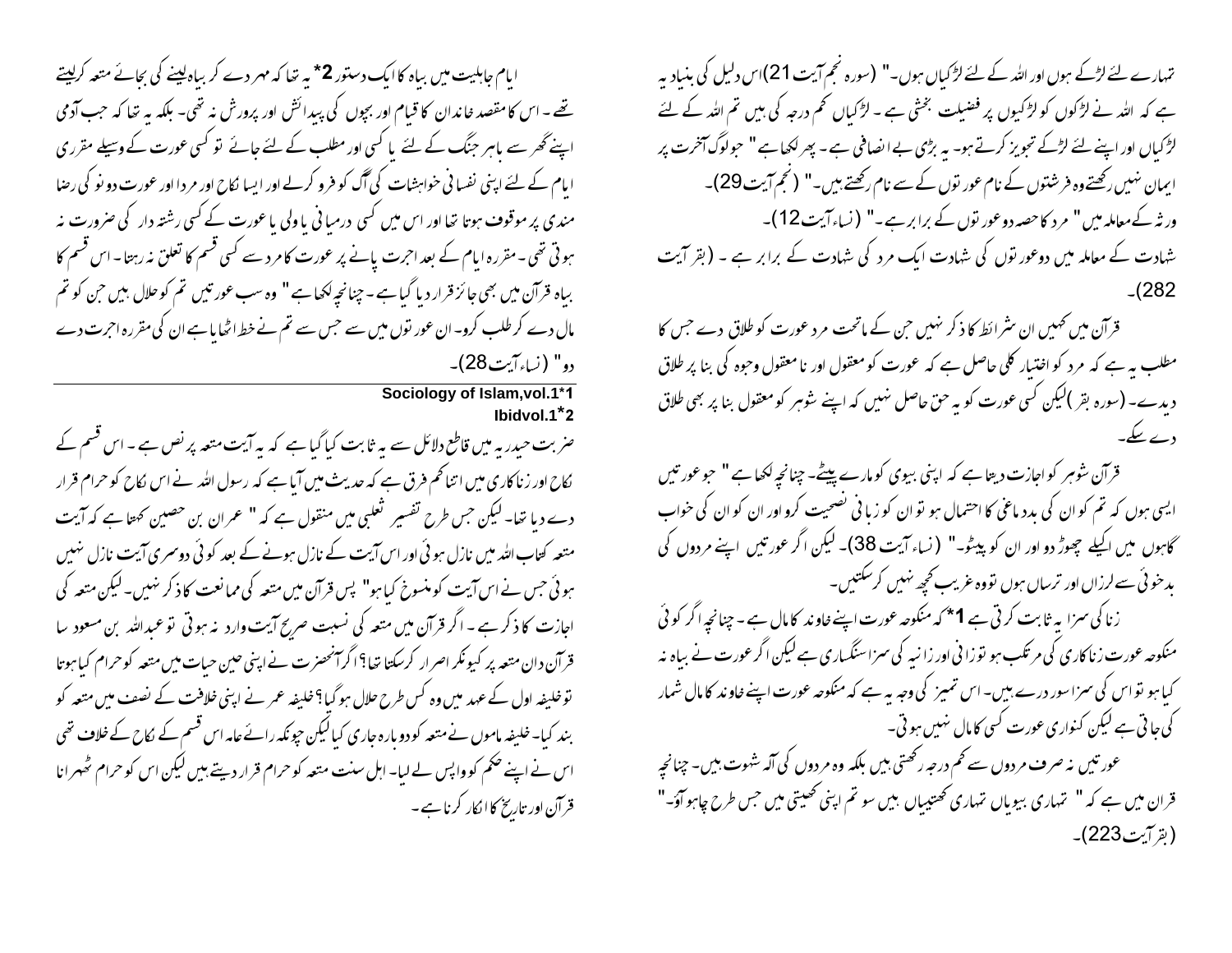حواہرات وعنیرہ پر جان دیتے تھے -ان کے نزدیک ان اشیاء سے زیادہ کوئی چیز محبوب تھی ہی نہیں اس لئے اگر ان کی ترعیب کےلئے صرف پہ کہہ دیا جاتا کہ اچھے کاموں کا بدلہ ایک روحا نی مسرت کی صورت میں پایا جائیگا نووہ بالکل اس کو نہ سمجھتے اور کبھی اچھے کاموں کی طرف مائل نہ ہوتے۔ کلام مجید نے بھی عموماً وہی انداز ببان اختبار کیا جس کولوگ سمجھ سکتے تھے۔" ( رسالہ نگار یابت حولائی 1928ء) لیکن عالمگیر مذہب کا بہ کام نہیں ہے کہ لوگوں کے بے لگام ارادوں کو الہام کی صورت میں دلفریب الفاظ میں اد اگرے بلکہ اس کا ہہ فرص ہے کہ لوگوں کے خیالات تصورات جذبات اور افعال کو سدھارے اور ان کی قوت مشخیلہ کو صراط مستقیم کی طرف چلائے۔جنت کی قرآنی تصویر بہ بات ثابت کرتی ہے کہ اسلام صرف اہل عرب کے لئے تھااور اس میں عالمگیر ہونے کی صلاحیت ہی نہیں۔

عالمگیر مذہب مرد اور عورت دو نو کے حقوق کی یکسا حفاظت کرتا ہے اور صنف نازک کی صحیح قدرومنزلت کرتا ہے ۔اس امر میں قرآن اور اسلام کی تعلیم مسیحیت کے مقابلہ میں قاصر رہتی ہے ۔ ہم نے اپنی کتاب "دین فطرت - اسلام یا مسیحیت ؟" کی فصل سوم وجہارم میں بہ ثابت کردیا ہے کہ اقوام کی شائسٹگی اور تہذیب کامعیار ازدواج کے قوانین اور قواعد بیں <sup>ح</sup>ن اقوام میں وحدت ازدواج ہے اور میں اس رشتہ کے قبام و بقا پر زور دیا جاتا ہے وہ اقوام شاہراہ ترقی پر گامزن ہوتی ہیں لیکن حن اقوام میں کثرت ازدواج مروج ہے اور طلاق کی اجازت ہے ان میں زوال پبدا ہوجاتا ہے اس بات سے کوئی صحیح العقل شخص انکار نہیں کرسکتا کہ قرآن نے کنٹرت ازدواجی کی اجازت دے رکھی ہے - چنانچہ سورہ نساء میں ہے " عور نوں میں سے حو تم کو پسند آئیں دو دو تین تین چار چار کاح میں لاؤ اور اگر یہ خوف ہو کہ عدل قائم نہ رکھ سکوٹے تو ایک ہی کاح کرو یا وہ (باندیاں) حو تہارے ہاتھوں کامال ہوں۔" (نسباءآیت3)۔

ان چار نکاحوں کے علاوہ ایک مسلمان لا تعداد لونڈیاں اور با ندیاں رکھ سکتا ہے جس طرح اوپر کی آیت میں مذکور ہے پھر لکھاہے کہ "اے نبی ہم نے تیرے لئے تیری عور تیں حلال کردیں حن کامہر نودے چکاہے اور وہ (لونڈیاں) حبو تیرے ہاتھ کامال ہے۔حبوخدا نے تیرے ہاتھ لگوادیا

قرآن نےعورات کی حیثیت کو یہاں تک پست کردیاہے کہ بہشت میں بھی ان حسمانی جذبات کوروارکھا ہے حواس د نیامیں مر دود اور مطعون شمار کئے جاتے ہیں۔اہل جنت کو" ستھری عور تيں " مكينكَي (بقر آيت 23- آل عمران 13 نساء 60)"گورے رنگ كى بڑى بڑى آئىھوں والى عور تيں جيسے چھپے ہوئے مو ٽي -"(دخان 54، طور 20، واقعہ 22)وہ "خيموں ميں ر كى بيشھى ہيں اور ان سے پہلے کوئی آدمی اور حرن ان سے ہم بستر نہیں ہوا۔ سبز چاندیوں اور قیمتی قالینوں پر تکبہ لگائے بیٹھی ہیں۔" (رحمنٰ72 تا 76)وہ فراخ چشم والی نیچی لگاہ والی ہم عمر عور تیں ہو نگی گو یاوہ چیھے ہوئے انڈے بیں۔" (صافات 47 ص 51)۔ " ان عور نوں کو ہم نے (غدا نے ) ایک اٹھان پراٹھایا ہے - پھرہم نے ان کو کنواریاں بنایا- شوہروں کی پیاری ہم عمر بنایا-" ( واقعہ 32 تا 37)اس جنت میں ان حوروں کے علاوہ علمان بھی موجود ہیں۔" آس پاس حوان لڑکے پھر تے ہیں گویاوہ چھپے ہوئےموتی بیں "(طور 24،واقعہ 17) اس بہشت میں یا فی، دودھ، شہداور سٹراب کی نہریں بہتی ہیں (محمد 17 ) وہاں تخت پیالے چاند نیاں ،قالین فرش وعنیرہ سب مہیا بيں (حجر 47 -واقعہ 15 و33 -دہر 12 تا 22 - غاشبہ 10 تا 16)وہاں میوے اور پھل ہیں (بقر 23 - يسين 57 -صافات 41 وعنيره) حوث لَتَكْتے بين (رحمنٰ 44وعنيره) وہاں سفيد سثراب اور انواع واقسام کے سٹر بتوں کے پیالوں کا دور چاپگا - (صافات 44 تا 54۔ طور 20 تا 23 - واقعہ 17 تا 19) ہل جنت کو سونے چاندی کے کنگن - ریشی لیاس اور مو ٹی پہنائے جائینگے۔(کھٹ 20 حج 23-فاطر 30- دخان 53) ان کو پر ندوں کا گوشت حس قسم کاوہ چاہینگے مایگا-(طور 22 - واقعہ 21)غرضیکہ قرآن کے مطابق بہشت ایک عشرت کدہ ہے جس میں ہر قسم کی نفسانی خواہشات یوری کی جاتی بیں۔

چہار جیپز کہ عم ہے برد کدام چہار <sup>؟</sup> ہثراب وسبز وآب روان ورونے لگار قرآنی بهشت میں بہ سب اور بہت سی دوسمری عیش وعسْرت کی چیزیں موحود بیں۔اس کی وجہ مولانا نباز فتح پوری ہہ بتاتے ہیں کہ " عرب کے لوگ عورت ، شہر ، دودھہ ، سونا ، چاندی ،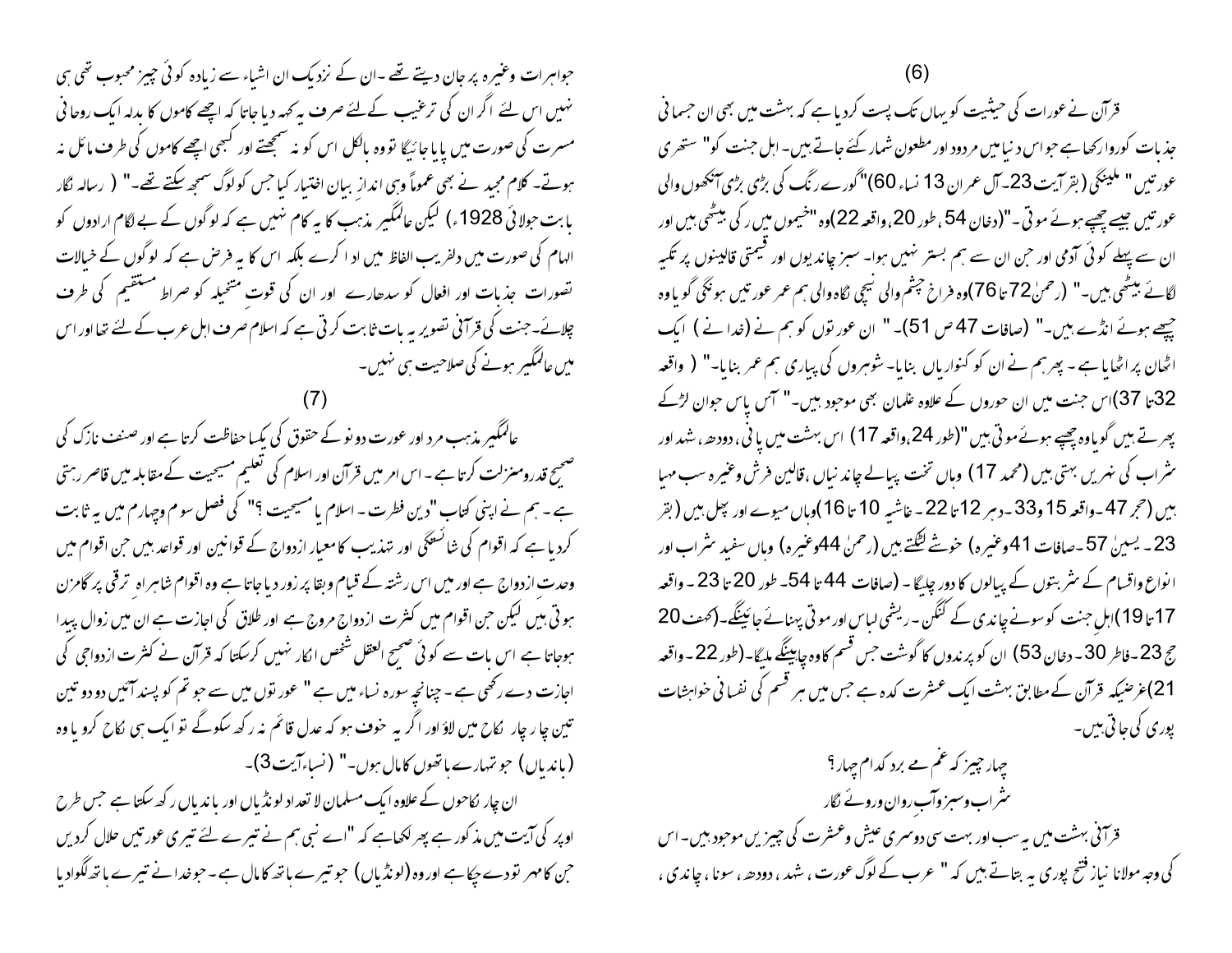اخبار " ہمدرد" دہلی کےاپڈیٹر مرحوم مولانا محمد علی تھے ۔ اس اخبار کی اشاعت 10 اپریل 1925ء میں ایک صاحب " مکتوب فرنگ" کے زیر عنوان یوں رقمطراز ہیں۔" تر کوں نے حس دن سے تعداد ازدواج کو قا نو ٹی یا بندیوں سے رو کا ہے مجھے ان کے مہذب متیمدن اور ترقنی بافتہ ہونے کا یقین ہو چلاہے۔کھم از کھم میں توذا تی طور پر یقین نہیں کرتا کہ اسلام نے پوری آزادی کےساتھ تعداد ازدواج اس طرح جاری کیا ہو جس طرح اب ہندوستان کے علماء کرام اس کو اپنے اور دوسمروں کے لئے جا ئز فرماتے بیں۔میں تو ذا تی طور پر اس کے خلاف عقیدہ رکھتا ہوں اور عملی طور پر خود ایڈیٹر ہمدرد بھی میرے عقائد سے دور نہیں بیں صرف فرق ہہ ہے کہ میں کھتا ہوں کہ موجودہ حالات میں تعداد ازدواج ایک حرم قبیح ہے اور وہ تحییہ محمتے نہیں بنس کر خاموش ہوجاتے ہیں ۔" پس اس روشْن خیال مسلمان کے مطابق قرآفی اجازت" موجودہ حالات" کے لئے موزوں نہیں اور "ایک حرم قبیح"ہے۔لہذا بیسویں صدی کے روشن دماغ مسلمانوں کی خاطر پہ کوشش کی جاتی ہے کہ کسی طرح تاویلیں کرکے کنثرت ازدواجی کے بد نمادھیہ کو قرآن سے مٹا یاجائے۔ ہم نے ان تاویلات پر اپنی کتاب " دین فطرت - اسلام یا مسیحیت ؟" کی فصل سوم وجہارم میں سٹرح اور بسط کے ساتھ بحث کی ہے ۔ ناظرین سے درخواست ہے کہ وہ اس کتاب کا مطالعہ کرکے حود پہ فیصلہ کرلیں کہ آیاعورات کا حبو درجہ قرآن واسلام میں ہے وہ اصول مساوات کے گقیض ہے پاکہ <sup>نہ</sup>یں۔ فصل پنتجم

اصول عبادت خدا کی عبادت کے اصول پر نظر کرو تو یہی نتیجہ مستنبط ہوتاہے کہ مسیحیت عالمگیر مذہب ہے۔اور اسلام قوم عرب کامذہب ہے۔ کواب وطرز عمادت کی نسبت سید ناعیسیٰ مسیح نے فرمایا ہے کہ "خدا روح ہے اور صرور ہے کہ اس کے پرستار روح اور سچائی سے اس کی پرستش کریں۔" (انجیل سثریف ہہ مطابق ہے " (احزاب 49)۔ اہل اسلام کو اجازت ہے کہ وہ اپنی باندیوں کے سامنے اپنی سثر مگاہوں کی حفاظت نہ کریں۔چنانچہ قرآن میں لکھاہے " وہ حبواپنی شہوت کی جگہ کو تعامتے ہیں مگر اپنی عور نوں پر یا اپنےباتھ کے مال پر - سوان پر الزام نہیں۔" اگر شادی شدہ عورات " تہارے ہاتھ کی ملکیت ہوجائیں ( نساء آیت 28)۔ تووہ بھی حرم میں داخل ہوسکتی ہیں۔ ان لونڈ یوں اور یا ندیوں کی کوئی حد مقرر نہیں کی گئی۔اگر کسی مرد مسلمان کے باتھ ایک ہزار لونڈیاں لگ جائیں ۔تووہ ان کو اپنی مدحنولہ بنا کر اور اپنی چار بیویوں پر اضافہ کرکے قرآن سے پاہر نہیں جاتا-د نیائے اسلام میں اسی وجہ سے بیشمار طلاق دئے جاتے ہیں۔ اور اسکے مقتد یوں اور پیشواؤں نے یہی دستور العمل اپنے پیش نظر رکھا - چنانچہ تاریخ الخلفا مصنفہ علامہ جلال الدین سیوطی میں لکھا ہے کہ " ابن سعد نے علی بن حسین سے روایت کی کہ امام حسن عور توں کو طلاق بہت دیا کرتے تھے۔ سوا اس کے حن کو آپ سے محبت ہوجاتی۔ آپ نے نوے(90) عور توں سے لکاح کئے تھے۔۔۔۔جونکہ حصرت حسن عام طور پر لکاح کرکے طلاق دے دیا کرتے تھے اس لئے خطرہ پیدا ہو گیا تھا کہ ٹھمیں قبائل میں عداوت نہ پڑجائے-اس لئے حصرت علی کرم اللہ وجہ کو اہل کوفہ سے کھنا پڑا کہ تم میرے بیٹے حسن کولڑ کیاں نہ دو- وہ طلاق بہت دیا کرتے تھے ----- ابن سعد نے عبداللہ بن سعد سے روایت کی ہے کہ حصرت حسن زیادہ نکاح کرنے والے خیال کے آدمی تھے اور ہمیں بوقت نکاح بہت کھم اتفاق موحبود گی کا ہوا ہے اور بہت کم ایسی منکوحہ عور تیں آپ کی تھیں حن سے آپ کو محبت والفت تھی"(صفحہ 131)لیکن کنٹرت ازدواجی کے باوجود حصرت امام صاحب نے نٹریعت محمدیہ کا کسجی عدول نہ کیا اور ایک وقت میں چار سے زیادہ بیوباں نہ رکھیں۔ اسی طرح خلیفہ متو کل کی چار ہزار کنیزیں تھیں اور وہ ان میں سے ہر ایک سے فائدہ اٹھا جکا تھا (تاریخ الخلفا صفحہ 235)۔ کلکتہ کے ماڈرن ریویو یا بت جنوری 1934ء میں لکھا ہے کہ شاہ ابن سعود نے تاحال ایک سو پچاس ازواج سے لکاح کیا ہے گوسٹرع اسلام کے مطابق چار سے زائد بیویاں بیک وقت نہیں کیں۔ پس بیر کھنا عین حق ہے کہ قرآن واسلام کی رو سے مر د کو اختیار حاصل ہے کہ وہ جس قدر عور تیں اپنی حرم سمرائے میں داخل کرناچاہے کرلے۔ان میں عدل وعنیرہ کسی قسم کی حقیقی قبید نہیں ہے ۔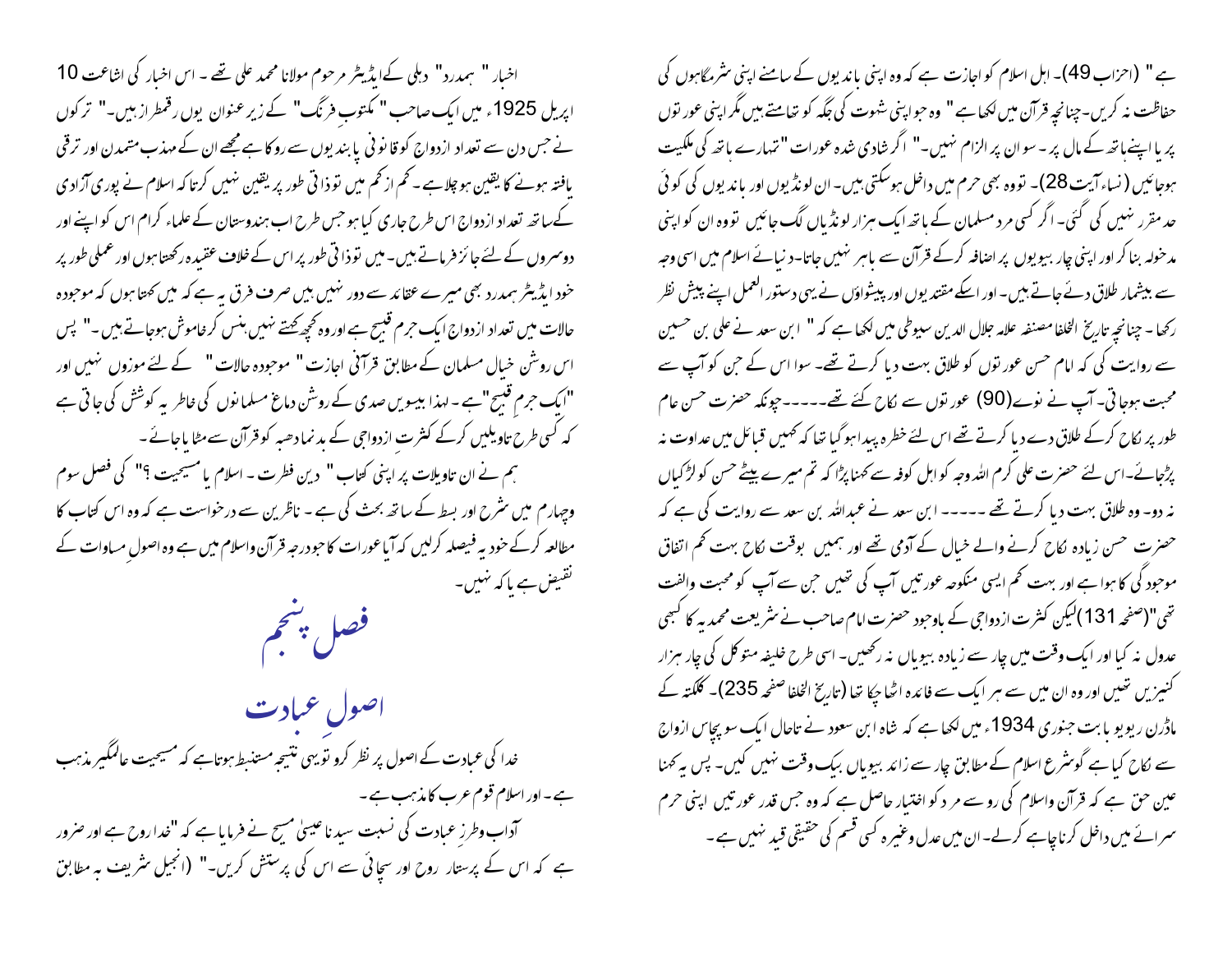حصرت یوحنار کوع 4 آیت 18)"ہماری رسائی باپ(پرورد گار) کے پاس ایک ہی روح میں ہوتی ہے (انجیل سٹریف خط اہل افسپوں رکوع 2 آیت 18)"ہم ہیں حو خدا کی روح کی ہدایت سے عبادت کرتے ہیں۔" (خط اہل فلپیوں ر کوع 3 آیت 3)۔ خداوند خداسب سے حواس کو پکارتے ہیں نزدیک ہے ۔ ان سب سے حوسچائی سے اسے پکارتے ہیں۔" (زبور سٹریف 145 آیت

پھر اوقات عمادت کی نسبت انجیلی بدایت ہے کہ " ہر وقت اور ہر طرح سے روح میں دعا اور منت کرتے رہو۔" (خط اہل افسیوں رکوع 6آیت 18) دعا مانگنے میں مشغول اور شکر گزاری کے ساتھ اس میں بیدار رہو ۔" ( خط اہل کلیسیوں رکوع 74یت 2)" ہر وقت دعا مانگتے رہنا اور بہت نہ ہار ٹی چاہئیے۔" (انجیل سٹریف بہ مطابق حصرت لوقار کوع 18 آیت 1)"ہر وقت جاگتے اور دعا مانگَتے رہو -" (حصرت لوقا رکوع 21 آیت 36)" دعا مانگَنے میں مشغول رہو-" ( خط اہل روميوں ر كوع 12 آيت 12)- "بلاناعہْ دعامانگو-"( خط اول تھسلنيكيوں ر كوع 5آيت 17)-جائے عمادت کی نسبت کلمۃ اللہ نے اپنی زبان معمِز ببان سے فرمایا- "تم نہ تواس پہاڑ پر خداوند خدا کی پرستش کرو گے اور نہ یروشلم میں ۔۔۔۔ سچے پرستار باپ (پرورد گار) کی پرستش روح اور سچائی سے کرینگے۔ کیونکہ پرورد گار اپنے لئے ایسے ہی پرستار ڈھونڈ تاہے۔" ( حصرت یوحنا ر کوع 21 آیت 23)۔"ہر کوئی اپنی جگہ میں اس کی پرستش کرینگے۔" (بائبل مقدس صحائف انبیاء صحیفہ حصرت صفنیاہ رکوع 25 آیت 11)۔آفتاب کے طلوع سےاس کے عروب تک میرا نام اقوام کے درمیان بزرگ ہوگا- اور ہر مکان پر میرے نام کے ہدئیے گذرانے جائینگے -"(صحیفہ حصرت ملاکی رکوع 1 آیت 11)۔ "میں چاہتا ہوں کہ انسان ہر جگہ بغیر عضے اور تکرار کے پاک باتھوں کو اٹھا کر دعا ما نگا کریں ۔"( خط اول تمطاؤس رکوع 2 آیت 8)"خدا نے دنیا اور اس کی ساری چییزوں کو پیدا کیا۔ وہ آسمان اور زمین کا مالک ہو کر ہاتھ کے بنائے ہوئے مندروں میں نہیں رہتا ۔"( انجیل سٹریف اعمالرسل رکوع 17 آیت 24)۔ "باری تعالیٰ باتھ کے بنائے ہوئے گھروں میں نہیں رہتا۔ چنانچہ نبی کھتاہے کہ خداوند خدافرماتا ہے کہ آسمان میرا تخت ہے اور زمین میرے پاؤں کی جو کی ہے تم میرے لئے کیساٹھر بناؤگے - یا میری آرام گاہ کونسی ہے -"

(اعمالرسل رکوع 77يت 48)۔ "حب تم دعا مانگو تو منافقوں کی مانند نہ بنو۔ کيونکہ وہ عمادت خانوں میں اور بازاروں کے موڑوں پر کھڑے ہو کر دعا مانگنا پسند کرتے ہیں ۔ مگر حب تم دعا مانگو نو اپنی کو ٹھڑی میں جاؤ او ر دروازہ بند کرکے اپنے پرورد گار سے حو پوشید کی میں ہے دعا مانگو"(انجیل ىنىرىف بەمطابق حصرت متى ركوع 6آيت 5 تا 7)۔ اب ہر شخص دیکھ سکتا ہے کہ عمادت کے بہ اصول عالمگیر بیں۔خدا کی پرستش روح اور سچائی سے کر ٹی چاہیے ۔عمادت کے لئے کوئی خاص اوقات مقرر نہیں۔اور نہ کوئی جگہ مقرر ہے ۔ ہر وقت اور سر جگہ انسان اپنے آسما فی باپ کی طرف رحوع کرسکتا ہے - زمان ومکان کی قیود تھمیں نہیں بىن -

برعکس اس کے قرآن مجید میں اسلامی آداب عبادت میں زمان ورکان کی قیود موجود بیں حبو ہمارے دعویٰ کی مصدق بیں کہ اسلام عالمگیر نہیں بلکہ آنھھنرت کے ہم وطن عربوں کے لئے تھا۔ چنانچہ قرآن میں آداب عبادت کی نسبت آیا ہے ۔" مسلمانو تم نماز کے پاس بحالت جنا بت مت جاؤجب تک عسل نہ کرلو۔البتہ اگر مسافرت میں ہو تومصا ئقہ نہیں۔اور اگر تم بیمار یا مسافر ہو یا کوئی تم میں سے یاخا نہ سے آیا ہو یا تم نے عور توں کوہاتھ لگا یاہواور تہیں یا ٹی نہ ملے تو یاک مٹی سے تیمم کرو۔ پھر اپنے مونہوں اور ہاتھوں پر مسح کرایا کرو۔" ( نساء آیت 46)"مسلما نو جب تم نماز پڑھنے *کھڑے ہ*و تواپنےپاتھ کھنیوں تک دھولیا کرو- اور اپنے سمروں پر مسح کرلیا کرواور اپنے یاؤں کو ٹحنوں تک دھولیا کرو-"( مائدہ آیت8)۔ اوقات عبادت کی نسبت قرآن میں آیاہے۔ کہ" پس یا کی ہے اللہ کو جب تم شام کرواور تیسرے پہر اور حب تم دوپہر کرتے ہو۔" اور " تو دن کی دو نوں طرفوں میں اور تحچھ رات گئے نماز پڑھا کر۔" (ہود آیت 116)۔ سورج کے ڈھلنے کے وقت سے رات کے اندھیرے تک نماز پڑھا کر۔" (بنی اسرائیل آیت 80)۔ جائے عمادت کی نسبت حکم ہے " پھیر لے اپنامنہ مسجد حرام کی طرف۔اور جہاں تم ہو اپنا منہ اس کی طرف بھیرو-(بقر آیت 183)۔اللہ کے لئے حج اور عمرہ کو پورا کرو۔ پھر اگر تم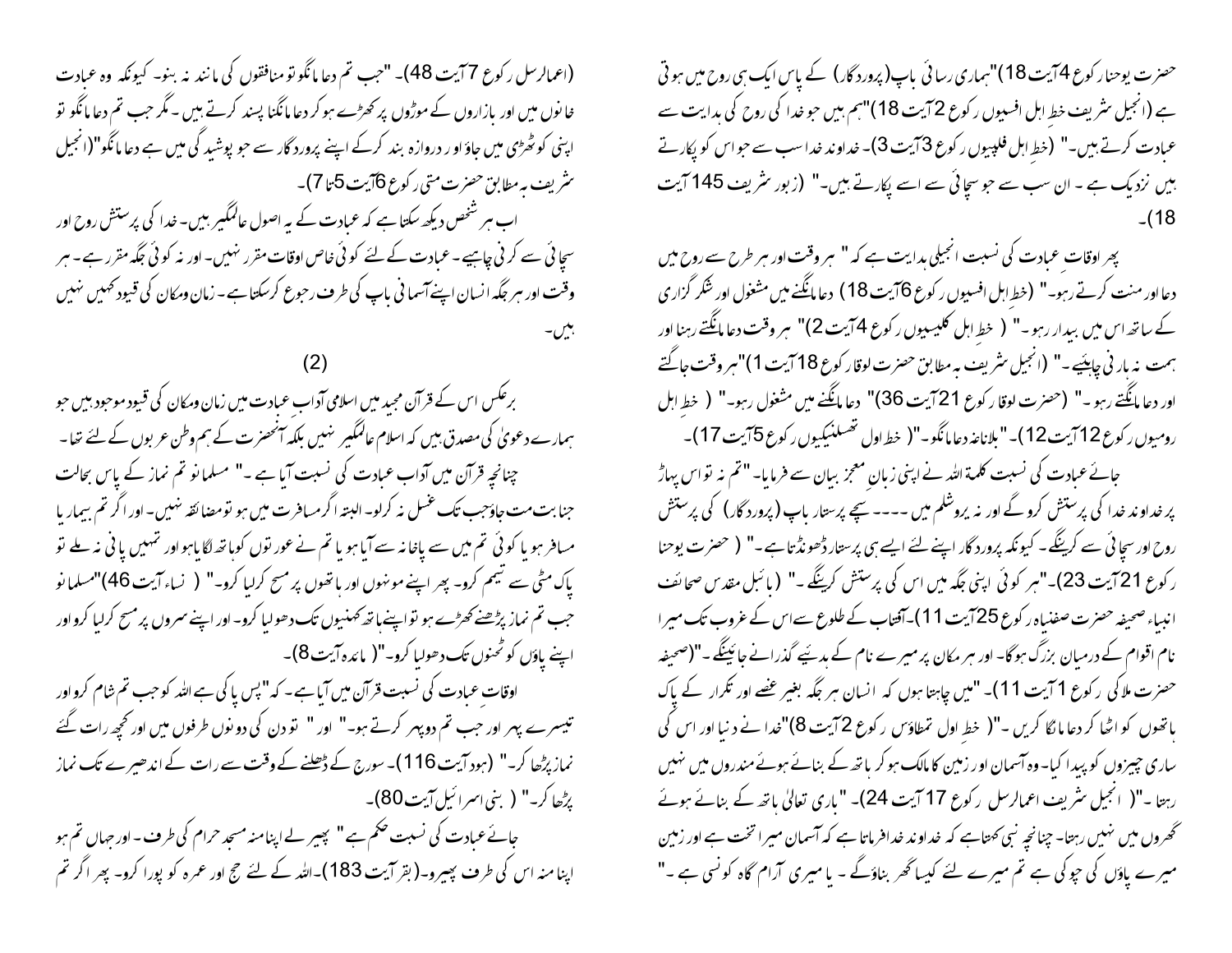فریصنہ کوادا نہیں کرسکتی۔ بی<sub>ک</sub>ھاں کی عالمگیری ہے حبومرد اور عورت محص حسمانی نایا کی کی و*جہ س*ے خدا کی قربت حاصل نهیں کرسکتے" (عالمگیر مذہب)۔ دل که پاکیزه بودجامه ناپاک *چه س*ود <sup>۹</sup> سمر که بےمغز بود فغزی دستار چه سود ؟ عرضیکہ کہ نماز کے اوقات مقرر بیں۔ اس کے آداب ر کوع وسجود وقعود بھی مقرر بیں بلکہ چند اوقات ایسے بھی بیں حن میں خدا کوسحدہ کرناحرام ہے چنانچہ مشکواۃ باب اوقات النھی میں مسلم کی روایت عقیبہ بن عامر سے ہے کہ تین وقت ہیں حن میں رسول ایٹی تیم ہیں منع کیا کرتے تھے کہ نماز پڑھنے سے ۔پہلاوقت حب سورج نکلنے لگے ۔ حب تک بلند یہ ہو۔ دوسمراوقت حب ٹھیک دوپہر ہو۔ جب تک دن نہ ڈھلے۔ تیسراوقت حب سورج عروب ہو۔ جب تک اچھی طرح عروب نہ ہوجائے - وجہ بہ بتا ئی کہ طلوع وعروب کے وقت سورج شیطان کے دو سینگوں کے درمیان (بین قر فی الشیطان) ہوتاہے - اور دو پہر کے وقت دوزخ میں ایند ھن جھولکا جاتا ہے - سوائے جمعہ کے روز کے ۔(ان حجسم تسجر الایوم الجمعة) چنانچہ خوا صر محمال الدین مرحوم بھی ۔ بنا بہج المسیحیت میں خرماتے ہیں " قربان جاؤں حصرت محمد منتھ یہ اپنے کے ۔اس نے اسلامی نمازوں کو اس شائیہ (آفتاب پرستی ) سے الگ کردیا اور ضم دیا کہ سورج کے طلوع زوال اور عروب کے وقت کو ئی نماز فر ص ہو یا نفل نہ پڑھی جائے (پنا بہیج المسیحیت صفحہ 67)۔ گویا خدا تعالیٰ یہ نہیں جان سکتا کہ کون شمس پرست ہے اور کون خدا پرست - لہذا حس وقت شمس پرست "سورج مہاراج" کوسجدہ کریں اس وقت مومنین پرلازم ہے کہ حقیقی معبود کی پرستش کو گناہ سمجیں۔ وصنو کی سٹر ط اوقات کی پابندی ۔ کعبہ کی سمت شناسی ایسی سٹر ائط ہیں حن کے بغیر کوئی متسترع مسلمان عمادت نهبیں کرسکتا - لیکن مسیحی روحانی تعلیم کے مطابق عیسائی ہر وقت نماز ادا کرسکتا ہے ۔ وہ ہر سمت کو اپنا قبلہ بناسکتا ہے ۔مسلمان سورج کے ٹھکانے کی کھوج میں ہوتا ہے یا قبلہ نماسے مدد لپتا ہے اور چاہتا ہے کہ کعبہ میری ناک کی سیدھ پر رہے ۔ اس کی نماز کے اوقات بھی مقررہ بیں۔ اور اسکی نماز قصا بھی ہوجا تی ہے مگر عیسا ئی کی نماز کسجی قصا نہیں ہو تی۔ وہ تعین

روکے جاؤ توحو محچھ میسر ہو قریا ٹی بھیج دو- اور اپنے سمر یہ منڈاؤ حب تک قریا ٹی اپنی جگہ یہ بہنیچے۔ پھر حو کوئی تم میں سے بیمار ہو یا اس کے سمر میں کوئی د کھ ہو تو چاہیے کہ وہ فدیہ دے۔روزہ یاصدقہ یا ذبیحہ - پھر حب تم امن یاؤ تو حس نے حج کے ساتھ عمر ہ ملاکر فائدہ اٹھایا ہے - اسکو چاہیے کہ حوکحچھ میسر ہو قربانی دے ۔پھر حس کو قربانی میسر نہ ہووہ حج کےدیوں میں تین روزے رکھے اور سات روزے اس وقت رکھے جب تم اپنے گھروں کولو ٹو۔(بقر آیت 192)۔ جب تم میدان عرفات سے واپس ہو تو مشحر الحرام کے پاس خدا کو یاد کرو۔ پھر تم طواف کو چلو جہاں سے سب لوگ چلتے ہیں۔اور خدا سے اپنا گناہ بخشواؤ( بقر آیت 194)۔ ار ماب بصیرت انجیلی اور قرآنی آداب عمادت کا مقابلہ کرکے خود فیصلہ کرسکتے ہیں کہ ان دو نوں میں سے کو نسا مذہب عالمگیر ہونے کی قابلیت رکھتا ہے - اسلام کی کتاب پر لا یمسہ الا گمطھرون کا دربان بیٹھاہے لیکن انجیل کا بیہ حال ہے کہ گیر دداروحاجب ودربان دریں در گاه نیست اسلامی یا کمیز گی حسما فی اور ظاہری طہارت ہے ۔حس کا باطنی اور روحا فی یا کمیز گی سے کسی طرح کا بھی تعلق نہیں۔ یہ پاک کتاب عربی میں ہے حوعام فہم نہیں۔ جس کا ترجمہ ہزار دقت چیپتا ہے اور وہ بھی متن سے معرا نہیں ہوتا۔ یا نی سے وصو کرنا اور مٹی سے تیمم کرنا۔ قبلہ رخ ہوکر نماز پڑھنا اور وہ بھی صرف خاص اوقات میں اوراس پر طرہ یہ کہ عربی زبان میں نماز پڑھی جائے ۔ایک تر کی مصنف نے کیا حوب کہا ہے ۔" یہ عجیب تماشہ ہے کہ ہم ایک ایسے اللہ کی پرستش کرتے حوسب کوعر ٹی میں مخاطب کرتا ہے اور حق تو بہ ہے کہ وہ عربی کے سوائے تمام دیگر زیا نوں سے قطعی ناآشنا ہے -" لیکن انجیلی احکام کے مطابق یہ صروری نہیں کہ ہم کعبہ روہوں-" اگر ٹحنوں کے نیچے یا اوپر پاجامہ ہوگیا تواس سے خدا کی قربت میں کیوں فرق آنے لگا؟ سمر پر عمامہ ہو یا نہ ہو روحا فی قربت کواس سے کیاواسطہ ؟خدا دستار اور شلوار اور وصنو کو نہیں دیکھتا۔وہ خلوص نیت اور صفا ئی قلب کو دیکھتا ہے ۔ ایام ماہواری میں عورت نماز نہیں پڑھ سکتی گویا جا پھنہ کے لئے خدا اپنے کان بند کرلیتاہے - پس ہر ماہ میں قریباًایک ہفتہ تک عورت حسمانی ناپا کی کے باعث مذہبی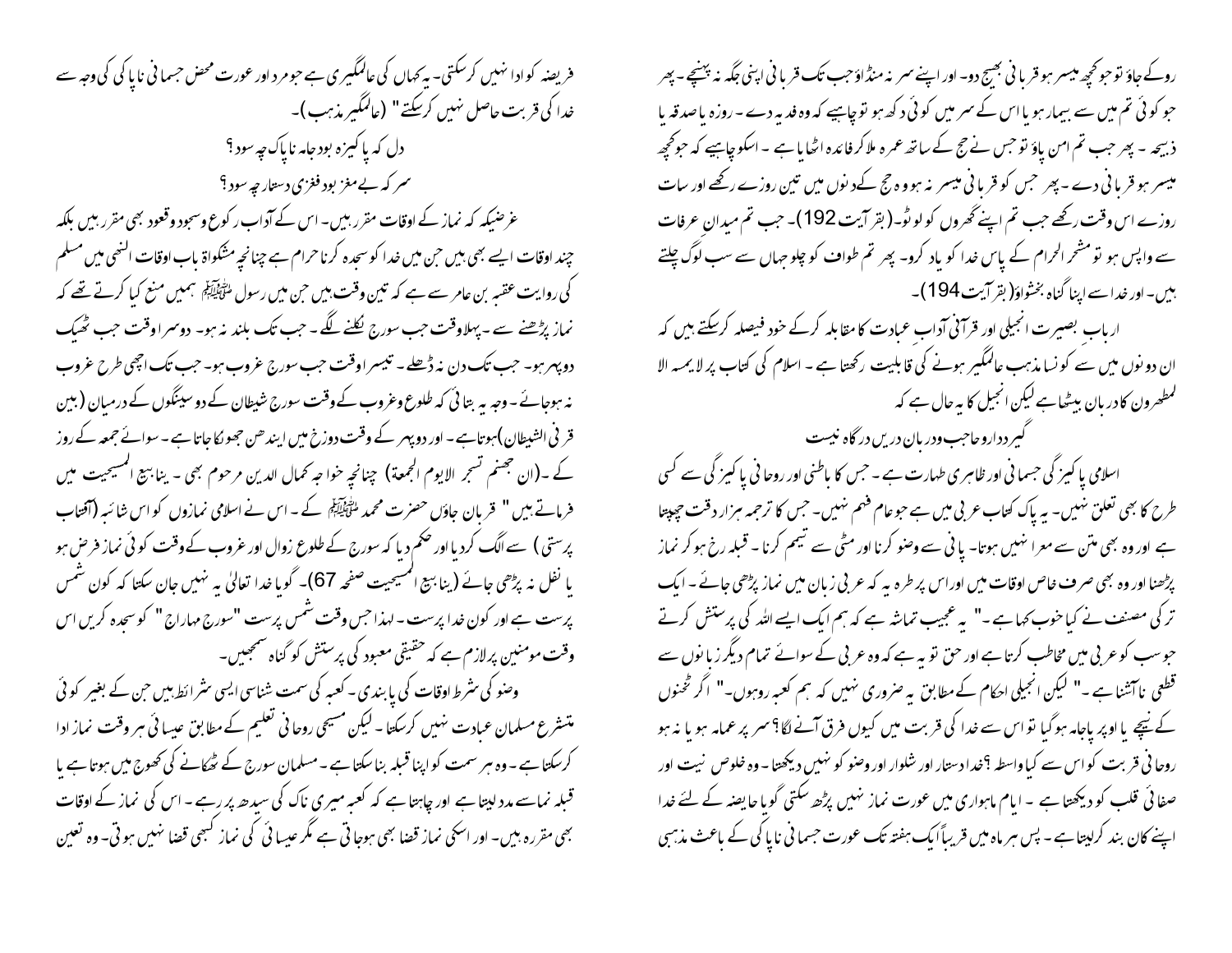خدا سے نہیں ملائیگا- نہ کھائیں تو ہمارا کحچھ نقصان نہیں- اور اگر کھائیں تو نفع نہیں۔" (خط اول اہل کر نتھیوں رکوع 3 آیت 16)۔ علاوہ بریں اسلامی روزہ ایسا ہے کہ کل بنی نوع انسان اس کی ینٹرائط کی تعمیل کرنے سےقاصر رہتے ہیں۔ اس کے برعکس مسیحیت نے روزہ کے لئے خاص اوقات اور مہینے مقرر نہیں گئے ۔اللہ تعالیٰ فرماتا ہے " خدا کی بادشاہت کھانے پینے پر نہیں بلکہ راستیازی اور میل ملاپ اور اس خوشی پر موقوف ہے حبوروح القدس کی طرف سے ہوتی ہے ۔" (خط اہل رومیوں ر کوع 14 آیت 16) پھر ارشاد ہے " میرے لوگ کھتے ہیں کہ ہم نے کس لئے روزے رکھے ۔خدا تو دیکھتا ہے نہیں؟ تواس پرلحاظ نہیں رکھتا ؟دیکھواس طرح کاروزہ رکھنا نہیں چاہئے۔ کیا یہ وہ روزہ ہے حبومجھے پسند ہے؟ایسا دن کہ اپنی جان کو دکھ دے اور اپنے سمر کو حیاؤ کی طرح حیےکائے ؟ کیا وہ روزہ حبو میں چاہتا ہوں ہہ نہیں کہ ظلم کی زنجیریں نوڑیں۔اور حبوبےٗ کے بندھن کھولیں ؟اور مظلوموں کوآزاد کریں۔ بلکہ ہر ایک حویےٗ کو نوڑ ڈالیں کیا یہ نہیں کہ تواپنی رو ٹی بھوکوں کو کھلائے اور مسکینوں کو حوآوارہ ہیں اپنے گھر میں لائے ۔ اور حب کسی کو ننگا دیکھے تو اسے پہنانے اور تو اپنے ہم جنس سے روپوشی نہ کرے ؟" (یا ئبل مقدس صحائف انبیاء صحیفہ حصرت یسعیاہ رکوع 58 آیت 3 تا 7)۔ اس کے بالمقابل قرآنی روزہ کی بدایت ملاحظہ ہو"حب تک فنجر کوسفید دھاگا کالے دھاگے سے صاف جدا نظر نہ آوے کھاؤ پہیو۔ پھر رات تک روزہ تمام کرو ( بقرع 23)۔ ناظرین حود انصاف کریں کہ روزہ کی کونسی بدایت عالمگیر کہلانے کی مشحق ہے ۔ اسلام میں قریا ٹی کی ہدایت اور ضحم موحبود ہے ۔ تا کہ اللہ مومنوں سے ان کے گناہ دفع کرے (حج آیت 39) اور اس مارے میں یہاں تک مبالغہ سے کام لیا گیا ہے کہ لکھا ہے کہ خدا نے ایک مردے کوایک قربانی کی گائے کے گڑے سے زندہ کردیا۔(بقرآیت 63 تا 68) خد انے

قرآن میں نبی کو قربانی کے لئے صکم دیا" اے نبی اپنے رب کے لئے قربانی کر۔ بیٹنک حو تیرا

دشمن ہے وہی بے نسل ہے۔" (کوثر) لیکن حقیقت یہ ہے کہ" خداسوختنی قربانیوں اور ذبیحوں

سے حوش نہیں ہوتا۔" اللہ تعالیٰ فرماتاہے "دیکھ حکم ما ننا قریا فی حیڑھانے سے اور شنوا ہونا مینڈھوں

کی جربی سے بہتر ہے ۔ ( پائبل مقدس 1 سیموئیل رکوع15 آیت 22)۔ خدا سے سارے دل اور

قبلہ میں پریشان ومضطرب نہیں رہتا - نہ اس کو قضا پڑھنے کی صرورت ہے اور نہ سحدہ سہو کرنے بخداخبر ندارم حیونمازمے گذارم کہ تمام شدر کومے کہ امام شد فلانے

(مولاناروم) گھر جس دین میں اسلام کی سی ظاہری پا بندی ہووہ عالمگیر ہونے کی صلاحیت نہیں رکھ

حج کا فریضہ بھی ہمارے اس دعویٰ کامصداق ہے کہ رسول عربی ﷺ صرف قوم عرب کے لئے ہی آئے تھے۔آنھھزت کے زمانہ میں حج ایک آسان بات تھی کیونکہ اہل عرب ایک مر کزی جگہ پر جمع ہوسکتے تھے۔روئے زمین کے باشندوں کے لئے اس فرص کوادا کرناایک ناممکن بات ہے عالمگیر مذہب کے اصول واحکام ایسے ہونے چاہئیں حن کی ہر قوم اور ہر ملک اور ہر زمانہ کے افراد یکساطور پر تعمیل کرسکیں۔ بہ نہیں کہ بعض آسا فی سے اس پر عمل پیر اہوں اور دوسرے ہزار دقت سے اس پر عمل کرسکیں۔ اسی لئے مسیحیت میں نہ کوئی حج ہے نہ عمرہ نہ عرفات ہے ۔ اور نہ قبلہ بلکہ ہر مسیحی کا دل بیت اللہ اور خدا کامسکن ہے چنانچہ مقدس پولوس فرماتے ہیں کہ " کیا تم نہیں جانتے کہ تم خدا کا مقدس ہو۔اور خدا کا روح تم میں بسا ہوا ہے۔(انجیل سٹریف خط اول اہل کرنتھیوں رکوع<sup>3</sup>آیت 16)۔

مسیحیت ہمیں یہ تعلیم دیتی ہے کہ باری تعالیٰ باتھ کے بنائے ہوئے گھروں میں نہیں رہتا۔چنانچہ نبی کھتاہے کہ " خداوند خدا فرماتاہے۔آسمان میرا تخت اور زمین میرے پاؤں تلے کی حوِرگی ہے تم میرے لئے کیسا گھر بناؤگے - یا میری آرامگاہ کونسی ہے -" (الجیل سٹریف اعمالرسل رکوع 77یت 48)۔

علیٰ بذا القیاس روزہ کے فریصنہ پر عور کرو۔ جس کے باعث سحری سے لے کر عروب آفتاب تک کھانے پینے سے پرہمیز کرنالازم ہے ۔ اوّل کھانا - پینااشیائے خورد نی وعنیرہ سے پر ہمیرز کرنا ایک حسما فی امر ہے ۔حس کا تعلق حقیقی روحا نیت اور قربت الہیٰ سے نہیں ہے ۔ "محانا ہمیں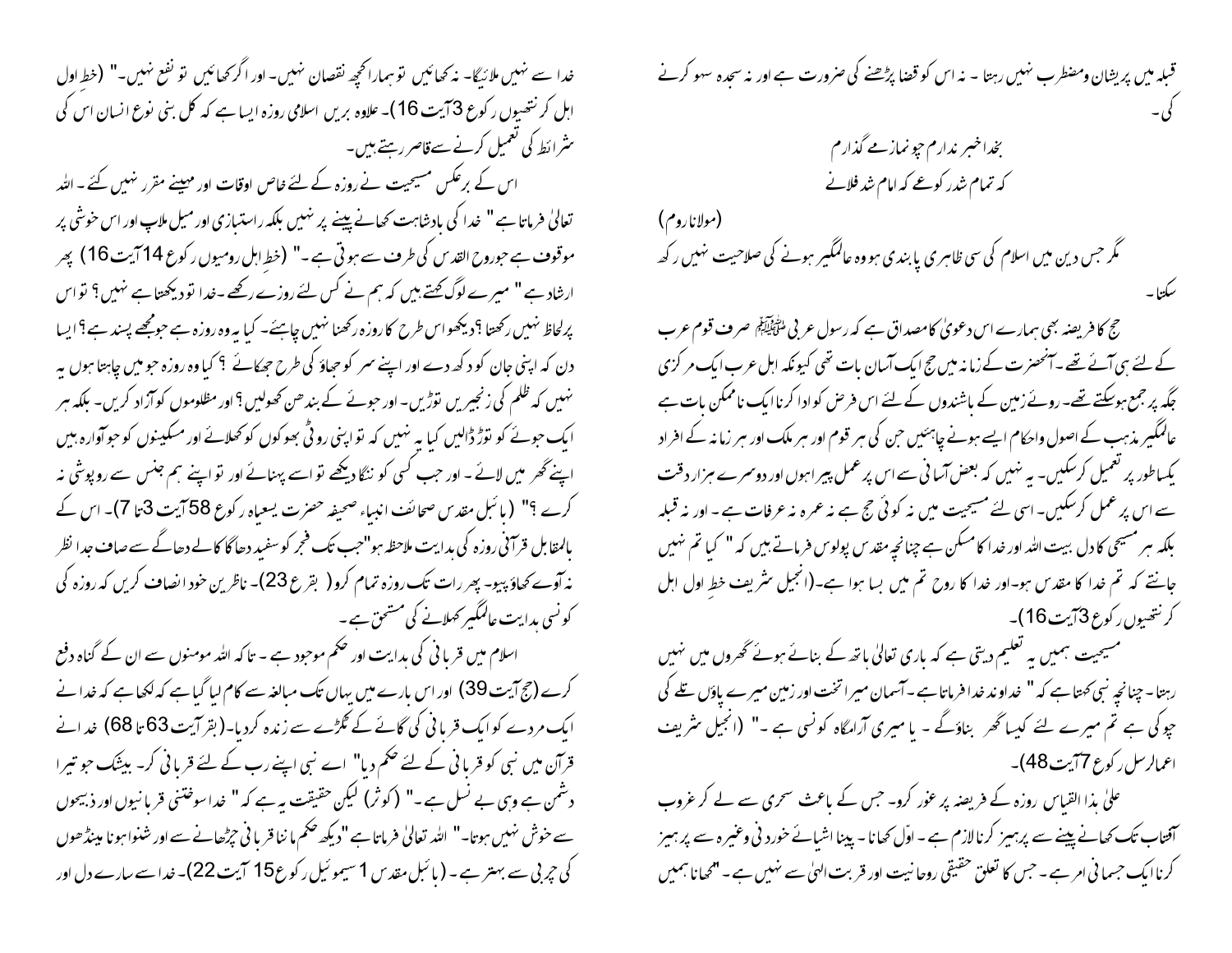ہونے کی وجہ سے ان کا اطلاق کل اقوام وممالک وازمنہ پر ہوسکتا ہے اور ہوتا ربا ہے۔ کلمتہ اللہ عالم روحا نبیت کے واحد صحمران اور تاجدار ہیں۔

احکام منٹر عیہ زمان ومکان کی قیود میں جکڑے ہیں<br>۔ لیکن قرآن کے اصول اور اسلام کے احکام عالمگیر ہونے کی اہلیت تہیں رکھتے وہ زمان ومکان کی قبود سے آزاد نہیں بلکہ قبود سرعیہ کی زنجیروں اور دیگر یا بند یوں سے جکڑے ہوئے ہیں وہ جامد اور ٹھوس بیں حو صرورت زمانہ اور حالت خاص کے مطابق نہیں ڈھالے جاسکتے ۔ صروریات زند کی تغیر پذیر ہوتی ہیں پس وہ ہر ملک قوم اور زمانہ کے لئے یکساں نہیں ہو تیں۔ لیکن اسلامی احکام ان تغیرات کے مطابق حسب صرورت جیساں نہیں گئے جاسکتے ۔ کیونکہ شارع کے خواب وخیال میں بھی نہ تھا کہ اس کے احکام کا عنیر عرب پھر بھی اطلاق کیا جائیگا - تمام د نیا کے ممالک کے لوگ اور ہر زمانہ کے مختلف افراد ایک ہی لاٹھی سے پانکے نہیں جاسکتے خود حصرت رسول عربی کی حین حیات میں آپ کو موقعہ اور محل کے مطابق اور تغیر حالات کے باعث چند احکام پدلنے پڑے تھے۔ ناسخ ومنسوخ کامسلمہ مسئلہ اس امر پر شاہد ہے۔(سورہ بقرہ آیت 100)جلال الدین نے اپنی کتاب اتقان میں بیس ایسی آبات لکھی ہیں حن پر ناسخ ومنسوخ کا اطلاق ہوتا ہے ۔ شاہ ولی اللہ اپنی کتاب حجتہ الیالغہ میں اسیاب نسخ پر بحث کرتے ہوئے ایک حدیث پیش کرتے ہیں کہ آنحصرت نے فرمایا کلامی ینسخ کلام اللہ و کلام اللہ ینسخ کلامی و کلہہ اللہ ینسخ بعض بعضعا۔ یعنی میر ا کلام خدا کے کلام کو منسوخ نہیں کرسکتا اور خدا کا کلام میرے کلام کو منسوخ کرتا ہے اور خدا کا کلام دوسمرے کلام کومنسوخ کرتاہے پھر اس کی تستریح میں فرماتے ہیں کہ کسی شے میں ایک وقت میں کوئی مصلحت ما خرا بی ہو تی ہے ۔ اس کے مطابق اس کاضکم متعین ہوجا یا کرتا ہے ۔ اس کے بعد ایک زمانہ آتا ہے ۔ اس میں وہ حالت اس شے کی نہیں رہتی اس لئے وہ ضکم بھی اس کا نہیں رہتا۔ اس کی ایک مثال ہہ ہے کہ آغاز اسلام میں امت کے لئے کفار سے جنگ کرنے کی اجازت نہ تھی۔اس وقت نہ کشکر تھا نہ خلافت لیکن حب آنمحصرت متٰقَ السِّلَيْنَ بِمَسْتِ ہجرت فرما ئی اور مسلمان واپس آگئے ۔خلافت کا ظہور ہوا اور

ساری عقل اور ساری طاقت سے محبت رکھنی اور اپنے پڑوسی سے اپنے برابر محبت رکھنی سوختنی قربانیوں اور ذبیحوں سے بڑھ کر ہے ۔ ( انجیل سٹریف یہ مطابق حصرت مرقس رکوع 12 آیت

جا نوروں کی قربانی کا اصول در حقیقت مذہب کی عالمگیریت کےمنافی ہے ۔ خود ہندوستان کو دیکھ لو ہر سال قریا ٹی کی عبد پر فساد ہوتاہے کیونکہ اہل اسلام کی قریا ٹی سے اہل ہنود کی دل آزاری ہوتی ہے۔جس سے ثابت ہوتا ہے کہ اسلام کا یہ اصول اور حکم ہر ملک پر حاوی نہیں ہوسکتا۔اور اس سے ہمارے دعویٰ کی بھی نصدیق ہو تی ہے۔ کہ اسلام صرف آنحصرت کے ہم وطن عربوں کے لئے تھا۔ حہاں او نٹ وعنیرہ کی قریا فی ہوسکتی تھی ۔حبن ممالک میں او نٹ یادیگر قریا فی کے جا نور نہیں بیں وہ حود ان احکام سے مشتنیٰ ہوگئے اور اسلام عالمگیر مذہب نہ رہا ۔ پس اسلامی عبادت کے سب اصولوں کا تعلق ملک عرب کے ساتھ ہے ۔ اور وہ زمان ومکان کی قیود سے آزاد نہیں ہیں لہذاوہ عالمگیر نہیں ہوسکتے۔ اصول تنشر يعت ہم نے اپنے رسالہ "کلمتہ اللہ کی تعلیم" میں انجیل جلیل کے اساسی اصول پر مفصل بحث کی ہے اور کتاب " مسیحیت کی عالمگیری "کے باب دوم میں یہ ثابت کردیا ہے کہ کلمتہ اللہ کے اصول جامع اور عالمگیر بہیں ۔ وہ الصف سے لے کر ی تک روحا فی بیں لہذا زمان ومکان کی قبیود سے آزاد اور کل اقوام وممالک عالم پر حاوی بیں۔ کل د نیا کے مذاہب کے رسولوں اور پیغمبروں کے احکام ان کے اپنے ماحول یا مختلف معلموں کے خیالات کا مجموعہ بیں حوان کی قوم کے ساتھ مختص بیں جس کی وجہ سے ان کے پیغام میں عالمگیر ہونے کی صلاحیت نہیں رہتی۔ان اصولوں کا تعلق صرف ایک قوم کے ساتھ وابستہ تھا اور یہی وابسٹگی ان کو عالمگیر ہونے نہیں دیتی۔ لیکن انجیل جلیل کے اصول کسی خاص ملک قوم یا زمانہ کے لئے وضع نہیں ہوئے تھے لہذا زمان ومکان کی قبیود سے آزاد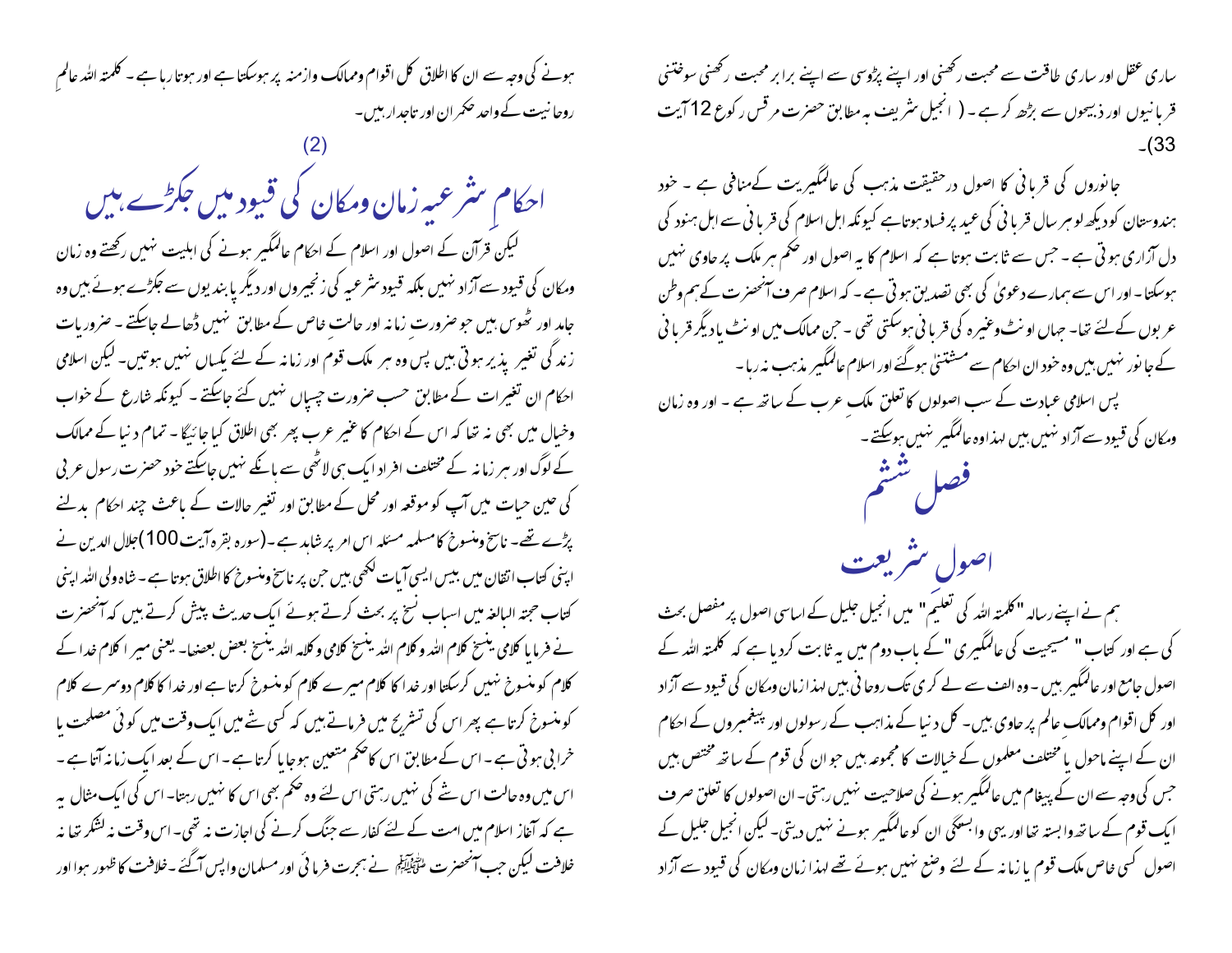وفوقتاً مرزا ئی حماعت کے دو فرقوں کے پول کھول دیتے ہیں۔ چنانچہ مرحوم حواصہ کمال الدین کی الگلسّاني تبلیغی تحریک کی نسبت ایک مسلمان اخبار مدینه بجنور میں زیر عنوان" مکتوب لندن" یوں فرماتے ہیں " تمام تحریک (یعنی انگلستان میں تبلیخ اسلام کی تحریک )ایک بڑا فریب ہے کیا آپ سمجھتے ہیں وہ اسلامی زند گی پیدا کرسکتے ہیں ۔ حس کا ڈاکٹر اقبال حواب دیکھتے ہیں یا حس کے لئے ایک مسلمان چندہ دیتا ہے مثلاً عنیر ذبیحہ گوشت سے اجتناب -طہارت بدن - کیپڑے کی پا کی یا بندی صوم صلواہ ۔ ز کواۃ حج نہیں ہم ر کن اور اسلامی فر ائض سمجھتے ہیں آپ اس کے متعلق پہاں تحمیں تولوگ آپ کو خصوصاً انگریز مسلمان دقیانوس خیال کرینگے اور آپ بھی نادم ہوگگے ۔اگر تھال الدین مش بہاں کامیاب ہے تو یہ حود اس کی بین دلیل ہے کہ انہوں نے روح اسلام پر کو ئی ظلم کیا ہے ۔ووکنگ مسجد ایک عمدہ سوشل کلب ہے ۔فائدہ ہیہ ہے کہ دوسمرے تھیٹر تمانٹہ گاہوں کی طرح وہاں خرچ کچھ نہیں۔ میں واقعی اس کے سمجھنے سے قاصر ہوں کہ یہ دیکھتے ہوئے ۔۔۔۔۔۔ لندن کے اس کلب کےلئے حس کا نام غلطی سے وو کنگ مسحد ہے رو پہ لوگ کس طرح دیتے ہیں۔ بہیٹم صاحبہ دام اقبالہ والبہ بھوپال نے دوران قبام انگلستان میں اس مسجد میں نماز پڑھنا گوارا نہ کیااور اس فریب پربار بار روئیں" 7جنوری 1928ء نمبر 5جلد 17صفحه 4)۔ پس تاریخ اور دور حاصرہ کے حالات سے ہمارا دعویٰ ثابت ہو گیا کہ اسلام میں عالمگیر ہونے کی اہلیت سمرے سے ہی نہیں ہے - اور اگر کوئی مسلمان اس کو عالمگیر سمجھتا ہے تو "روح اسلام پر ظلم کرتا ہے۔" انهی امور کو پیش نظر رکھ کر انگریزمسلمان۔ خصوصاً مرزا ئی فرقہ کی لاہوری حماعت کی ما پہ ناز ہستی مرحوم لارڈ ہیڈلے اسلام میں قطع برید کرناچاہتے ہیں۔ تاکہ انگریزمسلمان ہوسکیں۔ ہم ذیل میں ان کے خطہ کا اقتساس کرتے ہیں جو یکم حولائی 1927ء کے قادیا فی (لاہوری)انگریزی اخبار لائٹ میں شائع ہوا تھا۔ آپ فرماتے ہیں کہ : "اگر آپ مارک شائر برطانبہ کے کسی کسان پر زور ڈالیں کہ وہ سور کا نمکین گوشت -انڈے اور سٹراب کا استعمال ترک کردے - حالانکہ بہ عذائیں اس کے لئے نسلوں سے مفید ثابت ہورہی ہیں اور اسے پیر کھیں کہ اگر ان اشیاء کا استعمال جاری رکھوگے تو نجات کا دروازہ تہارے لئے

دشمنان خداسےمقابلہ کی قوت ہوگئی۔ توخدا تعالیٰ نے بیہ حکم نازل کیا کہ اب ان لوگوں کولڑنے کی اجازت ہے۔" ( آیات اللہ الکاملہ ترحمہ حجتہ البالغہ باب73صفحہ 191)۔ حبب حصرت متی ایک اس د نیا سے کوچ کر گئے اور سٹریعت الهیٰ میں تبدیلی کا امکان نہ رہا اور سٹریعت ٹھوس ہو گئی نواب اسلامی سٹرع ہمیں صرف ایک خاص قسم کی رسوم ۔طرز معاسٹر ت اقتصادیات اور سیاسیات وعنیرہ کی پابند کرتی ہے جن کا تعلق پہلی صدی ہجری کے زمانہ کے ساتھ ہے جن کا اطلاق اس بیسویں صدی مسیحی میں مختلف ممالک اور مختلف طبائع پر نہیں ہوسکتا۔ اب تمام اسلامی ممالک اس امر کومحسوس کررہے بیں کہ اگروہ اقوام عالم کے ہمدوش ہو کر چلنا اور باعزت زندگی بسر کرناچاہتے ہیں توان کوان تمام قبیود سٹرعبہ سے آزاد ہونا ہوگا "حن کے آہمنی پنجہ" میں وہ اب تک حکڑے رہے ہیں اید ھمہ اللہ بنصرہ - ان تمام اسلامی ممالک کی تاریخ زیان حال سے پکار کر <sub>ک</sub>ہ رہی ہے کہ اسلام میں عالمگیر مذہب ہونے کی صلاحیت نہیں ہے ۔" حس کے کان سننے ہوں وہ سن لے

اس روشْنِ حقیقت کے ماوحبود بعض اشخاص ایسے بھی بیں حبو دور حاصرٰہ میں عنیر عرب ممالک میں اسلام کی اشاعت کا ڈھول بجا کر جابل مسلمانوں سے روپیہ بٹور کر اپنا الوسید ھا کرتے بیں۔ چنانچہ حب مرزائی حماعت نے دیکھا کہ اب اور کسی حیلے سے روپیہ ہاتھ نہیں آتا توانہوں نے مسلمانوں کی جیسوں پر اسلام کے نام سے ڈاکہ ڈالنا سٹروع کردیا ہے - چنانچہ اس فرقہ صالہ کی قادیا نی حماعت نے "تحریک جدید" کے نام سے اور لاہور ی حماعت نے "اشاعت اسلام " کے نام سے ہندوستان کے مسلمانوں کو دھوکادینا سٹروع کردیاہے۔وہ بڑے زور شور سے دعویٰ کرتے ہیں کہ وہ براغظم یورپ اور افریقہ اور امریکہ میں تبلیغ اسلام کررہے ہیں اور ان ممالک کے لوگ دھڑا دھڑاسلام کے حلقہ بگوش ہورہے ہیں ۔ ان کو دائرہ اسلام میں لانے کے لئے روپہیہ کی اپیل کرتے ہیں ہر سالانہ جلسہ پر اس خانہ ساز تبلیغ کی رپورٹ بازی ہو تی ۔احمق چندہ دہند گان کی خاطر جمعی کے لئے چند ایک " نو مسلموں "کے نام اور تصاویر شائع کی جاتی بیں۔ لیکن ہندوستان میں ایسے مسلمان بھی بیں حن کے سمر میں دماغ اور دماغ میں عقل ہے اور وہ اس خداداد عقل کو استعمال بھی کرتے ہیں۔ اور وقتاً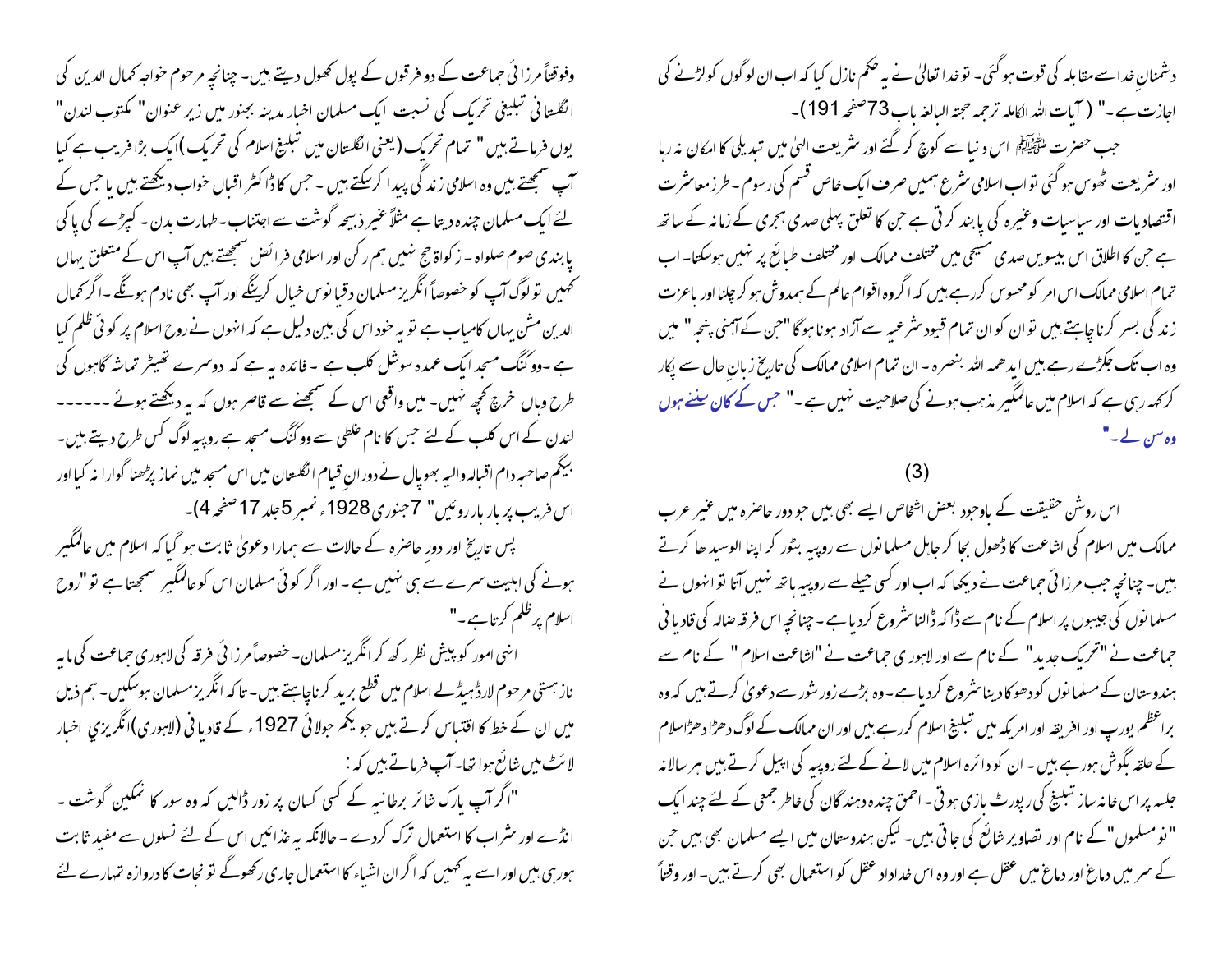کاحن حاصل ہو۔ اسلام ایک عربی سٹریعت کا پابند بناد پا گیاہے ۔۔۔۔ اس نے مختلف قوموں کے کوایک رنگ اور ایک خیال میں ڈھال کران کوایک مرکزاور ایک سٹریعت سے وابستہ کردیا ہے ۔ ہمارے لئے تو یہ ایک ایسا مسئلہ ہے جس کو ہم اسلام کے احسانات میں شمار کرتے رہے ہیں۔ لیکن واقعہ ہیہ ہے کہ اسلام کے اس ایک فعل نے مسلمانان عالم کی ایک عجیب صورت بنا کر ان کو قومی اور د نباوی ترقی سے عالی کردیا ہے - بلکہ اسلام کی تبلیغی ترقی میں اس درجہ حارج ہے کہ بلاشبتہ اب وقت آگیا ہے کہ ہم صاف لفظوں میں اس کی خرابیوں کا اعادہ کریں" (ماہ مئی 1928ء)۔ "اگر اسلام ایک عالمگیر مذہب ہے۔۔۔۔۔ تو کیوں ہم عربی قومی حصائص کے لئے مثلاً ختنه –عقیقه -طواف کعبه – سعی صفاو مروه امتناع کحم خنزیر احکام ورا ثت لکاح طلاق وازدواج – بهیج ویٹر ابلکہ ایک خاص طریقہ عمادت کے لئے (جو بالشخصیص عربی زبان میں ہو)مجبور کئے جاتے بیں۔ اور بغیر ان کے ہم مسلمان نہیں سمجھے جاتے۔ظاہر ہے کہ د نیا کی دوسمری قوموں کا بلحاظ آب وہ ہوا مزاج زبان عادات معاسثرت وتمدن وعنيره اختلاف ركھنا ايك فطري خاصه ہے --- پس اگر اسلام عر بی قوم کے لئے مخصوص تھا تو اس کا دوسری قوم میں پھیلانا بے معنی ہے اور اگر پھیلاجائے تو اس کی اول سٹرط یہ ہونی چاہیے کہ ایسی قوم کو پہلے عربیت میں ڈھالنا چاہیے اور اسکے بعد ان کو مسلمان کرناچاہیے۔ نتیجہ یہ ہوا کہ حبو قومیں فطر تأعرب کے عادات اختیار کرنے کے قابل نہ تھیں۔ خصوصاً حبو سمر د ملکوں مثلاً یورپ کے رہنے والی تھیں ان کو اسلام لانے میں ہمیشہ نکلف ہوا ور اسلام صر ف ان ممالک میں پھیل کر رہ گیا حہاں تک عربوں کی تلوار اور سلطنت وسیع ہو ئی ۔چنانچہ اہل شام ومصر و بربر کو مجبوراً اپنا تمدن بدل کر مستعرب قوم بننا پڑا۔ اور اہل عمجم نے اپنا قومی شعار زبان عربوں کے لئے یہ بدلی ۔ انہوں نے نثر یعت کے قبیود سے پاہر ہوکر صوفیت کی بنا ڈالی ۔ اسلام کو اس خطر ناک غلطی کا اس وقت تک پته نه چلا۔ حب تک عرب پر حکومت کا خمار تھا۔ مگر جب ہہ خمار پٹوٹا تو اس کے ساتھ اسلام کارشتہ ترقی بھی تار عنکبوت کی طرح پٹوٹ کر زمین پر گرپڑا اور اب بہ حالت ہے کہ اگر چہ اسلام متعدد قوموں میں پھیلا ہوا ہے اور وہ سب مل کر ایک قوم اسلام کے ماتحت بیں۔مگر سب حالت انحطاط میں پڑے ہوئے زند کی بسر کررہے بیں۔" (رسالہ لگارلکھنو ماہ مئی 1928ء)۔

بند ہوجا ئیگا - نوآپ اسے اسلام کی صداقت اور وسیع النظری کامعتقد بنانے سے قاصر رہینگے - اسی طرح اگر آپ ایک مسلمان کے لئے بہ لازمی سٹرط قرار دینگے کہ ہر ایک تاحردن بھر میں پانچ بار سجدہ بحالائے اور نماز پڑھے نوآپ بہت سے لوگوں کو اسلام کے حلقہ میں نہ لاسکینگے ۔ حو تحچھ عرب کے ایک باشندے کے لئے حبوصحرا ٹی گردو نواح میں رہتا ہے اور ڈھیلے اور سینے کپڑے پہنتا ہے ممکن ہے ۔وہ ایک مصروف تاحرکے لئے حبو قیمتی لیاس میں ملبوس ہے ۔ ناممکن ہے ۔ ایک کیلے اور کیپڑ والے بازار میں نماز کے لئے حیکنے کا خیال ہی حماقت میں داخل ہے ۔ حبو شخص ایسا کرنا چاہتاہے اسے ہہ بھی سوچنا ہو گا کہ کیپڑوں کی سلائی کا خرچ کس قدر اٹھیگا - انگریز کے دماغ میں نہ آسکیگا کہ نحات کے لئے ہہ جپیز بھی صروری ہے۔حالات گردو پیش ناموافق ہیں اور دائمی خوشی کے حصول کا انحصار اس بات پر نہ ہوناچاہئے ۔ کہ کوئی شخص مکہ میں پیدا ہوا ہے یا انگلسان میں پس میری رائے ہے کہ ہمیں صرف خدا اور اس کے پیغمبر پر ایمان لاناچاہیے - اور مجھے کوئی وجہ نہیں نظر آتی کہ کیوں دوسمرے عقائد لوگوں کے گلے میں ٹھونے جائیں جب کہ ایسا کرنے سے ہم انہیں اسلام سے دور کرتے ہیں۔" (ماخوذاز پرتاب لاہور 11 ستمبر 1927ء)

سید مقبول احمد صاحب لکھنو کے رسالہ لگار میں اسی مصنمون پر بحث کرتے ہوئے فرماتے ہیں " دنیا میں عموماً دو قسم کے مذاہب پائے جاتے ہیں ۔ ایک قومی اور دوسرے عمومی ۔ قومی مذاہب ہنود - یہود ومجوس بیں - عمومی مذہب بدھ نصرانیت اور ایک حد تک اسلام بیں پہلے قسم کے مذہب کی خصوصیت یہ ہے کہ وہ ایک قوم کے لئے مخصوص ہوتا ہے اور دوسمری قوم میں اس کی اشاعت ممنوع و ناممکن ہو تی ہے ۔اس کے برخلاف دوسرے قسم کے مذہب بیں۔گھر اسلام کی صورت دو نوں کے بین بین عجیب ہے ۔وہ اس لحاظ سے قومی مذہب ہے کہ قرآن کے ساتھ مذہب کا حمزووہ قومی سٹریعت بھی ہے حبو بالخصوص عرب کے لئے قرآن اور زیادہ تر روایات سے تدوین کی گئی ہے ۔ کیونکہ جب کسی مذہب کے ساتھ سٹریعت حزولازم ہو تووہ قومی مذہب پایاجا ئیگا اس کے معنی صرف یہی ہوسکتے ہیں کہ قانون ایک خاص معائثرت کے قوم کے ساتھ مخصوص ہوگیاہے ۔ عمومی مذہب سثر یعت کا پابند نہیں ہوسکتا۔ بسترطیکہ اس مذہب میں ہر قوم کو سثر یعت میں اختیار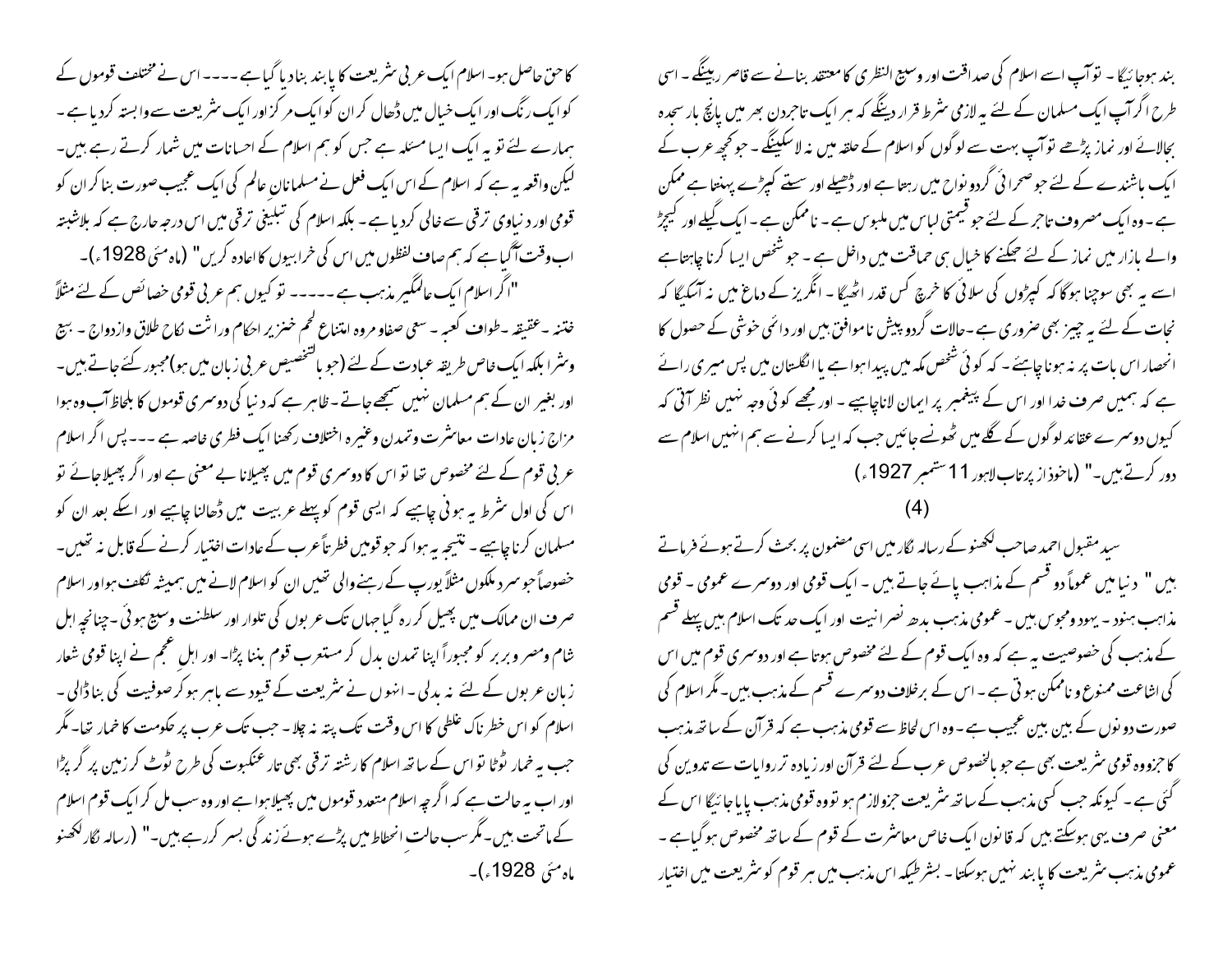تبدیل و ترمیم - کتنی دفعہ ہم نے کوشش کی مگر قاصر رہے اس قانون کی نظر ثا نی کرلیں - حوسود لینے دینے کے خلاف ہے یا اس قا نون کی جس کی بدولت مالک کے مرتے ہی جائداد کے نکے بوٹی گگ جاتے ہیں۔ انہیں وحبوہ سے کنٹرت ازدواجی آج تک برقرار ہے اور علامی بھی - پاندیوں کا بلانکاح حرم بنالینا بھی۔ او ربہ ہمارے معاسرتی انتظام کے گویا حمزو اعظم بن گئے ہیں۔ شوہر کے اختیارات طلاق کے آگے کوئی روک نہیں مگر زوجہ کو مطلق حق نہیں کہ وہ جدا ئی کی طلبگار ہوسکے۔ مسلمانوں کو اس روپسہ پرسود مانگنا حرام حو قرص میں دیا گیا اس لئے دیگر ساری قومیں دولتمند ہو تی جا تی بیں۔ حتیٰ کہ زرسمراسمر دیگر قوموں کے ہاتھوں میں آگیا۔ میں دلیمری کے ساتھ علانیہ یکار کرکھے دیتا ہوں کہ ہر گز کوئی ترقی نہیں ہوسکتی تاوقتیکہ ہم یہ دیکھنے لگ جاویں کہ اصل الاصول اور ایدی دینی واخلاقی صداقتیں صرف وہی بیں حن کی تلقین مکہ سٹریف میں کی گئی تھی لیکن و ہ قوانین حبو مدینہ النبی میں مقرر ہوئے تھے وہ صرف اہل عرب کے لئے موصوع تھے ۔ اور ابتدا ئی قرون اسلام کے لئے موصنوع ہوئے تھے۔" مسٹر احمد کے اس خط کا حواب 28 نومبر کے پایونیر میں ایک اور مسلمان مسٹر عسکری نے دیا۔ لیکن اس نے بھی انحام کار وہی ات کھی حبومسٹر احمد نے کھی تھی اور اپنے الفاظ میں یوں ادا کی۔" مذہبی اور اخلاقی صداقتیں اسلام کی اصل الاصول اور ابدی سجائیاں بیں گھر اسلام میں حبو قوانین اور معاسٹر تی نظامات بیں حبن کی نبی صاحب نے بیشتر اپنے زمانہ کے اہل عرب کی ہدایت کی خاطر تلقین کی تھی وہ قابل تبدیل ہیں۔" یہودی عالم ڈاکٹر مانٹی فیوری ہم کو بتاتاہے کہ یہودیت میں بھی بعینہ یہی دوعنصر تھے۔ یعنی خدا کی وحدا نبیت اور اخلاقی تعلیم ایک طرف اور قومی قبیود مراسم دوسمری طرف اور موخرالذ کرامر اس مذہب کے عالمگیر ہونے میں سدر راہ ثابت ہوا 1\*۔اور یہی قومی قیود اسلام کو عالمگیر ہونے سے روکتے ہیں۔

مولانا عبدالماجد بی ۔اے مرحوم مولانا محمد علی کے اخبار ہمدرد دبلی میں بعنوان "ہماری بے بسی" پہ سوال پوچھتے ہیں " اور فرماتے ہیں" ہم کومذہبی آزادی ہندوستان میں حاصل ہے اس یہی صاحب پھر لکھتے ہیں کہ " تمام وہ پاتیں حن کااثر ہر قوم وہر زمانے میں عام نہیں وہ سب مذہب کے فروغ ہیں اور اس میں احکامات دیوانی وفوجداری وجہاد -قومی مراسم بلکہ طریقہ عبادات بھی شامل ہیں۔ مذہب کی عملی یا بندی کے لئے اگر ایک سثر یعت صروری ہے تو ہم یہ چاہتے ہیں کہ اسلامی د نیا کے اندر ہر قوم وہرزمانہ میں ابو حنیفہ پیدا ہوا کریں حو اپنے مککی حالات ومعاسٹر ت کو پیش نظر رکھ کراجتہاد کریں۔مگر پہلی صدی ہجری کے آئمہ کے قیاسات کومذہب کے عام اصولوں کے ساتھ دوامی سمجھنا تبلیغ واشاعت کے لئے بہت براہے اور خود قوم اسلام کی د نیاوی ترقی کا سد پاپ ہے ۔ یہ ایسی غلطی ہے جس کا خمیازہ ہم نے اپ تک اٹھا یا ہے ۔ یورپ اور عرب کی نشست و برخاست ولیاس میں زمین وآسمان کا فرق ہے ۔ عرب اپنی مسحد میں زمین پر بیٹھ کرآسا نی سے عمادت کرسکتا ہے ۔ مگر پورپ کرسی کا عادی ہے ۔ کیوں نہ پورپ کا ابو حنیفہ عمادت کا طریقہ ان کی عادت کے موافق احتہاد کرے۔ یورپ کے ایک مشغول کاروباری سے کھو کہ وہ مغرب کے وقت حب کہ وہ اپنے کام سے راحت پاتا ہے - پاظہر کے وقت کو ٹی نماز ادا کرے اور اسی پر اس کے اسلام کا انحصار ہو تو وہ کیونکر اسلام کو فطری مذہب مان سکتا ہے ۔" (رسالہ نگار جون 1928ء)مسلمانوں میں یہ احساس مدت سے ہے ۔مثلاً ایک روشن خیال مسلمان مسٹر احمد نے اخبار پایو نیر مطبوعہ 14 نومبر 1908ءمیں لکھا تھا۔" میں نے ایشیا - افریقہ - یورپ کی اسلامی ریاستوں کی تاریخ بڑی احتیاط و توجہ سے مطالعہ کیا ہے اور نیز انگریزی قوم کی تاریخ کا بھی۔ میں ہندستان میں پیدا ہوا اور یہیں پرورش یا ئی اسلامی طبیعت کے رنگ ومیلان سے میں واقف ہوں اور جس نتیجہ پرمیں پہنچاہوں وہ یہ ہے اسلام میں تغییر کاخیال ہی ندارد ہے اور اس لئے ترقی کاحوہر بھی مفقود ہے۔اور یہی باعث ہے۔ کہ کوئی اسلامی قوم اس قابل نہ ہو ٹی کہ ترقی کی ایک حد معین تک پہنچ کرآگے قدم بڑھاسکے۔اسلام سے توقع کی جاتی ہے کہ وہ ہماری اس زند کی کے معاملات میں ہمارے طرز عمل کی ہدایت کے لئے حمز ئی اور تفصیلی قواعد بھی سکھلادے۔اسلامی سوسائٹی کی بنیاد اس خیال پر ہے کہ حوکحچہ انسان کو در کار تعاسب ہمارے پاس موحود ہے۔حوکحچہ ملنا تعااسمان سے نازل ہوجکا ہے ۔ ہماری ساری شامتوں مصیبتوں کا باعث یہی ہے اور ہمارے زوال اور انحطا اور انجام کار نامرادی کا بھی یہی باعث ہے کہ ہم اپنے قوانین وانتظامات کو کامل تصور کر بیٹھے اور ناقابل

synoptic gospel.vol.1 ppcx111. \*1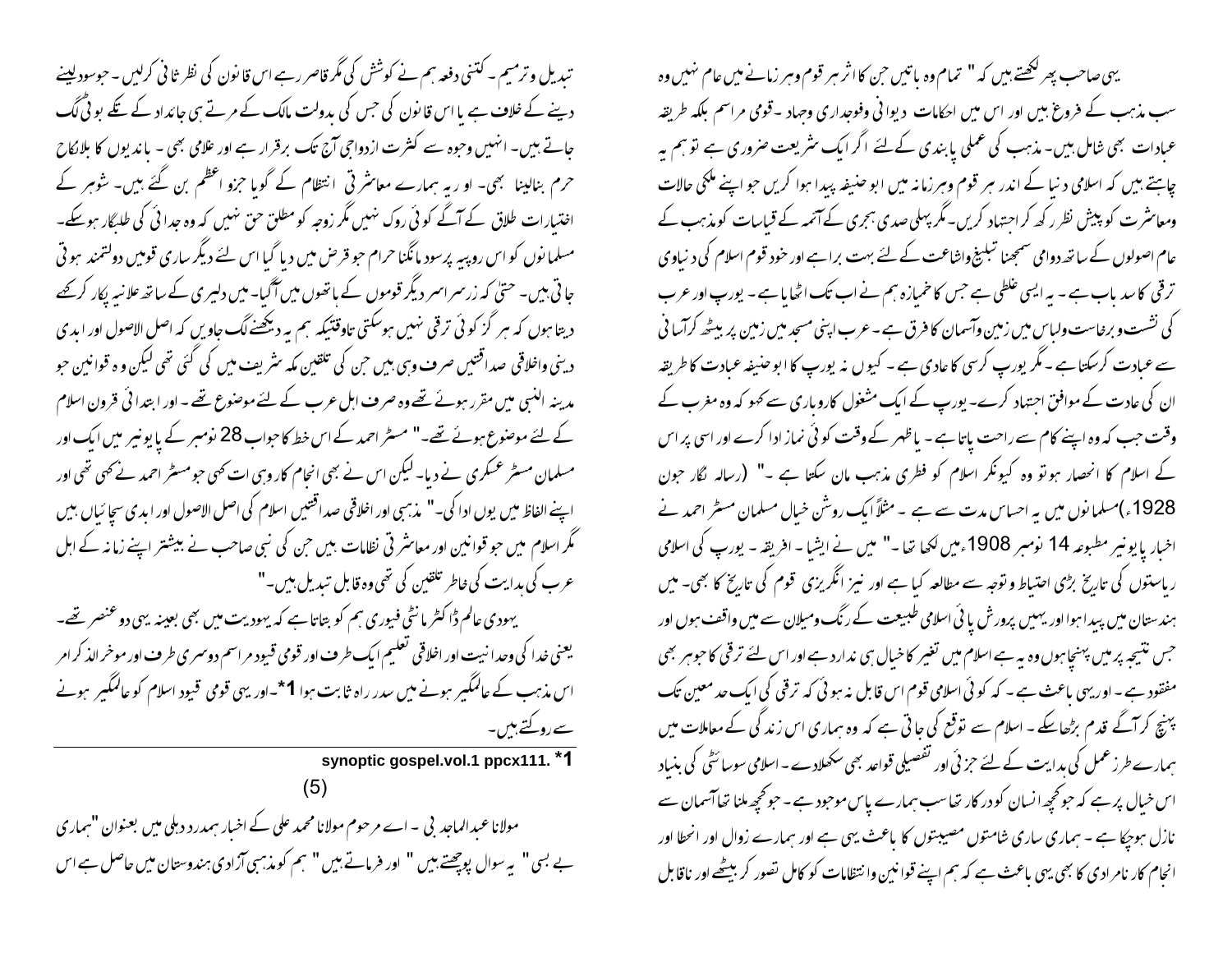اس بارہ میں منظور کرایاجائے جس سے اس فتنہ کاسد باب ہوسکے۔۔۔۔۔ یہ مسئلہ دراصل مسلمانوں کی موت وحیات کامسئلہ ہے۔ میرا ناقص خیال ہہ ہے کہ جہاں تک تجویز کردہ راہ کی صحت کا تعلق ہے مجھے خوف ہے کہ بیرع کیں راہ کہ تومی روی بتر کستان است کامصداق ہے۔اگر ہم ایک مرض کاعلاج کرتے ہوئے ایک دوسمرے شدید تریں مرص کو خرید لیں۔ تواسے صحیح چارہ گری نہیں کہہ سکتے ۔ امت مسلمہ کا بہ متفقہ اور متحد ہ فیصلہ ہے کہ ملت کواپنی مذہبی نکالیف کے سلسلے میں حن کا تعلق ہمارے پرسنل لا( یعنی سثر یعت محمدی) سے ہو۔ حواہ وہ نکالیف کتنی ہی سنگین کیوں نہ ہوں۔حکومت کا دروازہ متحفظحشانا اور پذریعہ قانون رائج الوقت اس کی چارہ گری کی سعی کرنا نہ صرف انتہا درجہ کی حمیت دشمنی بلکہ شدید تریں نتائج سیئہ کا باعث ہے۔اس لئے ہیراہ کسمی اختیار نہیں کرنی چاہیے۔چنانچہ حبن لوگوں کے دلوں میں شارد اایکٹ کی باد بھی تازہ ہے - انہیں صرور ہہ بھی باد ہوگا - کہ علمائے کرام کی ایک حماعت کثیر شاردا ایکٹ کومصالح ملیہ کے لئے مفید سمجھنے کے ماوجود اسے قبول کرنے سے الکار کر ٹی تھی۔مجھے معاف کیاجائے ۔اگرمیں یہ عرص کروں کہ موحبودہ مسئلہ میں حکومت سے ایک قانون بنانے کا مطالبہ بھی ایسا ہی مطالبہ ہے حواپنے نتائج کی دور رسی کے لحاظ سے تھمیں زیادہ وسیع اور کھیں زیادہ خطر ناک ہے ۔اسلئے اس مطالبہ سے جس قدر بھی جلدی ہم لوگ دست بردار ىبوجائىي اسى قدر بهتر ہوگا۔۔۔۔۔۔۔۔۔۔۔۔۔۔۔۔۔۔۔۔۔۔۔

ایک مسلمان کومسلمان ہوتے ہوئے اپنے عوارض کے لئے صرف کتاب وسنت ہی کے دروازہ گھٹکھٹانے کی صرورت ہے۔

گیکن آج ہماری سب سے بڑی مصیبت یہ ہے کہ مسلمانوں کاایک بہت بڑا فریق اس راہ سے بہت دور جا پڑا ہے ۔ اس کے نزدیک فکرو اجتہاد کا دروازہ ہمیشہ کے لئے بند ہوجکا ہے حنروریات حاصرہ کے پیش نظر فقہ جدید کی تدوین یک طرف - ان حصرات کے عقیدہ میں قدیم فقهوں میں عندالصرورت ترمیم وتنسیخ یاحک واصافہ کا خیال بھی گناہ عظیم ہے - اور معاملہ یہی تک ختم نہیں ہوجاتا - بلکہ اس گروہ کے خیال میں قول راحج دیکھنے کا حق بھی بجز چند نہایت ہی مخصوص صور توں کے اس بد نصیب امت کو حاصل نہیں اور اس چار دیواری سے باہر قدم رکھنا ہی حبو

کا اندازہ روز مرہ کی چند مثالوں سے فرمائیے۔ ہم میں سے ایک شخص حرامکاری کا مرتکب ہوتا ہے ۔ اس کے بعد وہ اپنے تئیں حد سٹر عی کے لئے پیش کرتا ہے کیا قانون وقت ہم کواس کی اجازت دیگا کہ ہم اسے سنگسار کریں؟ ایک مسلمان حپوری کرتا ہے ۔دوسرے مسلمان اس کا باتھ کاٹے ڈالنا چاہتے ہیں ۔ کبا اس اسلامی سمزاد پنے کے بعد وہ مسلمان حود سمر کاری مجرم نہ قرار پاجائینگے ؟ سٹراب کی آزادا نہ تحارت اور آبکاری وافیون کے محکموں کومسلمانان ہند اگر توڑنا چاہیں تو ازرونے قا نون توڑ سکتے ہیں۔" (19 فروری 1925ء) کیا اس قسم کا اصطرار اور بے چینی ہہ ثابت نہیں کر ٹی کہ اسلامی قوانین عالمگیر نهیں بیں۔آج کونسی مہذب سلطنت زناکاری کی سمزاسنگساری اور حپوری کی سمزا قطع ید سارق تجویز کریگی - به قوانین رسول عربی کے زمانہ کے اہل عرب کے لئے نہایت موزون تھے-لیکن حیونکہ وہ ابتدا ئی قرون اسلام کے لئے موصوع ہوئے تھے۔حیودہ سوسال کے بعد دورِ حاصرٰ ہ کے حالات پر ان کا اطلاق نهیں ہوسکتا۔

گذشتہ چند سالوں کے دوران میں ہندوستان کی مسلم اخبارات میں اس بات پر بڑی لے دے رہی ہے کہ مسلمان عورت کو یہ اجازت نہیں ہو نی چاہیے کہ وہ مذہب اسلام کو ترک کرکے کو ٹی دوسرا مذہب اپنے نکاح کو فسخ کرانے کی خاطر اختیار کرکے۔ بیچاری عورت ذات سے اسلام نے طلاق دینے کا حق پہلے ہی چیپن رکھا تھا۔ پس اس کے لئے طلاق حاصل کرنے کے لئے ایک ہی راہ تحصلی تھی کہ وہ ایسے مذہب کو ترک کرکے خاوند کی علامی سے نحات پائے ۔لیکن اب اہل اسلام نے نثور وغل مجا کر حکومت ہند سے قانون پاس کرواکر عورت کے لئے بیر راہ فرار بھی بند کروادی ہے اس قانون کے پاس کرانے کی جدوجہد کے سلسلہ میں مولوی محی الدین احمد صاحب بی ۔ اے۔ نے ایک مصنمون ِ رسالہ پبام اسلام جالندھر کے جنوری 1935ء نمبر میں لکھا ۔ اس میں مولوی صاحب موصوف لکھتے ہیں :

"آج کل تمام مسلم اخبارات میں عور توں کے لکاح کو فسخ کرانے کے لئے تبدیل مذہب کرنے پرایک بحاشور بیاہے۔اور اس فتنہ کوروکنے کے لئے مختلف تدابیر پیش کی جارہی ہیں۔اس وقت سب سے زیادہ اجتماع آراء اس امر پر ہورہا ہے کہ حکومت انگریزی سے ایک خاص مسودہ قا نون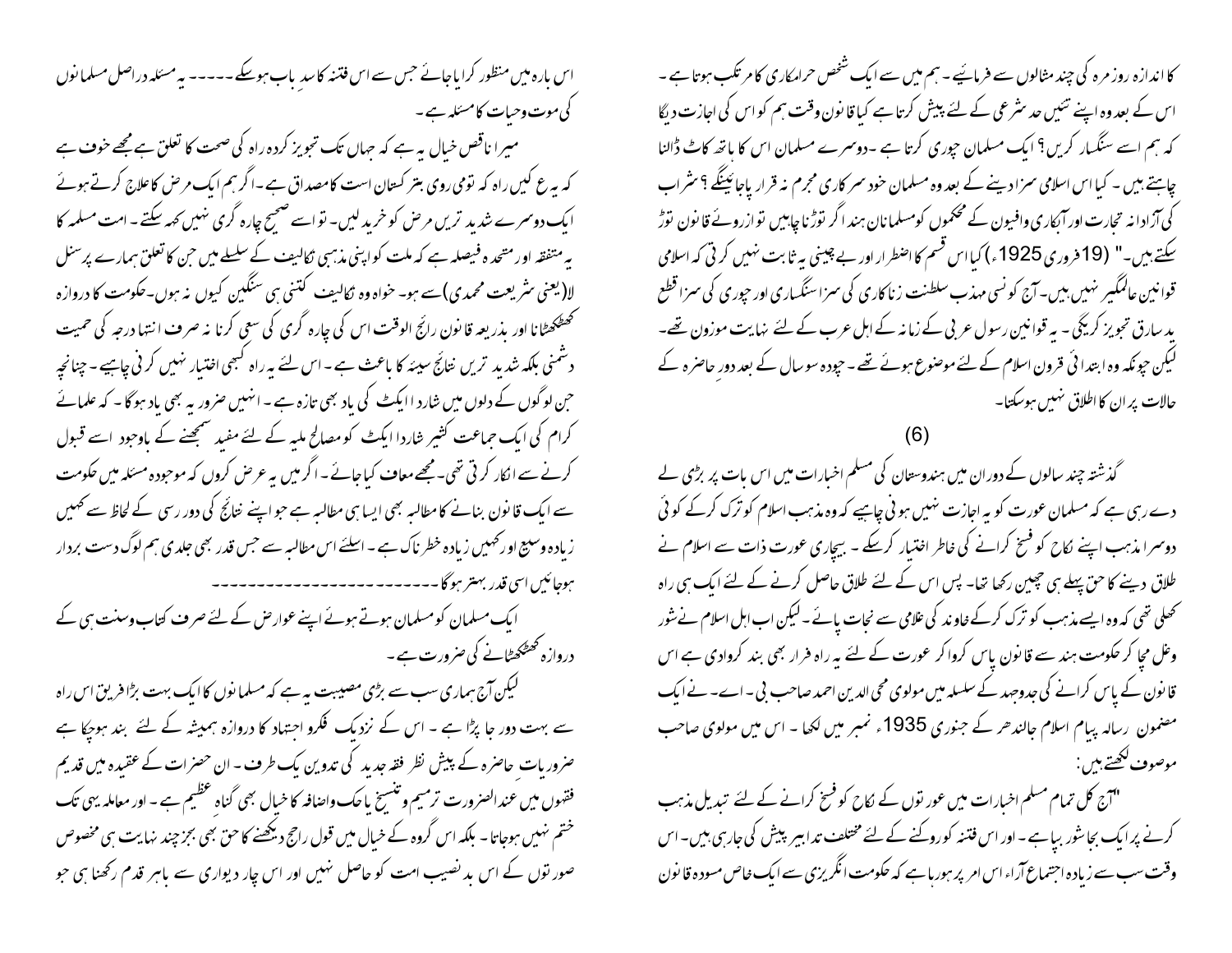رسول کا دیاہوا قانون آپ کے باتھوں بے کار ثابت ہورہا ہے ۔ کیا ایسے ہر مقام پر آپ اس خدا ئی قانون وسٹریعت کو چھوڑ کر حکومت سے قانون بنواتے چلے جائینگے - تاآنکہ سٹریعت پالکل ختم م در است که است که است که است که است که است که است که است که است که است که است که است که است که است که است که<br>مسئل است که است که است که است که است که است که است که است که است که است که است که است که است که است که است که<br>م کیاآپ بھی ہندوؤں کی طرح حکومت وقت سے استمداد حاصل کرینگے۔ اور اس جیمز کو عملاً تسلیم کرینگے کہ ہندومذہب کی طرح آپ کی سٹریعت کا دامن بھی ان چیزوں سے غالی ہے ۔ عرِّ صٰیکہ فر حس کرو کہ آپ ایسا قانون بنوانے میں کامیاب ہوگئے تو کیا آپ اس قانون کے ذریعہ مر دوں کی بے راہ روی ۔ ان کی بے روک نفس پرستی اور ہوسنا کی ۔ ان کے عنیر محدود تفوق و بر تری کے خلاف اسلام اعتقاد کو بھی روک سکیں گے ہجس نے تھر کی چار دیواری کو عورت کے لئے خوفناک قید خانہ بلکہ جہنم بنا رکھا ہے۔ حس نے ہماری منزل زند گی کو بالکل تباہ وبرباد کر رکھاہے اور حس نے آج ہماری اجتماعی (سوشل)زند کی پرایک گو نہ موت طاری کررکھی ہے۔۔۔۔۔۔ میں کھتا ہوں کہ یہ فتنہ ان حالات کا قدر تی اور طبعی نتیجہ ہے حواسب نے صدیوں میں اپنے گردو پیش جمع کر رکھے ہیں۔ یہ خدا کا وہ قانون انتقام ہے ۔حومسلمانوں کی اس بد اعمالی کی یاداش میں حبووہ عورت کواس کے تمام جائز فطری خدا کے بیٹنے ہوئے حقوق سے محروم کر دینے کی شکل میں کررہے بیں اس عذاب ال<sub>ح</sub>لٰ کی صورت میں نازل ہورہا ہے۔۔۔۔۔۔۔۔۔۔۔۔۔۔ صرور پات ومقتضیات معائشری ومعاشی کے پیش نظر مرد کو کار فرمائی اور سمر براہی کا اعزاز بحثا گبانخا حو عضب حقوق اور تظلم کی شکل اختبار کرگبا- بد نصیب مسلم عورت بد تریں قسم کی لونڈی متصور ہونے لگی۔ مرد نے جہاں اپنی حود عرصانہ کام حویوں کے لئے اپنے اوپر تفریق اور تبدیلی کی تمام راہیں کھول رکھی بیں۔وہاں غریب عورت پر علیحد گی اور تفریق کے وہ تمام جائز اور فطری دروازے بھی بند کردئے ہیں۔ حبواسلام نے اس پر کھولے تھے۔ عورت حب اپنے منزلی حالات سے مجبور ہو کر عدالت کا دروازہ کھٹکھٹا تی ہے تو وہ قانون بھی حو عدالت انگریزی کے اندر پرسنل لاء تحیلا تا ہے اس کی دستگیر ی سے قاصر رہتا ہے ۔لامحالہ اسے دوسمری راہوں کی تلاش کر نی

فقہائے متاخرین کی چند کتابوں کو حین کر بنادی گئی ہے۔ ناقابل معانی حرم ہے۔۔۔۔۔۔۔ نتیجہ بہ ہوا کہ خدا کی بہ سثر بیٹ ولطبیف مخلوق یعنی عورت ۔تمام جائز اور فطری حقوق سے یکسر محروم ہو گئی ۔ ابتدا زمانہ میں فقہائے متاخرین کے فیصلے اصلی مر کز سے اور زیادہ دور جا پڑے ۔ ہندوستان میں ہندولااور ہندو رسوم وآتین کی پیدا کردہ فصانے عورت کی اس مظلومیت کو اور زیادہ کردیا اور عورت حقوق ورا ثت تک سے حبومذاہب کی تاریخ میں اسلام کی مخصوص اور مستشنیٰ حصوصیت تھی محروم ہو گئی ۔اور اب عہد حاصر ہ کے جمود دماعی نے اسے ایک لاعلاج مر ص کی شکل دے دی ہے ۔ موحبودہ عدالتوں میں مسلما نوں کے پرسنل لاء کی ساری متاع متاخرین فقہا کی چند کتابیں ہی رہ گئی بیں۔اس لئےوہ بھی عورت کوروز افروں نکالیف کاعلاج کرنے سے قطعاً قاصر بیں۔ پس عورت حب اپنے آپ کو مر د کے ظالما نہ بنیجوں میں اس قدر مجبور محصور یا تی ہے تووہ اپنی مخلصی کے لئے سائہ عاطفت محمدی چھوڑ کر دوسرے گوشوں میں پناہ لیتی ہے اور کون کہہ سکتا ہے کہ یہ تدبیر (فسخ لکاح کے لئے تبدیل مذہب ) بھی کتب فقہ کے باب الحیل میں سے ایک انشخاب کرده حسله نهبس ؟ پس میں پورے ادب اور پورے زور کے ساتھ عرص کروں گا کہ اس فتنہ کی روک تعام کا یہ طریقہ نہیں ہے کہ حکومت وقت کے پاؤں پڑ کر ایک قانون بنوالیا جائے - اول تو علمائے کرام کی طرف سے ایسامطالبہ سٹریعت کا ملہ اسلامیہ کی توہین ہے ۔ کیونکہ یہ مطالبہ نئے قانون کامطالبہ نہ ہو گا بلکہ یہ سٹریعت حقہ اسلامیہ کے نقص وخامی کاکھلاہوا اعتراف ہو گا۔ دوسمرے سٹریعت اسلامی

گہجی گوارا نہیں کرسکتی کہ آپ اپنی صرور توں کے لئے دوسروں کا دروازہ تھٹکھٹائیں تیسرے اسمبلی میں حوقا نون بھی مرتب ہو کر منظور ہو گا۔ اس کی بنیاد تحیھ نہ تحیھ صرور مغربی اصولوں پر رکھی جائیگی - حوہمارے لئے مفید یہ ہوگی - نیز ایسا قانون بنواکر آپ فتنہ کا ایسا باب کھول دینگے حو ہزاروں ایسی برائیوں کو پیدا کرنےو الااور امت مسلمہ کے وحبود نا تواں کے لئے بمنزلہ ناسور کے ثابت ہوگا۔ غداراآپ تھوڑی دیر کے لئے عور کریں کہ اگر آپ کی یہ مشکل بغیر انگریزی حکومت کے تیارہ کردہ قانون کے حل ہو نہیں سکتی ۔ تو آپ کی اس قسم کی دوسمری صدیامصیبتوں اور گشمکشوں کا کیا بنیگاحو**وحود ملت کو گھن کی طرح <sub>کھا</sub>ر <sub>ب</sub>ی بی**ں ؟ کیونکہ ایسی تمام صور نوں میں خدا اور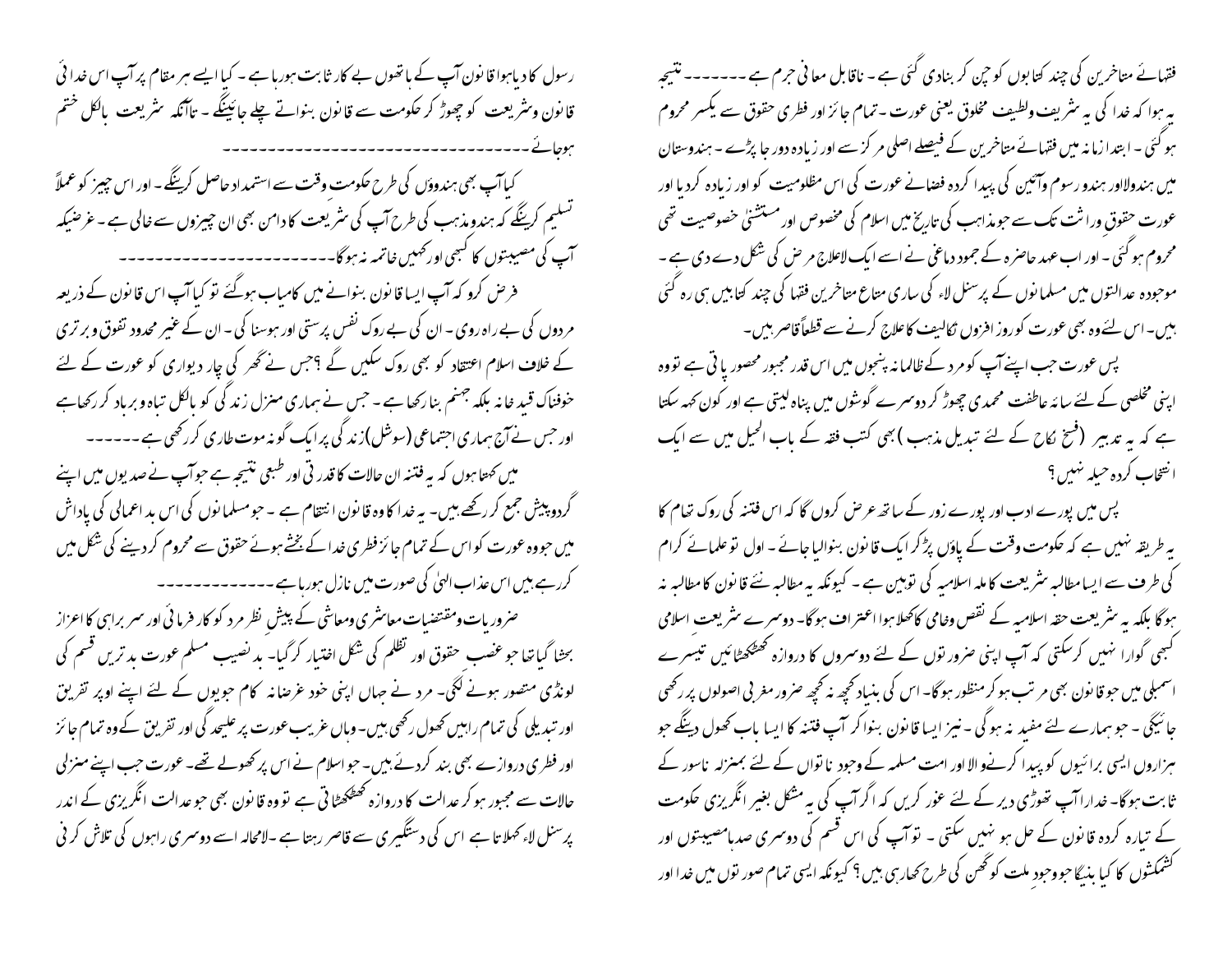زمانہ کے عرب یعنی اس کا ایک حصہ ازلی وانتہائی پہلو لئے ہوئے تھا۔ حس میں عبادت حق خدمت حق تزكيه لفس اعتقاد توحيد ومعادير مشتمل تعااور دوسراحصه زما في ومكاني يعني وقتي وعرب کے لئے مخصوص تعا۔ حس میں طہارت حجسم ولیاس ۔معائشرت کے بعض اصول مثلاً اذن لے کر دوسرے کے گھروں یا خلوت میں جانا۔ عور نوں کو بے حیائی کے ساتھ مردوں کے سامنے آنے کی ممانعت وراثت-ازدواج وطلاق با تعزیرات مثلاً قطع بد سارق وعنیره کومحض بطور احسان مزید کے بتادیا اور نہ الہام در حقیقت ان معاملات کی تعلیم کے لئے مکلف نہیں۔" (رسالہ نگار ماہ مئی  $-(.1928)$ 

حصرت نیاز مدیر رسالہ نگار فرماتے ہیں" ہر ترقی کرنے والے مذہب کی جان وسعت نظر وخیال ہے۔ یعنی حب تک اس کی آعوش وسیتے نہ ہوگی ترقی ممکن نہیں اور اسکے آعوش کی وسعت یہی ہے کہ سثروط مذہب کو آسان اور پابند یوں تھم کیا جائے - نام وہقام وصنع ولیاس- معاسثرت ومعیشت وعنیرہ سب سے بے نباز ہوکر اسلام کے دائرہ کو وسیع کرنا چاہیے ۔" (رسالہ نگار مئی  $-(.1928)$ 

پس روش خیال مسلمان ہمارے اس دعویٰ کی نصدیق کرتے ہیں کہ قرآنی سٹرایع ملک وقوم عرب سے مختص بیں اور ان کا اطلاق د نیا کے دیگر ممالک پر نہیں ہوسکتا - بالفاظ دیگر قرآنی احکام اور اسلامی سثر یعت میں عالمگیر ہونے کی صلاحیت نہیں ہے ۔ قرآن عنبر مکمل کتاب ہے

ہم نےاپنی کتاب" مسیحیت کی عالمگیری" کے باب دوم میں مسیحیت کی جامعیت پر مفصل بحث کی ہے اور اپنی کتاب" کلمتہ اللہ کی تعلیم" میں سٹرح اور بسط کے ساتھ انجیل جلیل کی تعلیم کے اصول پر نظر کرکے یہ ثابت کیا ہے کہ مسیحیت ایک جامع مذہب ہے ۔ اور کلمتہ اللہ کے اصول کامل اور عالمگیر بیں اور د نیا کے ہر ملک وقوم کے رہنما ہونے کی صلاحیت رکھتے ہیں۔

پڑتی ہے ۔ پس بیرضدا کے اٹل قا نون انتقام کے عین مطابق ہے ۔ حبو ہمیشہ مختلف حالات میں نسل انسا فی پراس کی بداعمالیوں کےمطابق مختلف شکلوں میں نازل ہواہے۔ میں یہ پوچھتا ہوں کہ حب آپ عورت پر ناموافق مصاحبت سے مخلصی اور نحات کی تمام راہیں بند کرتے ہیں تو کیا نیت کی ایک قید لگا کرآپ اس پر اسلام کا دروازہ ہمیشہ کے لئے بند نہیں کررہے ؟موحبودہ صورت میں تھم از تھم بچاس ساٹھ فی صد کیسنر صرور ایسے ہیں حبواس حیلہ سے طلاق حاصل کرنے کے لئے بعد اسلام کی مقدس آعوش میں پھر واپس آجاتے ہیں۔لیکن جب آپ کے مطالبہ کے مطابق نیت ہی مدار فیصلہ قرار یا ئیگی تو ایسے پچاس فیصدی کیسز کی واپسی بھی ناممکن ہوجا ئیگی - بہ فطرت کی وہی بغاوت ہوگی۔ حس پر آپ اسے صرورت سے زاید دیا کر یا کرہ مجبور

وہ حقوق حومر د نے ازراہ حبیر و تشدد عضب کردئیے ہیں عورت کووا پس دلائیں۔ ناموافق اور ناساز گار ازدواجی زند کی کی صورت میں عورت پر سابقہ پیوند سے مخلصی اور نحات اور آئندہ آزادا نہ حن انتخاب کی تمام راہیں تھول دینی چاہئیں۔علمائے اسلام کو نہایت آزادی کے ساتھ متفقہ طور پر اس امر کا اعلان کرنا چاہیے کہ آئندہ کے لئے لکاح وطلاق وعنیرہ معاملات میں ان کا مدار عمل فقہ کی وہ چند کھنہ حرز ئیات نہ ہوں کی حبواسلام کی دعوت کے کئی سوسال بعد بعض مخصوص حالات کے ماتحت چند دماعوں نے ترتیب دے دیں۔ اور جنہیں آج وقت ومتقصنیات وقت نے بالکل بے کار بلکہ مصر ثابت کردیاہے۔"

سید مقبول احمد صاحب - مولانا عبدالماجد صاحب اور مولوی محی الدین صاحب جیسے اصحاب کی ذہنیت کومد نظر رکھ کر لکھتے ہیں : "جناب محمد للتَّأيِّنَةُ صحفرت موسى علِيَّتَاتٍ كي طرح ايك طرف حامل اسلام تحصر للصَّوروسري طرف وہ عرب قوم کے صاحب سٹریعت وامر بھی تھے۔ حوفر آن ان کو دیا گیا اس کا ایک حصہ اگر مذہب اسلام کے عالمگیر معرفت اعتقاد سے مخصوص تھا تو دوسر احصہ ملت عرب کے احیاء د نیوی کے لئے مگر ہم نے کسجی اس پر عوٰر یہ کیا کہ ایک کامخاطب تمام عالم ہے اور دوسمرے کاصرف اس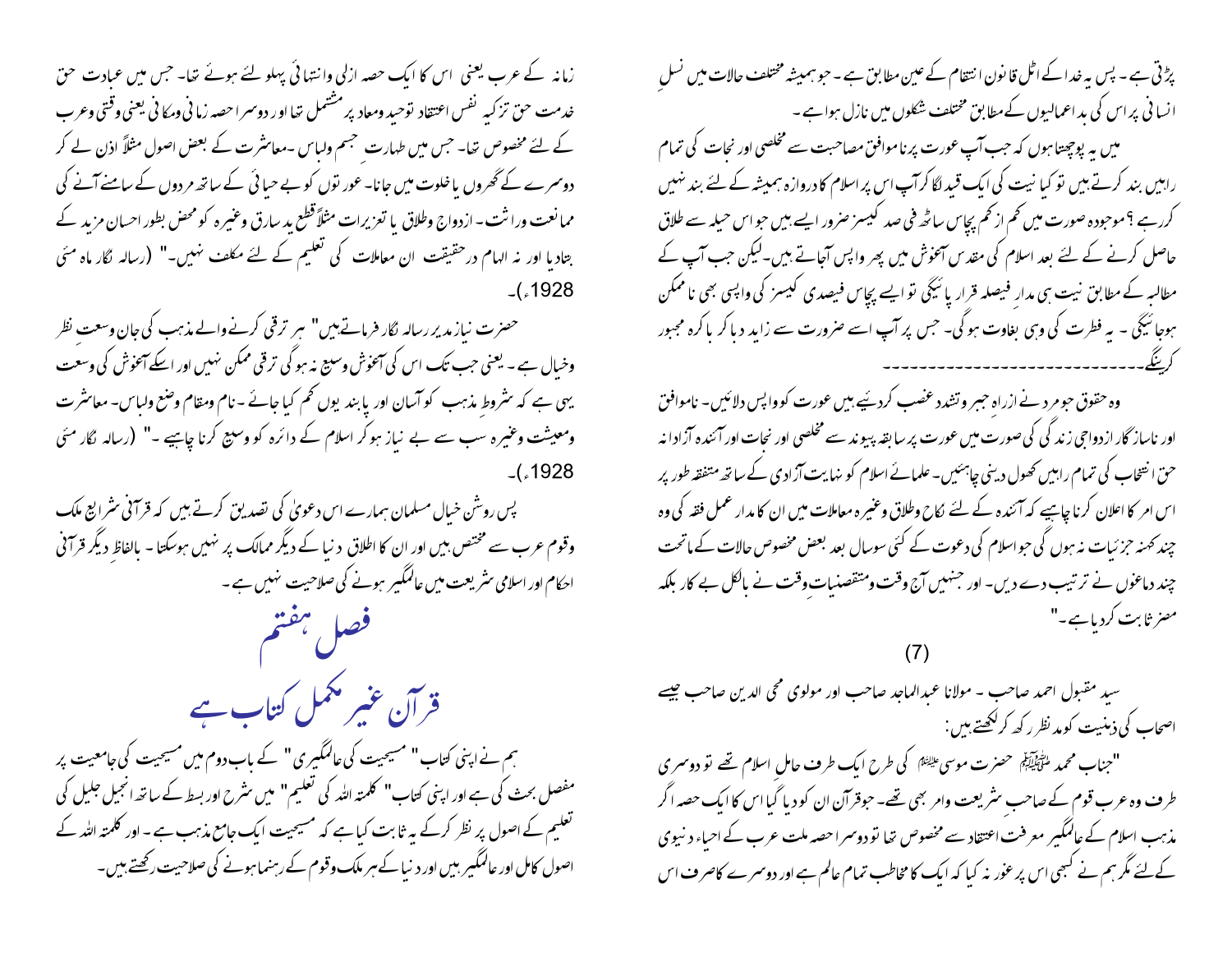کتاب (قرآن)جامع تربیت حسمانی وایمانی ہے پس حومسائل تکمیل تربیت حسمانی وایمانی کے یئے صروری اور لا بدی بیں وہ سب کے سب قرآن مجید میں مشرح اور مفصل ہیں۔ مثلاً عبادت (ماليه - بد نبه - مر كبه - اعتقاديه - قوليه - عمليه - عموماً وخصوصاً )سب معاملات وفروع اعتقاديات وعمليات وعنيره وعنيره "( ترجمته القرآن بإبات الفرقان مصنفه مولوي عبدالله جكرًالوي جلد اول صفحه 3)۔ کلام اللہ حبوحصنور سمرور کا ئنات ملٹی لیکٹر کی طرف وحی کیا گیا ایک ایسا مبین ومفصل دستورات العمل ہے حس کے ہوتے ہوئے کسی اور وحی کی مطلق صرورت نہیں رہتی ۔" (دیباجہ بربان القرآن مناظره ما بين مولوي ثناء الله اور مولوي احمد دين-

<sup>\*</sup> شايد به فقره اس قرآنی آيه کی تفسير القرآن بايات الفرقان ہے جس ميں ذکر ہے -لتحد ن اقر بھم مودة للذين امنوالدين قالوانا نصریٰ۔ یعنی تم سب لوگوں میں دوستی کے اعتبار سے مسلمانوں سے ان کو قریب تر پاؤ گے حوکھتے ہیں ہم نصار <sub>ک</sub>ی ہیں (مائدہ ع

قرآن عنیر قرآن کامحتاج ہے

جس شخص نے قرآن کو سمر سمری نظر سے بھی دیکھاہے وہ جا نتاہے کہ اہل قرآن کے بہ حملہ دعاوی کلیتہً علط اور محص بے بنیاد بیں ۔ چنانچہ حود علمائے اسلام نے صرف مثال کے طور پر چند ایک مسائل مرحوم مولوی عبداللہ صاحب اور ان کے ہم خیالوں کے پیش کئے اور پوجیا کہ بتلاؤ ان کا ذکر مفصل اور مشرح طور پر قرآن میں کھاں ہے ۔مثلاً انہو ں نے دریافت کیا کہ نماز کے فریصنہ کی تفصیل قرآن میں <sub>کھی</sub>اں آئی ہے ۔ یعنی نماز کتنی دفعہ اور کس کس وقت پڑھنی جاہیے مختلف نمازوں کی رکعتوں کا تعین کیاہے۔سجدوں کی تعداد کیاہے۔ تکبیر کھتے وقت کان پکڑنے کا حکم کہاں ہے ۔ وعنیرہ وعنیرہ لیکن صرف نماز کی تشریح کے مولوی عمداللہ صاحب کو چار سو سے زائد صفحوں کی کتاب" بربان الفرقان علیٰ صلواۃ القرآن "کھنے کی صرورت لاحق ہو ئی ۔ حس ایسے مضحکہ خیز دلائل دیئے گئے بیں کہ اگر کوئی عنیر مسلم دیتا تو یقیناً بہ خیال کیاجاتا کہ وہ قرآن کی ہنسی کررہا ہے ۔مثلاً تکبیر کے وقت کان پکڑنے کی نسبت آپ نے قرآنی آیت فصل الریک والنحر (کو ژ

 $(2)$ ابل قرآن کے دعاوی اس کے برعکس حب ہم قرآن سٹریف کامطالعہ کرتے ہیں تو ہم پر ظاہر ہوجاتا ہے کہ وہ ایک عنیر مکمل ک<sub>تا</sub>ب ہے ۔قرآن تو یہ دعویٰ کرتا ہے کہ وہ "ہر نتے کی <sup>لفص</sup>یل ہے " (یوسف 111)۔اس میں ہر ایک چیز کو ہم نے (خدانے )تھول کر بیان کردیاہے "(بنی اسرائیل 13)۔ اسی نے (غدا نے ) تہاری طرف (اے محمد) مفصل کتاب نازل کی ہے۔" (انعام 115)حبو ہرایک چیز کو بیان کردینے والی ہے۔" (نمل 89)ان دعاوی کامطلب صاف ہے کہ اس کتاب میں ہر نئے کی تمام تسٹریحات اور تفصیلات موحبود ہیں۔لیکن مضامین کتاب ان دعاوی کی نصدیق نہیں کرتے۔ یہ ایک ایسی واضح حقیقت ہے کہ باستشنائے چند افراد تمام دینا کے مسلمان مانتے ہیں کہ" قرآن سٹریف کو سمجھنے کے لئے ہم حدیث کے محتاج بیں۔" (مقام حدیث صفحہ 22)۔اہل اسلام میں مٹھی بھر آدمی بیں حوقرآن کی مذکورہ بالاآیات کواپنی حوش فہمی کی وجہ سے حق سمجھتے ہیں اور کھتے ہیں " حدیث کی تشریح و تفصیل کھاب المجید کے سمراسمر خلاف ہے ۔۔۔۔۔ وہ ایک نہایت ہی کر یہ النظر بد صورت -زشت رو- بدشکل مصنوعی جییز ہے اس کو رسول ملتی ایم سے کوئی تعلق نہیں۔آپ کی وفات سے سینکڑوں برس پیچھے بعض حود عرص لو گوں نے از حودیہ ہزلیات گھڑ لیں اور سیاہ دلی سے ان کو ناحق محمد متٰحیَّلِیٓآہم کے ذمے لگادیا ہے ۔ بہ کام زیادہ تر بعض یہودی و نصاریٰ دشمنان اسلام 1 \* کامعلوم ہوتاہے۔ جنہوں نے اسلام کی بیخ کنی کی یہ بہترین راہ سوچی کہ وہ مسلما ٹی کے لباس میں لوگوں کو قرآن حکیم کی طرف سے ہٹا کر اور طرف لگادیں"(مولوی عبداللہ چکڑالوی درالز کواۃ والصدقات صفحہ 12)۔ "قرآن مجید حملہ احکام وتمام مسایل دین اسلام کے بارہ میں مباح تک بھی ہر طرح کامل ۔ پخمل مفصل مشرح کافی شافی وافی عافی ہے۔(مناظرہ مابین مولوی عبداللہ چکڑالوی ومولوی ابراہیم سیالکو ٹی صفحہ 18)۔ "اسلام کی ہر ایک چیز من کل الوحود مفصل ومشرح طور پر بیان کی گئی ہے نواب وحی خفی یاحدیث کی کیاجاجت رہی بلک اس کاما ننااور دین اسلام میں اس پر عمل درآمد کرنا سراسر کفر سٹرک ظلم فسق ہے ۔" (مناظرہ صفحہ 19)۔ حیونکہ یہ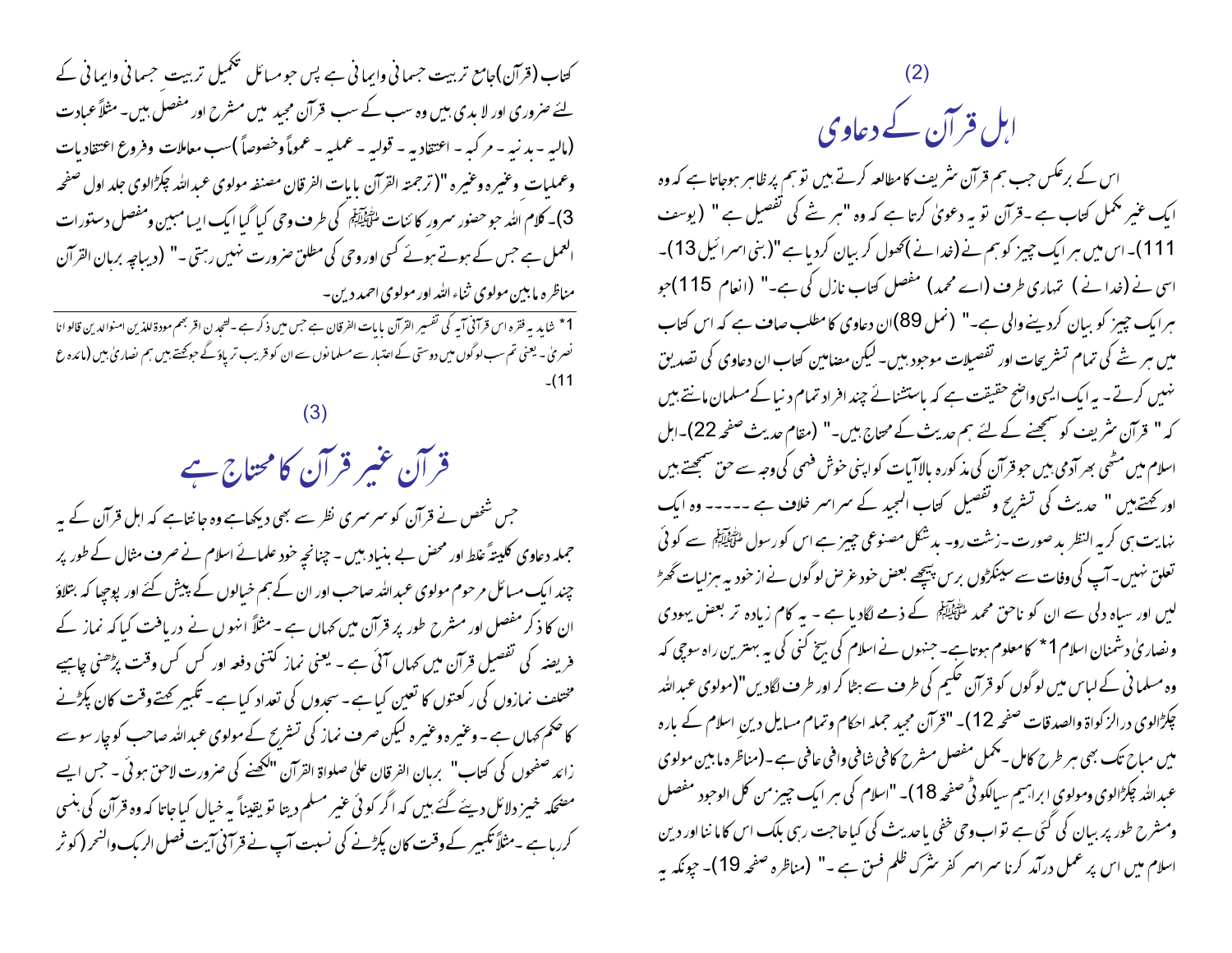ہے۔اور رحس کوخدا تعالیٰ نے حرام کیا ہے - پس صرف ایک کتا ہی حرام نہیں بلکہ تمام ذی ناب اور ذي مخلب حرام ہيں۔"( بربان القرآن صفحہ 20و21)۔

1\* میہ شاید اس آیہ قرآنی کی مولویانہ تفسیر القرآن بابات الفرقان ہے جس میں مذکور ہے کہ بنی اسرائیل اذ کرو نعمتی التی انعمت علیممہ وانی فضلعکمہ علی العالمین"اے بنی اسرائیل میری اس نعمت کو باد کروجومیں تم کو بخشی اور یہ کہ سارے حہان کے لوگوں پر میں نے تم کو بزر گی عطا کی آپ قرآنی آیت بھول گئے ۔افممن کان مومناً کممن کان فاسقا لایستون " بعلا حبو شخص مومن ہے کیا اس کے برابر ہوجائیگاجوفاس ہے ؟ نہیں ہر گز نہیں ہوسکتے (سحدہ آیت 18)۔

اسی طرح مرحوم مولوی عبداللہ صاحب سے کہا گیا کہ قرآن سے دکھلاؤ کہ گدھاحرام ہے ۔ اس پر آپ نے ہہ دلیل سنا ئی ۔ "حبو چییز رحس ہو یا فاسق وہ حرام ہے اور مطابق آیت مثل الذین حملواالنوارة ثمہ لمہ لحلموھا مَمْثل الحمار ( یعنی ان کی مثال حبن پر توریت لادی گئی پھر اسے انہوں نے نہ اٹھایا گدھے کی سی مثال ہے جو کتابیں اٹھاتا ہے (جمعہ آیت 5)کے گدھا بھی رحس میں داخل ہے کیونکہ مکذبین کتاب اللہ کو اس کے ساتھ تمثیل دی گئی ہے ۔" اشاعت القرآن صفحہ 32)۔ لیکن اس آپہ سٹریفہ میں گدھے کو حرام نہیں بتلایا گیا بلکہ توارۃ سٹریف کے جھٹلانےوالوں کو بوجھہ اٹھانے کے لحاظ سے ایک گدھے سے تشبیہ دی گئی ہے کیونکہ گدھے کا کام بوجھ اٹھانا ہے ۔ قرآن اپنی مثال کے لئے کس اور لادوجا نور مثلاً او نٹ وعنیر ہ یا کسی انسان حمال وعنیر ہ کے ساتھ تشبیہ دے سکتا ہے ۔ اس لحاظ سے مرحوم مولوی صاحب کی دلیل کے مطابق او نٹ اور انسان حرام اور ناپاک ثابت ہوجاتے! مولوی صاحب اپنی حود ساختہ تفسیر کے خیال میں ایسے مگن بیں کہ وہ تاریخی حقیقت بھول گئے کہ بہ آیت مد فی ہے اور مسلمان فتیح خیبر تک گدھے کا گوشت برابر کھاتے رہے۔ آپ کو اس بات کا بھی خیال نہ رہا کہ اگر گدھارجس ہے نو اس کو چھونا ۔گھر میں بطور پالتو جا نور رکھنا ۔اس پرسواری کرنا اس پر بوحصےلاد ناسب حرام ہوئے بلکہ حو بوحصے از قسم اناج اشیائے خورد فی وغیرہ اس پر لاداجائے وہ بھی ناپاک ہوئے۔

مندرجہ بالا دلائل کو پڑھ کر حن کا علم منطق وفلسفہ سے دور کا بھی واسطہ نہیں۔ ہم کو عریب حماعت اہل قرآن کی بے بسی اور بیچار گی پر ترین آتا ہے - وہ قرآن کی حمایت میں اس کی آبات کو توڑ مروڑ کر عقل سلیم کو پائمال کرتے ہیں تاکہ کسی نہ کسی طرح سے ان کے دل کی حسرت آیت 2) کو پیش کیا۔اس آیت کا ترحمہ یہ ہے "نماز پڑھ اپنے رب کی اور قربانی کر" لیکن مولوی صاحب مرحوم اس کا یہ ترجمہ کرتے ہیں "تواپنے رب کی نماز پڑھا کر خاص کر (اپنے وجود کے)اونٹ (کان) کو ذبح (ذلیل وحقیر یعنی پکڑا) کر ہر تکبیر کے ساتھ" (تفسیر القرآن پایات الفرقان جلد سوم صفحہ 45)۔مرحوم کامطلب بہ ہے کہ " نحر " او نٹ کی قربانی کو تھتے ہیں مگر یہاں ذکر اونٹ کی قربا ٹی کا نہیں بلکہ مراد اس اونٹ کی قربا ٹی سے ہے حبوانسان کے وحبود میں ہے ۔ انسا فی وجود کا بہ اونٹ انسان کاکان ہے کیونکہ جس طرح اونٹ سے فائدہ پہنچتا ہے اسی طرح کان سے بھی بہت نفع پہنچتا ہے - اور کان کے ذبح کرنے سے مراد اس کا ذلیل کرنا یعنی پکڑنا ہے پس ثابت ہوگیا کہ نماز میں ہر تکبیر کے وقت کان پکڑنے کا حکم مفصل اور مشرح ہے ۔(صفحہ 295 تا 308)، کیا کسجی کسی عنبر مسلم نے قرآن کو کسجی اس طرح شکنجہ میں تھینیچاہے ؟

مولانا ثناء الله صاحب نے مولوی احمد الدین صاحب امر تسری سے مخاطب ہو کر بیت المقدس يروشكم كے قىبلہ ہونے كى متعلق آيت ماجلعنا القلبة التى كنت عليھا يعنى" اے محمد حس قىبلہ ببیت المقدس پر نو تھا ہم نے اس کو اس لئے مقرر کیا تھا تا کہ تا بیعن کو عنیر تا بیعن سے جدا کردیں" (بقرآيت 138)۔ پيش كركے <sub>ك</sub>ھا" مجھ ناقص العلم كو قرآن مجيد ميں ايسا كوئى فقرہ نهيں ملتا حس میں یہ صحم ہو کہ بیت المقدس کی طرف نماز پڑھو جس سے اس حکایت کا صحمی عنہ مل سکے ۔ آپ قرآن مجید میں ان احکام کی تلاش میں کامیاب ہوجائیں تو میں آپ کی اطلاع پہنچنے پر مشکور ہولگا۔۔۔۔قرآن مجید میں کتے کی حرمت کے لئے کوئی خاص حکم نہیں۔ شاید آپ تلاش میں کامیاب ہوجائیں ۔" ( بربان القرآن صفحہ 9)۔ سوال اول کے حبواب میں مولوی احمد الدین صاحب نے دانیال نبی کی کتاب کا حوالہ دیا حوقرآن میں نہیں ہے - اور کتے کے حرام ہونے کے بارے میں ناظرین کی صیافت طبع کے لئے ہم ان مولوی صاحب کی دلیل درج کرتے ہیں "خدا تعالیٰ نے حرمت کی دووجہیں بتا ئی بیں۔ایک رجس ہونا دوسرافستن ہونا۔۔۔۔۔۔۔۔۔قرآن پاک کا یہ بیان صرف اسی صورت میں ثابت ہوسکتا ہے کہ اگر اہل کتاب فاسق ہوں اور شکاری جانور رجس سمجھے جائیں ۔اہل کتاب کافس 1 \*نابت ہے۔ پس اس سے شکاری جانوروں کا خود رحس ہونا بھی لازم آتا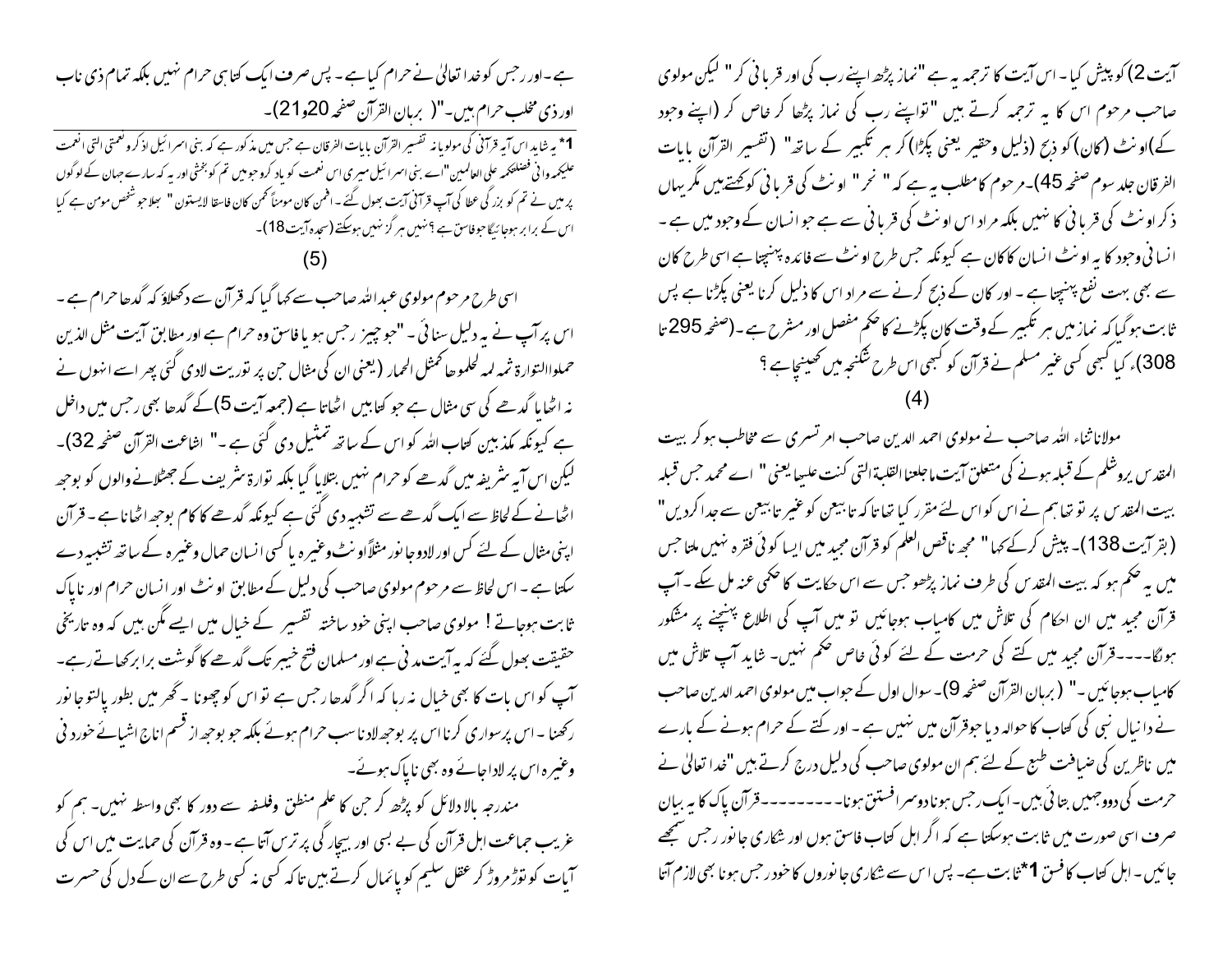سامنے پیش کریں پھر اگر بہ عاجز قرآن سٹریف سےوہ صداقتیں دکھلانے میں قاصر رہا توآپ کا دعویٰ خود ثابت ہوجا ئیگا - اس کے حواب میں مولوی امام الدین مرحوم نے صرف نوریت مقدس کو سامنے رکھ کر مرزائے قادیا نی کولکھا"امام الکتب والناس توریت مقد س کے ہر پانچ حصص میں سٹرائع منزل من اللہ بہت سی ایسی ہیں حن کی نسبت یقین کامل رکھتا ہوں کہ وہ قرآن عربی میں یا ئی نہیں جا تی۔ازاں حملہ چند مسائل سٹرعبہ آپ کی درخواست پر ذیل میں لکھے جاتے ہیں : (1)جو کوئی شخص کسی ایسی عورت کے ساتھ وطی کرے کہ جس کے ساتھ وطی کر ٹی کسی طرح سے بھی جائز نہیں ہوسکتی مثلاً ماں۔ بہن وعنیرہ سے توایسے شخص کی سمزا کیا ہے ؟ (2) حبوشخص وطی فے الد بر کرے یا کروائے نواس کی سمزا کیاہے ؟ (3) حو کوئی مرد کسی حیوان سے وطی کرے تواس کی سمزا کیا ہے ؟ (4)حو کوئی عورت کسی حیوان سےوطی کراوے نواس کی سمزا کیا ہے ؟ (5)انسان کے جسم کے اعضامیں سے ایسے ایسے اعضاء کون کون بیں کہ حبن کو دوسمروں کی نظروں سے چھیاناچاہیے ؟ (6) پانی کی مقدار ایسی کونسی ہے کہ جس میں اگر کوئی نجس شے پڑ جائے تو بھی پانی کو پلید نہ سمج<u>ا</u> حائے؟ (7)ظروف گلی یامسی یا جو بی وعنیر ہ اگر ناپاک ہوجاویں نوان کے پاک کرنے کاطریقہ کیاہے ؟ (8)چار یا یوں میں سے مثلاً کتا - بلا اور او نٹ ٹھوڑا اور پر ندوں میں سے مثلاً حییل۔ کوا اور کونج اور بط اور حسٹر ات الار حن میں سے مثلاً جوہا اور گوہ اور جا نوران آبی میں سے مثلاً کمر مجھ وعنیرہ حلال بیں یا حرام ؟ (9)ذبح کرنے کا طریقہ کیا ہے ؟ یعنی کس طرح اور کس جگہ سے کس قدر کاٹا جاوے؟ اور اگر تمام کاٹا جاوے تواسکے لئے کیا حکم ہے ؟ (10)حیض کے دیوں کی تعداد بھی کحچیہ ہے پاکہ نہیں؟ تاکہ معلوم ہوکہ عورت حیض سے کتنوں د نوں کے بعد پاک سمجھنی چاہیے ؟

نکل آئے اور قرآن ایک کامل اور مفصل کتاب ثابت ہوجائے ۔ کیونکہ ان کے نزدیک "قرآن مجید کو مجمل کھنا اس کو کلام عنیر اللہ ثابت کرنا ہے ۔" (ترجمتہ القرآن بآیات الفرقان مصنفہ مولوی عبداللہ جکڑالوی جلد اول صفحہ 210)لیکن ع اسے بساآرزو کہ خاک شدہ۔

سمرسید احمد نے مرحوم نے بھی کوشش کی کہ قرآن کو کامل کتاب سمجعیں چنانچہ آپ فرماتے ہیں " میں نے بقدر اپنی طاقت کے خود قرآن مجید پر عور کی اور چایا کہ قرآن ہی سے سمجھنا چاہیے کہ اس کا نظم کن اصولوں پر واقع ہوا ہے اور جہاں تک میری طاقت میں تعامیں نے سمجعا اور میں نے پایا کہ حواصول خود قرآن مجید سے نکلتے ہیں ان کے مطابق کو ئی مخالفت علوم جدیدہ میں نہ اسلام سے ہے اور نہ قرآن سے ۔ پھر میں نے انہیں اصول پر ایک تفسیر قرآن مجید کی لکھنی سٹروع کی ۔" لیکن ہہ کوشش نہ یاور ہوسکتی تھی اور نہ ہوئی کیونکہ سمرسید کے عقیدت منددوست مرحوم نواب الحسن الملک مولوی سید مہدی علی خال کے الفاظ میں " کہ نے قرآنی کیتوں کو ایسا ماؤل کردیا ہے کہ وہ تاویل ایسے درجے پر پہنچ کئی کہ اس پر تاویل کا لفظ بھی صادق <sup>منہی</sup>ں ہوسکتا۔۔۔۔ نہ سباق کلام نہ الفاظ قرآنی نہ محاورات عرب سے اس کی تائید ہوتی ہے ۔" (تحریر فی اصول التفسیر صفحہ 3وصفحہ13وعنیرہ)۔

انگریزی زبان میں ایک صرب المثل ہے کہ حس جگہ فرشنے چلنے سے گریز کرتے ہیں وہاں بے وقوف کودیڑتے ہیں۔ پس جائے حیرت نہیں کہ جس بات کو سمرسید مرحوم جیسی زبردست <sup>مب</sup>ستی نہ نیاہ سکی وہاں مرزا علام احمد قادیا فی جیسے *خ*ام خیال تحدی کرنےسے نہ جیجکے۔ یہ پڑلطف قصہ یوں ہے کہ ایک صاحب مولوی امام الدین نے بہ خیال پیش کیا تھا کہ قرآن بذات خود کامل کتاب نہیں ہے بلکہ مجمل ہے اور تفصیل وتسریح اور کامل ہونے کے لئے بائبل سٹریف کی محتاج ہے کیونکہ بائبل مقدس کے بہت سے احکام ایسے ہیں حواس میں نہیں پائے جاتے - اس پر آنجہا نی مرزائے قادیا ٹی نے بطور تحدی مولوی صاحب مرحوم کولکھا کہ " آپ کے لئے بہ طریق بہتر ہے کہ چند پاک صداقتیں کسی پہلی کھاب کی حواسب کے ٹھمان میں قرآن میں نہیں یا ئی جانتیں اس عاجز کے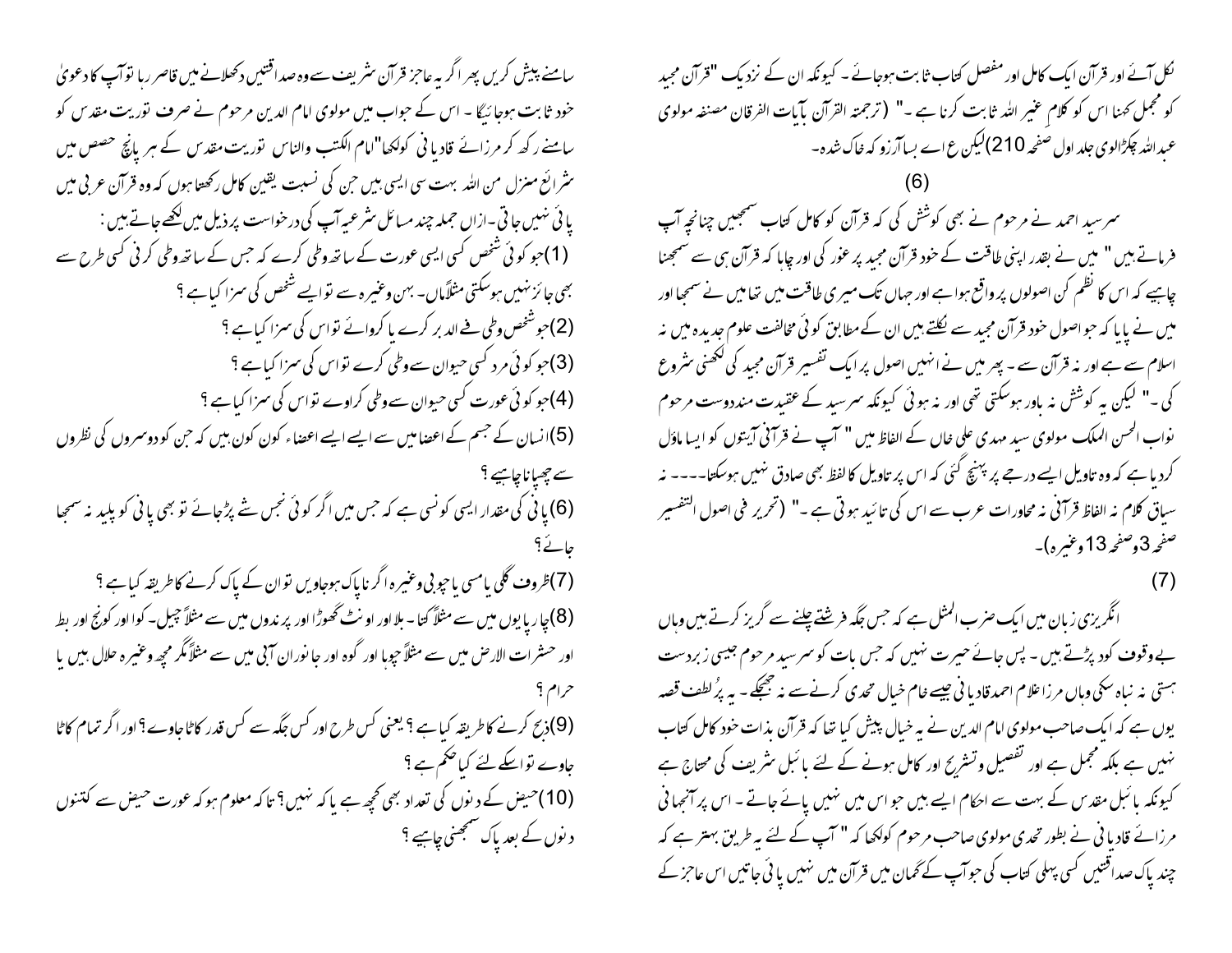اٹھاتے توان پر یہ اظہر من اکشمس ہوجاتا کہ سارے کا سارا قرآن اعلیٰ اصولوں سے سمرا سمر خالی پڑا ہے۔ قریباً ساتھ سال کا عرصہ ہوا۔ مرحوم یادری جی - ایل ۔ ٹھاکر داس صاحب نے اپنے رسالہ "عدم صرورت قرآن" میں مفصل طور پر س مصنمون پر بحث کرکے علمائے اسلام کو چیلنج دیا تھا کہ قرآن کی وہ آبات پیش کریں جہاں ان روحا نی اصول کاذ کر ہے ۔حو یا سَبل سٹریف میں موحود بیں۔ حپونکہ اس بحث کوطول دینا تحصیل حاصل ہے لہذا ہم ناظرین کواس کتاب کی جانب متوجہ کرنے پر اکتفا کرتے ہیں۔

حدیث قرآن کی کمی کو پورا نہیں کرسکتی

جب سے مولوی محمد علی صاحب - ایم - اے نے قادیان کی تاریک چار دیواری سے (جہاں علم وعقل کا دم گھٹتا ہے ) نکل کر لاہور کی علمی فصا میں سانس لینا سثروع کیا ہے آپ نے اپنے پیر "حصرت اقدس مسیح موعود - مهدی موعود حصرت مرزا علام احمد قادیا فی کرشن ثا فی " کی بعض با نوں اور فاسد عقیدوں سے عملاً تو ہہ کرلی ہے ۔سطور بالا میں آنجہا نی مرزا صاحب کے الفاظ درج کئے گئے بیں حویہ ظاہر کرتے ہیں کہ آپ کے خیال میں قرآن ایک مفصل اور کامل کتاب ہے حو عنبر قرآن کی محتاج نہیں۔ لیکن مولوی محمد علی صاحب ایم ۔ اے اپنی کتاب" مقام حدیث" میں دبی زبان سے اقرار کرتے ہیں کہ قرآن کامل کتاب نہیں (تیسرا باب) اور کہ قرآن عنیر قرآن کا محتاج ہے اور کھتے ہیں " کامل مکمل مفصل ومشرح کافی وافی عافی " کتاب کیا کرتی ہے کہ حواصل باتیں تفصیل کرنے کے قابل ہوتی ہیں اننی کو چھوڑدیتی ہے ؟" باستشنائے اہل قرآن تمام علمائے اسلام بھی اس بات کے قائل بیں کہ قرآن عنیر قرآن کامحتاج ہے چنانچہ" حدیث معاذ وعنیر ہ کے مطابق اہل حدیث صاحبان بھی تسلیم کرتے ہیں کہ کسی فیصلہ کرنے کے لئے پہلے قرآن مجید سے ضکم تلاش کرنے چاہئیں۔اگر قرآن مجید میں نہ ملیں نوحدیث کے مطابق فیصلہ کرنا چاہیے اور اگر حدیث میں بھی اس کے متعلق احکام نہ ہوں تو اجتہاد رائے کے اصول پر عمل کرنالازم " ( بربان القرآن صفحه 40)الله اكبر - (11) نفاس کے احکام اور اس کے د نوں کی تعداد کہ حن کے بعد عورت نجاست سے پاک ہوسکتی ہے کیا ہے ؟ ۔<br>(12)فننہ کرنا چاہیے یا تہیں؟ اور اگر کرناچاہیے تو کب اور کس موقع سے اور کس طرح سے کیا حاوے؟ (13)جو کوئی شخص خیانت کرے تواس کی سزا کیاہے ؟ (14) ز کواۃ نقد اور مویشی اور علات اور اثمار کی <sup>کس</sup> کس وقت اور کس کس قدر ادا کر نی چاہیے ؟ (15) کنجری کے <sub>لکا</sub>ح کرنے سے حبو بچہ پیدا ہووہ خدا پاک کی حماعت میں داخل ہوسکتا ہے یا نہیں ؟ اب متقضائے حمیت بہ ہے کہ مسائل مندرجہ صدر میں سے حوحو مسئلہ جس جس آیت قرآن عربی میں منصوص ہو اس اس آیت نص کو نقل کرکے بھیجیں "(خط و کتاب با مرزا غلام احمد قادیا فی صفحہ 23 تا25)۔ حب مرزاصاحب کو یہ خط ملا تو بے اختیار نے زبان حال سے فرمایا۔ جل تو جلال تو-آئی بلا کو ٹال تو-آپ نے اپنے فرشنے ٹیچی ٹیچی سے الہام پا کر بیماری کا عذر کرکے بات ٹال دی اور 30 ستمبر 1889ء میں مولوی صاحب کو لکھا کہ انشاء اللہ میرا ارادہ ہے کہ براہین احمد یہ کے کسی محل پر آپ کا حواب الحواب لکھوں" ۔مولوی صاحب مرحوم نے آٹھ برس انتظار کرکے 2 نومبر 1897ءمیں پھر ایک لمباحپوڑا بیس صفحے کا خط مرزاحی کولکھالیکن آنجہا فی نے ایسی حب سادھ لی کہ مر گئے لیکن زبان نہ کھولی - سچ ہے - ایک حب سزار بلا کو ٹالتی ہے-کحچھ ایسے سوئے ہیں سونے والے کہ حسٹر تک جا گنافسم ہے

مندرجہ بالا سطور میں علمائے اسلام نے صرف وہ مسائل پیش کئے بیں حن کا تعلق امور سٹر عبہ کے ساتھ ہے اور حبن کی نسبت وہ حنود تھدی کے ساتھ دعویٰ کرتے ہیں کہ وہ قرآن میں درج نہیں بیں۔ حیونکہ اہل اسلام کا دل اور دماغ زیادہ تر سثر یعت کی سطح پر ہی رہتاہے لہذا ان علماء نے اپنی تحقیق کو سٹرعی امور تک ہی محدود رکھالیکن اگر وہ سٹریعت کی سطح سے بلند پروازی کرکے روحا نبیت کی جا نب متوجہ ہو کر معرفت الہیٰ کے اعلیٰ اصول کو قرآن میں تلاش کرنے کی زحمت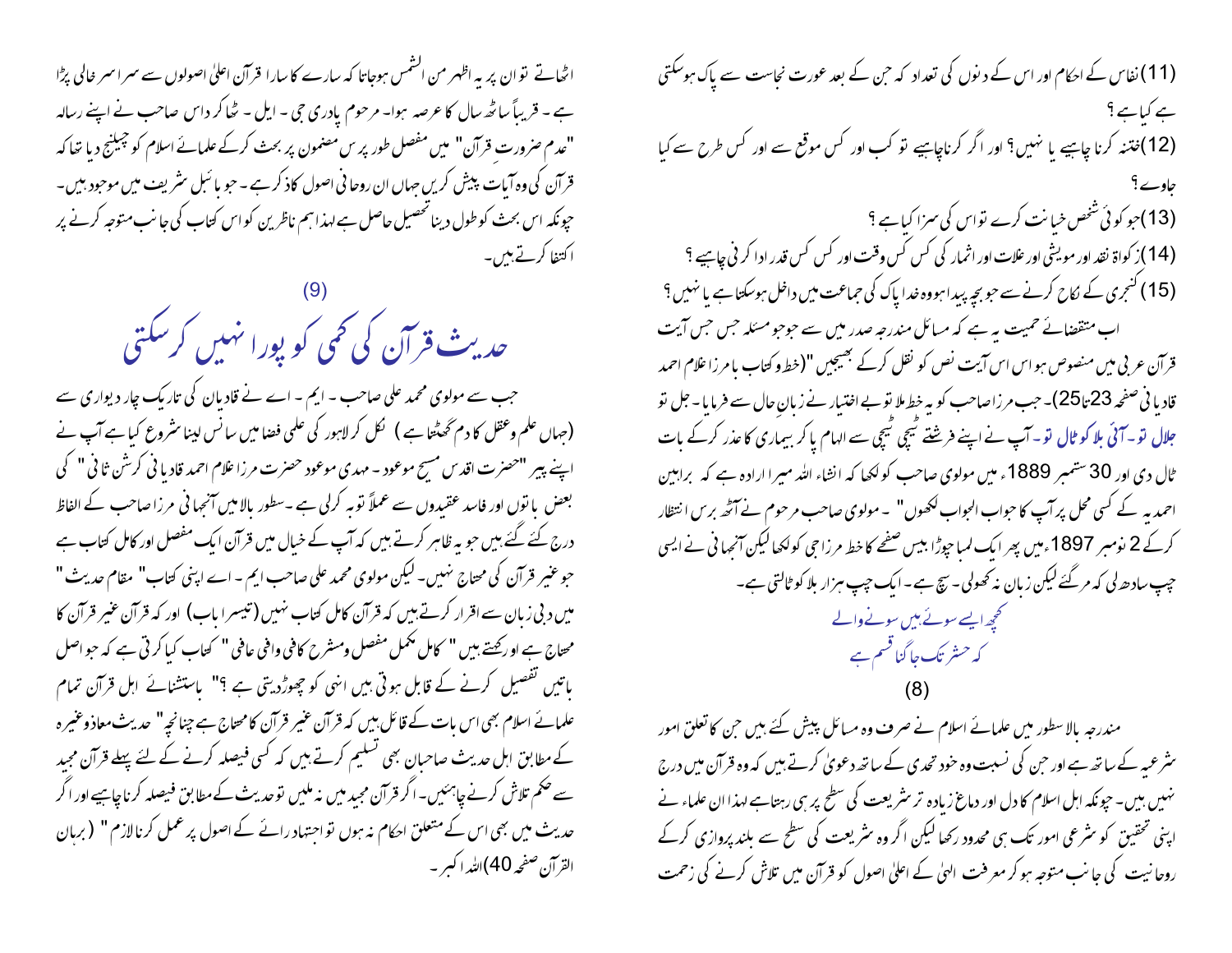پس کتب احادیث حواه وه بخاری کی اصح الکتب ہی کیوں نہ ہو بمصداق ع اور حود گھراہ ست کرارہسری کند۔ اس قابل نہیں کہ ان پر ایما نیات کے بارے میں کلی اعتماد کیاجاسکے۔اسی بناء پر اہل قرآن اور ان کے ہم خیال اصحاب بیہ گوارا نہیں کرتے کہ قرآن جیسی کتاب کو اعادیث کا محتاج گرداناجائے وہ کہتے ہیں کہ " خدا نے قرآن کی حفاظت کا ذمہ لیا ہے اور اس حفاظت کو قرآن مجید کی صداقت کی دلیل بنا پاگیاہے۔۔۔۔۔۔۔اب اگر حدیثیں بھی اس ذمہ میں داخل بیں یاا گر قرآن مجید کی طرح بحفاظت تمام ہم تک نہیں پہنچیں اور حو پہنچی ہیں ان میں رسول خدا یاصحابہ کے وقت کا کو ٹی نوشتہ موحبود نہیں حبوابل اسلام کے باتھوں میں متداول رہاہو۔ بلکہ وہ سب شہادت درشہادت در شہادت (مماں تک لکھاجائے )کے طور پر آئی بیں اور یوں وہ ظنی ہو گئ بیں وہ عریب وصعیف بھی بن کئی ہیں بلکہ ان میں توعیب و ترہیب کے لئے جھوٹ بھی ملا یا گیا ہے بلکہ مختلف فرقوں نے اپنی اپنی اعراض کے لئے مختلف بھی بنالی ہیں اور ان میں موصنوع حدیثیں ہی نہیں بلکہ موصنوع آبات بھی بناکر شامل کی گئی بیں تواس سے صاف کھل جاتا ہے کہ خدا تعالیٰ نے حدیث کو اپنی حفاظت سے نکال دیا ہے۔" (بربان القرآن صفحہ 82و83)۔

حقیقت تو یہ ہے کہ اہل اسلام نے احادیث کے جمع کرنے اور ان سے سند لینے میں اہل یہود کی پیروی کی اور ان کی دیکھا دیکھی بہ کتب بنائیں۔پس احادیث اور دیگر کتب فقہ یہودیت کی مرہون احسان ہیں۔حبو درجہ اہل یہود کے نزدیک کتب طالمود کا ہے وہی درجہ اہل اسلام کے نزدیک کتب احادیث کا ہے ۔ اہل اسلام نے اہل یہود سے راویوں کا سلسلہ وعنیر ہ قائم کرنا سیکھا۔ چنانچہ اہل یہود میں راویوں سے یوں سند لی جاتی تھی " ربی الف نے کہا کہ اس نے ربی ب کو یوں کھتے سناکہ " وعنیرہ عنیرہ۔ حس طرح اہل یہود اپنی کتب روایات کو کلام ریا ٹی سے مانتے ہیں اسی طرح اہل اسلام اپنی کتب احادیث کووحی خفی مانتے ہیں اور بہ عقیدہ انہوں نے یہودیت سے ہی سیکھاہے کہ اگر تم دو نوں مذاہب کی کتب روایات کامقابلہ کرو تو تم دیکھوگے دو نوں کی کتب روایات کےعنوانات تک پکساں ہیں۔ یہودیت میں کتب فقہ بھی ہیں حو "حلقہ" کے نام سے موسوم ہیں۔ اسلامی کتب

چه شکرباست دریں شهر که قانع شده اندر شاہبازان طریقت بہ شکار بے مکھے پس پاستشنائے چند افراد روئے زمین کے مسلمان یہ اقبال کرتے ہیں کہ قرآن سٹریف عنیر قرآن کامحتاج ہے ۔اب سوال یہ پیدا ہوتاہے کہ وہ "عنیر قرآن" کیا نئے ہے ؟اہل اسلام کھتے بیں وہ حدیث ہے لیکن ساتھ ہی حدیثوں کے ایک بڑے جصے کو ناقابل اعتیار قرار دیتے ہیں ۔اگر چہ ابل اسلام نے نہایت احتیاط کے ساتھ احادیث کی تنقید کی ہے اور اصول تنقید - علم حرح (راوی کو بے اعتیار ثابت کرنا )اور تعدیل (اس کو قابل اعتیار ثابت کرنا )علم اسم الرجال وعنیرہ کو ترتیب دے کر پہایت جانفشا فی کے ساتھ محنت شاقہ کرکے جھوٹی اور سچی روایات اور احادیث میں تمییز کرنے کی کوشش کی ہے اور سب اس بات پر متفق ہیں کہ صحاح ستہ کے مجموعہ کی احادیث قابل اعتیار بیں بالخصوص امام بخاری کے مجموعہ احادیث کو قرآن کے بعد اصح الکتب قرار دے دیا ہے۔ لیکن لطف بہ ہے کہ جب عنیر مسلم صحاح ستہ کی کتب اور امام بخاری کی سند پر احادیث کا حوالہ دے کر اسلام پر اور رسول عربی کی زند گی پر کوئی کتاب لکھتے ہیں توان کو "شاتم رسول "تحمہ کر دیا جاتا ہے۔چینانچیہ مرزا احمد سلطان صاحب نے اپنی کتاب" ہفوات المسلمین " ( ترابا بہر ام خال گلی مفتیاں ۔ دہلی) میں امام بخاری وعنیرہ کی چند اعادیث جمع کی ہیں۔ اپنی کتاب کے دیباجہ میں آپ لکھتے ہیں " اہل سنت کی کوئی مذہبی کتاب ایسی نہیں حس میں خدا اور انبیاء اور رسل کی تفضیح نہ ہو اور سب سے زیادہ تفصیح حصور الرسلین وتقبیح امہات المومنین کی کتب اسلامی میں ہے۔۔۔۔ تھوڑے تھوڑے رنگار نگ کے نمونے اس غرض سے پیش کئے جاتے ہیں کہ ہمارے غنپورمسلمان ان روایات اوجادیث واہیہ و کا ذبہ کو کتب اسلامی سے غارج کریں" (صفحہ 2) سچ تو بہ ہے کہ عنیور مسلمان توبک جارہے ہر سلیم ذوق والا ا نسان امام بخاری وعنیر ہم کی بعض احادیث کو پڑھ کر سٹرم کے مارے سمرحِھکائے بغیر نہیں رہ سکتا۔ خود راقم الحروف کو اپنی کتاب "محمد عربی" کو تالیف کرتےوقت امام بخاری کے مجموعہ کو بغور مطالعہ کرنے کا ناگوار اتفاق ہوا تھا۔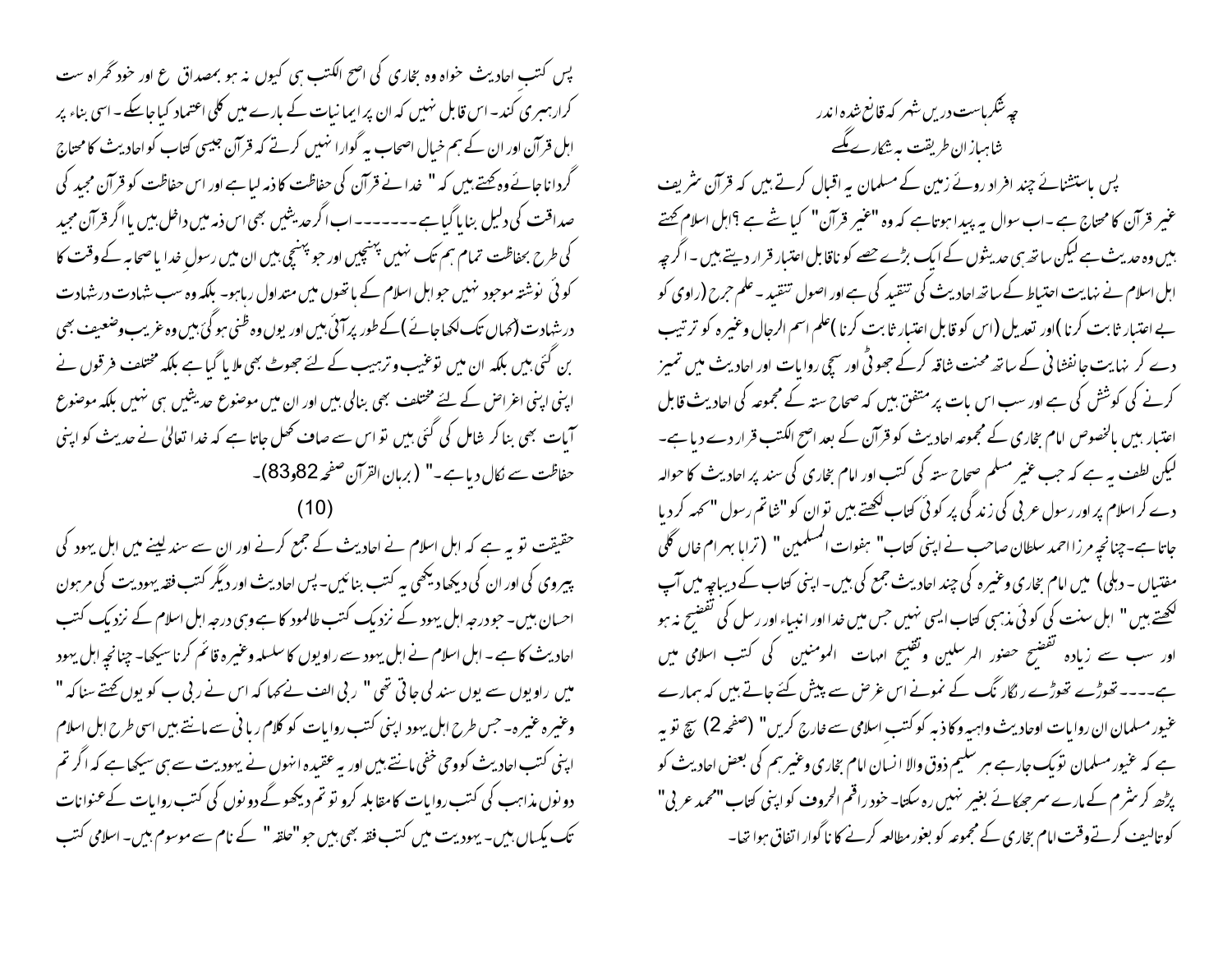آیات سے حل نہ کرسکے اور آپ کو صحم ہوا کہ حب اس قسم کی مشکل آپڑے تو یا ئبل مقد س کی مدد لبا کرو اور آنحصرت اس حکم پر چلتے بھی رہے ۔ اور مسلما نوں کو بھی یہی حکم ہوا کہ تم کو بھی جب کسی مسئلہ کی نسبت علم نہ ہو تو یا ئبل سثر بیٹ کی طرف رحوع کیا کرو۔لیکن اہل اسلام کے علماء نے ان کو اس سید ھے رہتے اور الہیٰ صحم اور سنت نبوی سے ورغلاد یا اور الہیٰ صحم کو بمصداق وراء ظھور ہمہ پس پشت پیپنک دیا او ر<sub>ک</sub>ھا کہ تم قرآن کا حل قرآن میں ڈھونڈو پا<sub>کھ</sub>ہ دیا کہ تم پائبل کی بجائے حدیث رسول کی جا نب رحوع کیا کرو- اور بہ بھول گئے کہ جب حصرت حود قرآنی مشکلات کوقرآن سے حل نہ کرسکے توماوشما کیونکر کرسکینگے اور حب رسول آپ اپنی زند گی میں بہ مرحلہ پورا نہ کرسکے تو اب حدیث رسول کس طرح اس کٹھن منزل کو طے کرسکیگی بالخصوص حب حدیث کا حال وہ ہے حبو ا**و** پر سان ہوجکا ہے؟

اگر علمائے اسلام اس الہٰیٰ حکم اور سنت نبوی کو محکم پکڑلیتے نوان پر بہ ظاہر ہوجاتا کہ تمام مسائل سٹرعبہ حن کووہ کتب احادیث وکتب فقہ میں تلاش کرنے میں حیران وسمر گردان رہتے ہیں توریت مقدس میں موحود ہیں۔ یہی وجہ ہے کہ قرآن نے نوریت کی نسبت کہا" ہم نے موسیٰ کو کتاب دی حو نیکوکاروں کے لئے پورا فصل ہے جس میں ہر ایک بات کے لئے تفصیل ہے ۔ وہ بدايت اور رحمت ہے " (انعام ع 19 وعنيره) امور سٹرعبہ حو مالتفصيل توريت ميں مندرج ہيں قرآن کے مجمل احکام کو پورا کرتے ہیں۔ اس کے علاوہ روحا نیت کے تمام اصول حن کا ذکر قرآن میں نہیں ہے کتب انبیائے سابقین میں پائے جاتے ہیں کیونکہ قرآن کا یہ منشاء ہی نہ تھا کہ اہل اسلام پائبل سثر بیٹ کی تلاوت کو ترک کردیں اور صرف اسی کو پڑھیں ۔ بلکہ قرآن کا بہ منشا تھا اور واجبات میں سے تعا کہ حس طرح مسیحی انجیل جلیل کے ساتھ ساتھ انبیائے سابقین کی کتب کی تلاوت کرتے ہیں اسی طرح مسلمان ایماندار بھی قرآن سثریف کے ساتھ ساتھ نوریت مقدس کتب انبیائے سابقین اور انجیل جلیل کی تلاوت جاری رکھیں - چنانچہ قرآن کھتا ہے تومنون پالکتب کلہ" اے مسلمانوں تم (وہ ہوجو)تمام کی تمام کی تمام پائبل پر ایمان لاتے ہو (آل عمران ع 12)لیکن احکام الہیٰ کی صد میں اور منشائے قرآنی اور سنت نبوی کے خلاف علمائے اسلام کھتے ہیں نومن بہا ا نزل علینا ویکفرون بماوراء"ہم صرف قرآن پرایمان لاتے ہیں حوہم پر نازل ہوا۔ اور اس کے علاوہ

فقہ اننی کتب حلقہ کے سانچے میں ڈھالی ہو ئی بیں۔ اور تم کو بصد مشکل فقہ کا کوئی ایسامسئلہ ملیگا حبو يهودي "حلقه" كامر ہون منت نہ ہو۔ قرآن بائبل کامحتاج ہے مذ کورہ بالا بحث سے دو باتیں ظاہر بیں- اول یہ کہ قرآن ایک عنیر مکمل کتاب ہے اور صرور عنیر قرآن کی محتاج ہے۔اور دوم یہ کہ احادیث کا مجموعہ اس قابل نہیں کہ قرآن کے اس نقص کورفع کر پیکے ۔ اب سوال یہ پیدا ہوتا ہے کہ اہل اسلام کے لئے اس مخمصہ میں سے لکلنے کی کوئی راہ ہے یا حبوا باًعرض ہے کہ قرآن حود اپنے مجمل اور عنیر مکمل ہونے کے نقص کو پورا کرنے کی راہ بتلاتا ہے اور حیونکہ مسلمانوں نے اس راہ سے عفلت اختیار کرلی لہذا وہ صحیح راہ سے کوسوں دور بھٹک گئے ۔لیکن حقیقت یہی ہے کہ قرآن مجید نے خود اپنی کمی محسوس کرکے آپ اس نقص کو دور كرنے كااصول بھى قائم كرديا- چنانچہ ملاحظہ ہو- فان كنت فى شكٍّ مما انزلنا اليك فسل الذين یقرون الکتاب من قبلک۔ یعنی (اے محمد )اگر تجھ کواس جیبر میں حبو ہم نے تیمری طرف اتاری تحچھ نَنَک ہو توان لوگوں سے پوچھ لیا کروجو بائنبل **1**\* کو تحجہ سے پہلے پڑھا کرتے ہیں" (یونس ع10) پھر کتاب مقدس کے انبیاء کا تذکرہ کرکے فرمایا - ھدی اللہ فسمدا ھمہ اقتدہ " یہ وہ لوگ ہیں حن کو التد نے بدایت بخش ۔ .<br>1\*عربي لفظ "الكتاب" يوناني لفظ" با ئبل " كالفظي ترجمه ہے -

پس ان ہدایت کی پیروی کر (انعام ع 10)چنانچہ رسول عربی اس حکم پر عمل بھی کرتے رہے(سورہ قصص آیت 49) پھر حبو حکم اللہ نے آنحصرت کو دیاوہی سب مسلما نوں کو دیا اور فرمایا فسلو اہل ذکر ان کنتمہ لا تعلمون "اے مسلما نو اگر تم کو کسی شے کا علم نہ ہو تو بائبل والوں سے دریافت کرلیا کرو-" مذکورہ بالاآیات سے ظاہر ہے۔ کہ خود آنھھنرت اٹی ایک قابل مشکلات کو قرآنی